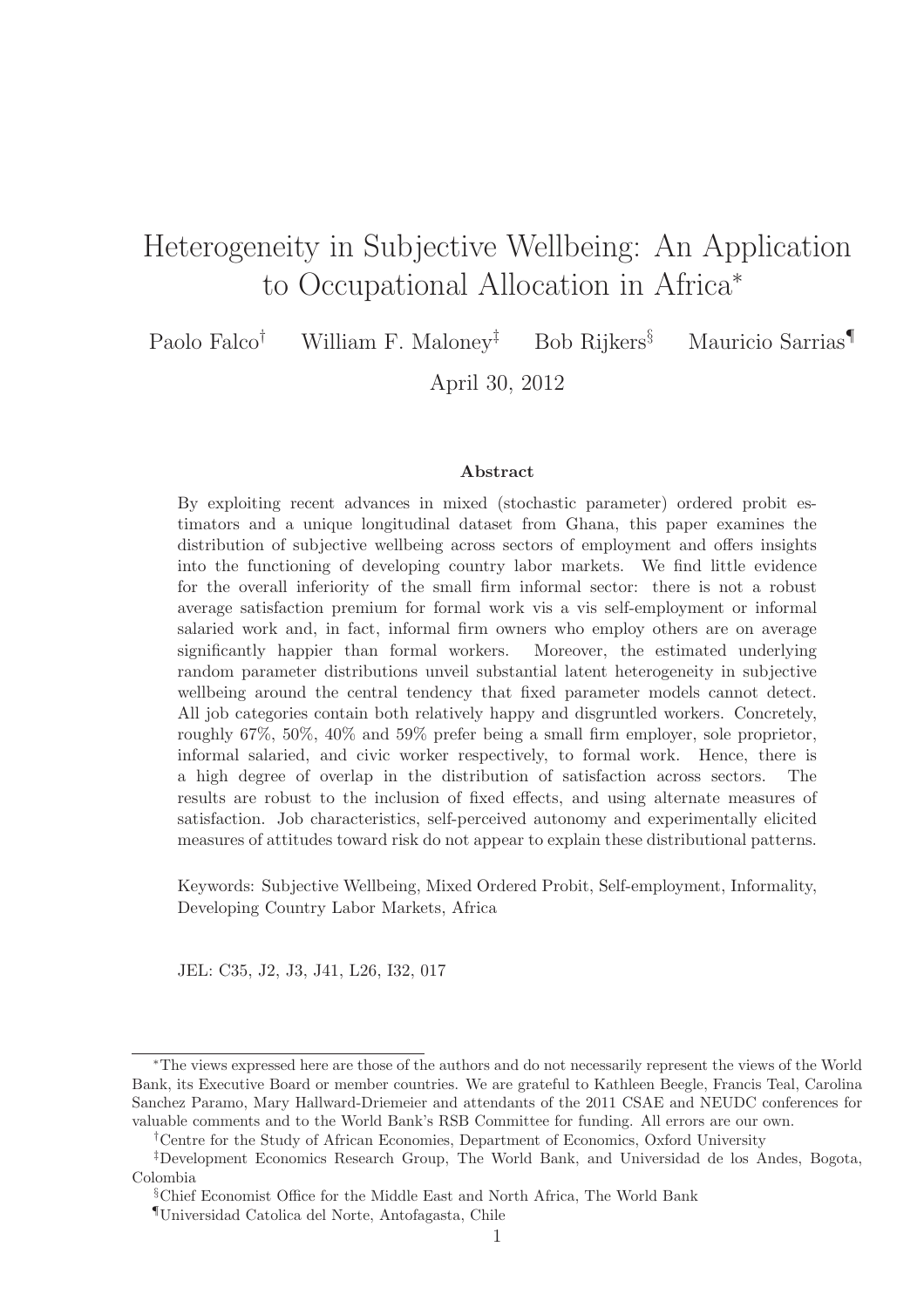## 1 Introduction

Subjective measures of job and life satisfaction have proven good proxies for both job quality and wellbeing (see e.g., [Oswald](#page-33-0), [1997;](#page-33-0) [Frey and Stutzer](#page-32-0), [2002](#page-32-0)), important determinants of economic behavior, and powerful predictors of job tenure (e.g [Freeman](#page-32-1), [1978;](#page-32-1) [Akerlof et al.](#page-30-0), [1988](#page-30-0)), productivity (Oswald et al., 2008) and future earnings (e.g [Wright and Staw](#page-34-0), [1999](#page-34-0)). They are particularly useful tools in assessing the relative desirability of different employment sectors since the weights needed to combine various observable job characteristics into a unidimensional metric are typically not known and may vary across individuals with different preferences, [\(Clark and Senik,](#page-31-0) [2010a](#page-31-0))<sup>1</sup> and because some of the most important job attributes may be unobservable. For example, settling the debate over whether self-employment is a desirable option relative to salaried employment has been complicated by the difficulty of measuring and weighting such factors as the appropriate risk premium, aversion to hierarchy, or the value of flexibility. Subjective indicators mitigate these problems by virtue of being comprehensive and relying on individuals' own weighting of various attributes, and consistently suggest the existence of a self-employment satisfaction premium, both in developed and developing countries [\(Blanchflower and Oswald](#page-30-1), [1998;](#page-30-1) [Blanchflower](#page-30-2), [2000](#page-30-2); [Idson,](#page-32-2) [1990](#page-32-2); [Benz and Frey,](#page-30-3) [2008a](#page-30-3)[,b](#page-30-4)).

However, the central tendency of the satisfaction premium alone may be insufficient to capture the richness of the processes that determine sectoral allocation and subjective wellbeing. For instance, [Evans and Leighton](#page-31-1) [\(1989\)](#page-31-1) also argue for the presence in self-employment in the U.S. of "misfits cast off from wage work" who are likely to have experienced a fall in satisfaction in the transition from wage to self-employment.<sup>2</sup> It is thus possible that despite a positive *average* premium in self-employment, for a large share of individuals in the sector the premium is negative. More generally, the notion of latent heterogeneity underpins many matching models of the labor market, and is often appealed to in explaining why

<sup>1</sup>Relatedly, in explaining why objective and subjective poverty measures diverge significantly in Russia [Ravallion and Lokshin](#page-33-1) [\(2002](#page-33-1)) suggest that the weights assigned to different elements used to construct objective poverty lines might be inappropriate and that the low dimensionality of the objective measure of poverty misses key dimensions of percieved poverty

<sup>&</sup>lt;sup>2</sup> "The disadvantage theory which views entrepreneurs as misfits cast off from wage work is consistent with many of our findings. People who switch from wage work to self-employment tend to be people who were receiving relatively low wages, who have changed jobs frequently, and who experienced relatively frequent or long spells of unemployment as wage workers." [Evans and Leighton](#page-31-1) [\(1989](#page-31-1)) p. 532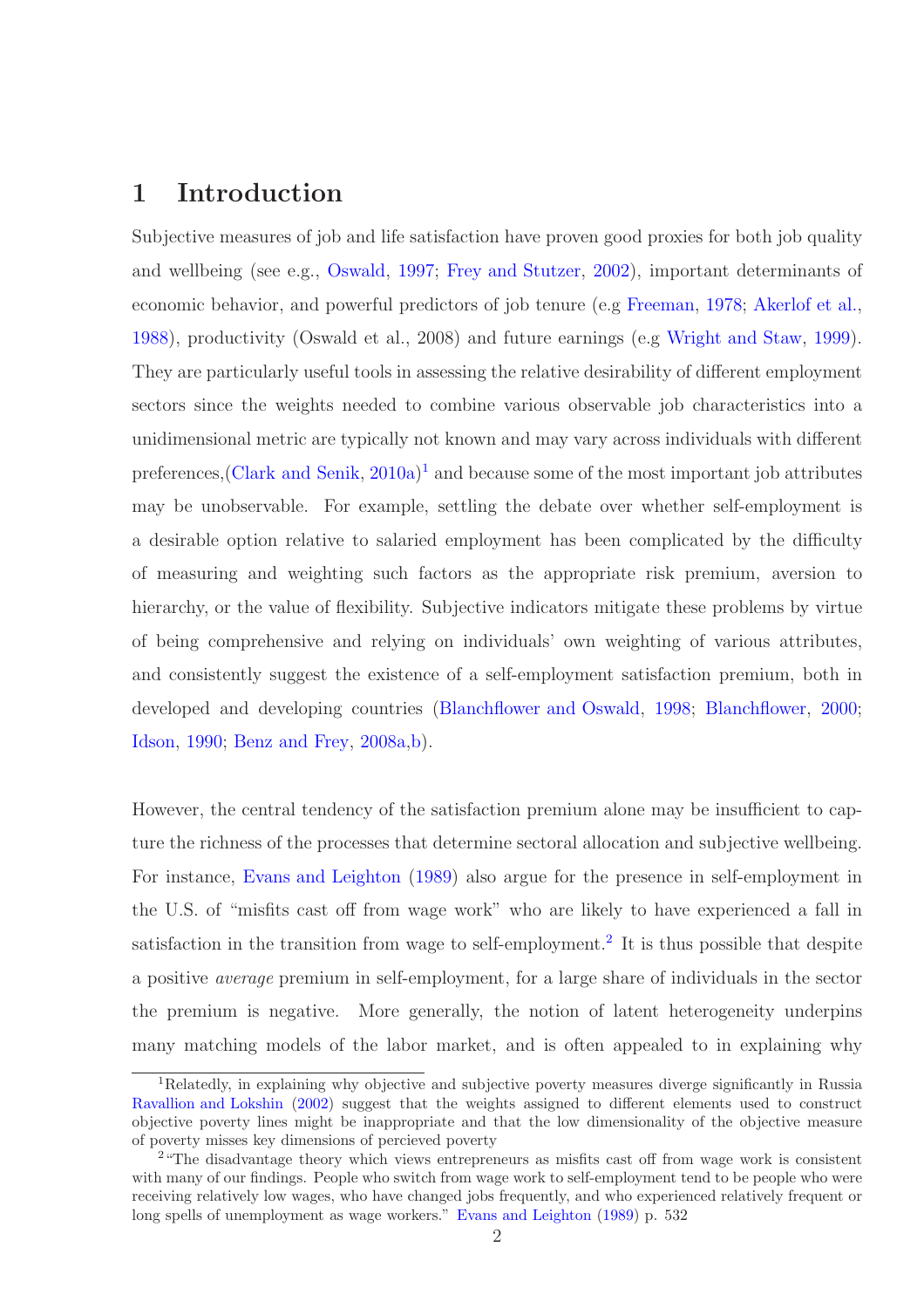observationally equivalent agents exhibit differential responses to common shocks, such as policy changes. A crucial feature of these types of models is that individual differ in the amount of utility they derive from being in a particular job. Such differences may arise from differences in the preferences of the worker, or the characteristics of the job. Hence, exploring the latent heterogeneity of satisfaction within sectors is important for our understanding of labor markets.

This paper undertakes such an exploration by using recent advances in stochastic random parameter (mixed) discrete choice models to provide a more complete description of the distribution of subjective welfare across employment sectors. We do so in the developing country context where the role and implications of the extensive self-employed and small firm sector-broadly termed the informal sector-have been intensely debated for decades. While the advanced country literature stresses the desirability of independence and being one's own boss that self-employment and the small firm sector offers, the developing country literature has tended to conclude from the attendant lack of social protection, and the association with poverty more generally, that such jobs are the inferior part of a highly segmented labor market.<sup>3</sup> However, demonstrating segmentation requires showing that, at the margin, utility is not equated across sectors and the conditional wage premia commonly estimated as proxies may instead reflect preference heterogeneity and compensating differentials (e.g. for risk, independence, taxes avoided, the perceived value of benefits, or training). Hence, as with the advanced country literature on self-employment, establishing the distribution of subjective measures of satisfaction offers more potential for characterizing the informal sector.

<sup>3</sup>Most evidence for segmentation relies on the observation that there is a sizable formal sector wage premium; larger firms pay workers with otherwise similar observable characteristics more (see Söderbom et al., [2006](#page-34-1)); and sorting is a key determinant of differences in labor income [\(Fafchamps et al.,](#page-31-2) [2009\)](#page-31-2). Yet evidence based on longitudinal data on labor market transitions from Latin America (see e.g. [Maloney](#page-33-2), [1999](#page-33-2); [Gong and Van Soest](#page-32-3), [2002](#page-32-3); [Gong et al.,](#page-32-4) [2004;](#page-32-4) [Bosch and Maloney](#page-30-5), [2006](#page-30-5), [2010](#page-30-6)) suggests that characterizing self-employment as inferior to wage employment may be inappropriate since for many workers self-employment is a desirable alternative to formal sector employment, offering more flexibility and better pay. Although studies of this type are less prevalent in Africa, there are signs that African labor markets may not be highly segmented. To start with, average wages have been surprisingly responsive to unemployment rates [\(Kingdon et al.](#page-33-3), [2005](#page-33-3)). Secondly, while earnings vary systematically across sectors and are higher in formal wage employment, there is tremendous heterogeneity in returns within wage- and selfemployment [\(Falco et al.](#page-31-3), [2010\)](#page-31-3); many of the self-employed earn more than comparable individuals in wage jobs. Moreover, [Launov and Gunther](#page-33-4) [\(2012](#page-33-4)) test the dualistic labor market hypothesis by means of a mixture model that allows for endogenous segment selection using data from Cote d'Ivoire and reject it in favor of the [Cunningham and Maloney](#page-31-4) [\(2001](#page-31-4)) and [Fields](#page-32-5) [\(2005\)](#page-32-5) views that argue that the informal sector has its own internal dualism.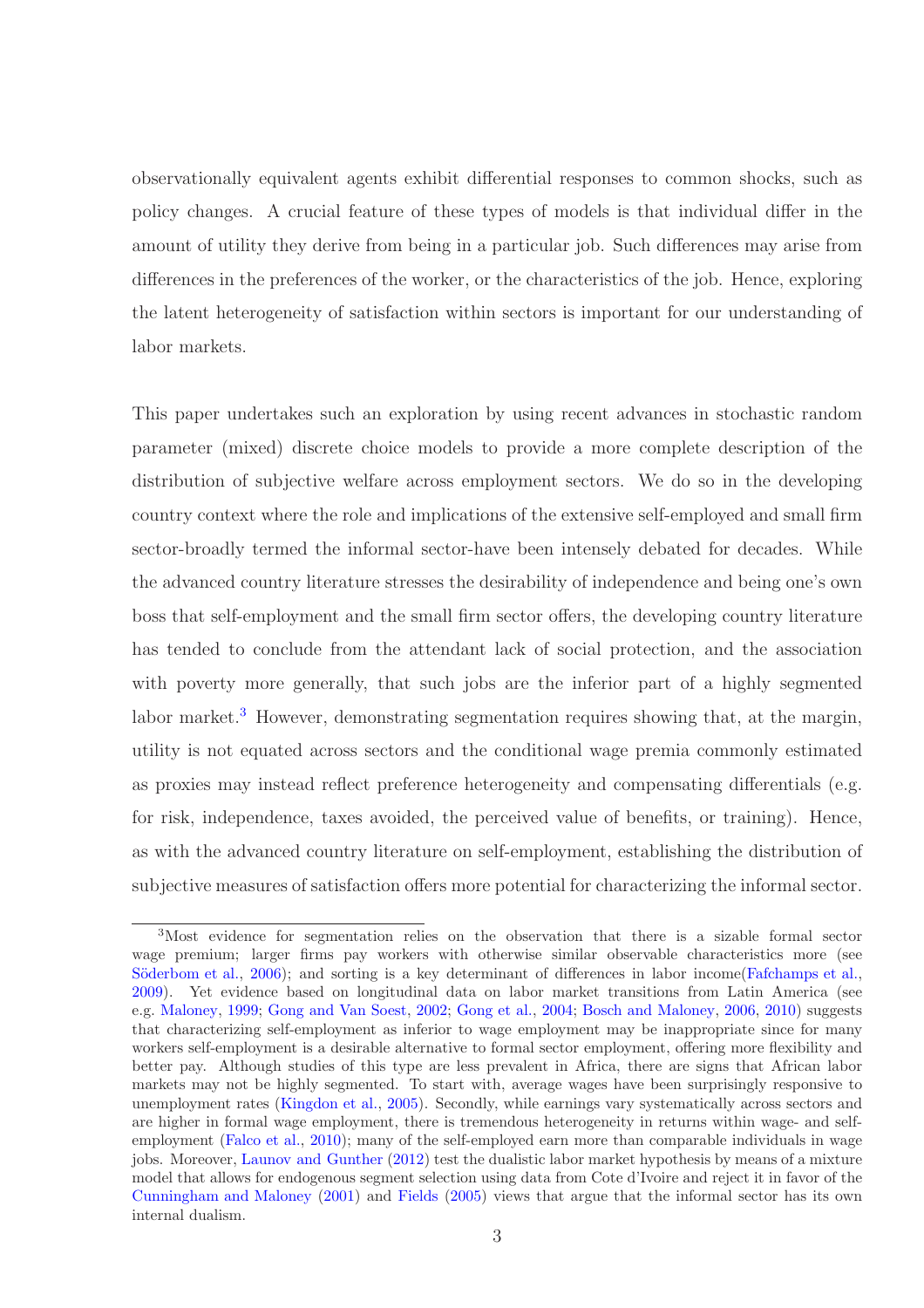To this end, we exploit the Ghana Urban Household Panel Survey (GUHPS), a data set unique in the African context and one of the very few longitudinal datasets in either the developing or advanced world containing several measures of subjective satisfaction with work, life and finances. By income, Ghana is broadly representative of Sub-Saharan Africa and offers insight into low income countries more generally.<sup>4</sup> The GUHPS permits us to study job satisfaction across sectors, potentially controlling for unobserved heterogeneity, and thereby to better characterize developing country labor markets and assess how well the developed country literature generalizes to them. Using conventional ordered categorical data models, we first test for the existence of self-employment and small firm satisfaction premia. Since studies of job satisfaction in developing countries are scarce (see [Clark and Senik,](#page-31-0) [2010a](#page-31-0), for a review of the literature) it is unknown whether this finding translates to poor countries where such jobs often constitute the vast majority of employment, sometimes accounting for 70-80% of the labor force (see [Kingdon et al.](#page-33-3),  $2005$ .<sup>5</sup> The few studies of job satisfaction in developing countries that we are aware of tend to focus on a select subset of workers [\(Mulinge and Mueller,](#page-33-5) [1998](#page-33-5)), and rely exclusively on cross-sectional datasets [\(Pratap and Quintin,](#page-33-6) [2006](#page-33-6); [Perry et al.,](#page-33-7) [2007](#page-33-7); Bóo et al., [2010](#page-30-7); Pagés et al., [2008](#page-33-8)). In particular, we test whether the relative satisfaction premium for self-employment and informal salaried employment are more consistent with the competitive view emerging from the OECD literature, or a dualistic conceptualization of the informal sector: whether there is a positive satisfaction premium associated with formal jobs that would signal that markets are not competitive, as well as identifying which characteristics may be associated with it.

We then confront heterogeneity in conditional satisfaction head on by means of mixed (random parameter) ordered probit models. These models extend the mixed logit model to ordinal responses and can be seen as a generalization of the latent class techniques used by

<sup>4</sup>Ghana's 2010 GNI/capita of \$US 1,230 is roughly the average for sub Saharan Africa (\$US 1,176). It falls between the World Bank classification of Lower Middle income (\$US 1,645) and Lower income (\$US 528) countries. Though reliable representative labor market data are fairly sparse, our estimates of the share of self-employment is broadly similar to that for sub Saharan Africa.

<sup>&</sup>lt;sup>5</sup>The [ILO](#page-32-6) [\(2002](#page-32-6)) estimates that informal sector self-employment alone accounts for 53% of all nonagricultural employment in Sub-Saharan Africa and about a third of all non-agricultural employment in North Africa.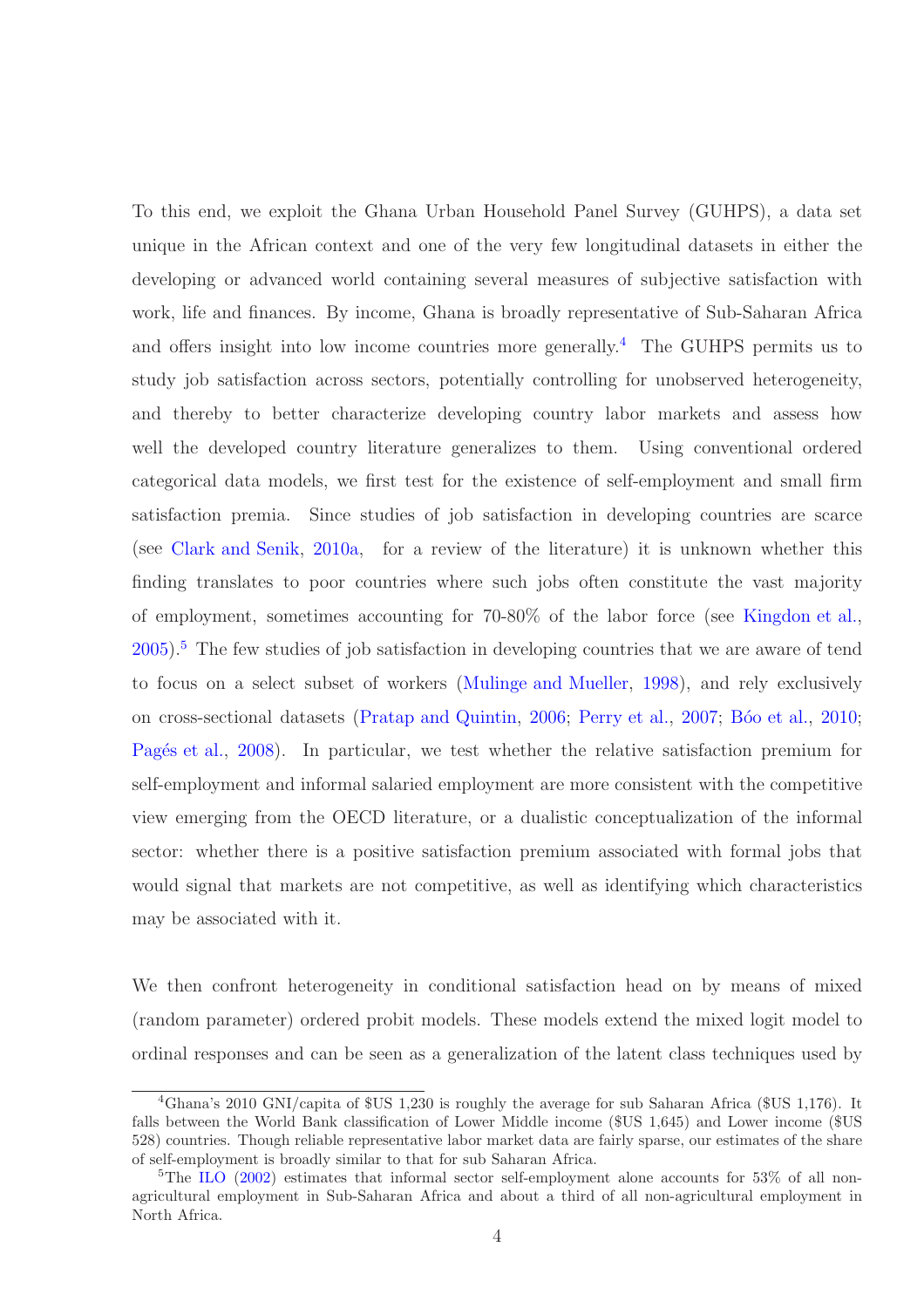[Clark](#page-31-5) [\(2004\)](#page-31-5). The mixed model not only enables us to identify the mean premium associated with being in a particular sector, but also to assess whether, and to what extent, conditional job satisfaction varies within those sectors. We document significant heterogeneity in job satisfaction across sectors and are able to quantify what fraction are voluntary or involuntary in each sector, as well as the degree of dispersion of satisfaction. Further, the panel dimension allows us to estimate a random effect mixed ordered probit model. This allows us to control for individual-specific predispositions that affect self-reported satisfaction across all sectors. The results also shed light on the empirical relevance of multisector labor market models (see e.g. [Fields](#page-32-5) [\(2005\)](#page-32-5)), including those that stipulate that the informal sector has its own internal dualism and should therefore be characterized by heterogeneity in self-reported job satisfaction.

Finally, we conduct a number of robustness checks and examine a number of previously underexplored explanations for the distribution of job satisfaction across sectors. First, we assess the robustness of our results using the fixed effects logit model proposed by [Ferrer-i Carbonell and Frijters](#page-32-7) [\(2004](#page-32-7)). Second, we test for robustness of the results to alternate measures of wellbeing, notably life and financial satisfaction and examine whether differences in job satisfaction are driven by tradeoffs among these (as suggested by [Benz and Frey](#page-30-3) [\(2008a](#page-30-3))). Third, as autonomy has been argued to be an important reason for the higher job satisfaction levels reported by the self-employed in a wide variety of countries [\(Benz and Frey,](#page-30-3) [2008a](#page-30-3)), we examine the importance of a feeling of "control" a driving the observed distribution. Fourth, we assess the robustness of our results to controlling for a richer set of job (as opposed to worker) characteristics. Finally, using an experimentally elicited measure of risk aversion, we examine to what extent differences in satisfaction across jobs are the result of differences in workers' risk tolerance focusing in particular on the question as to whether less risk-averse individuals enjoy self-employment more.<sup>6</sup>

The remainder of this paper is organized as follows. Section 2 presents our econometric strategy and formulates the mixed ordered probit model. Section 3 describes our data, explains how subjective wellbeing is measured, and presents descriptive statistics. Section 4

 $6N$ ote that self-employment need not be more risky; for example, wage employees may face a substantial risk of being fired.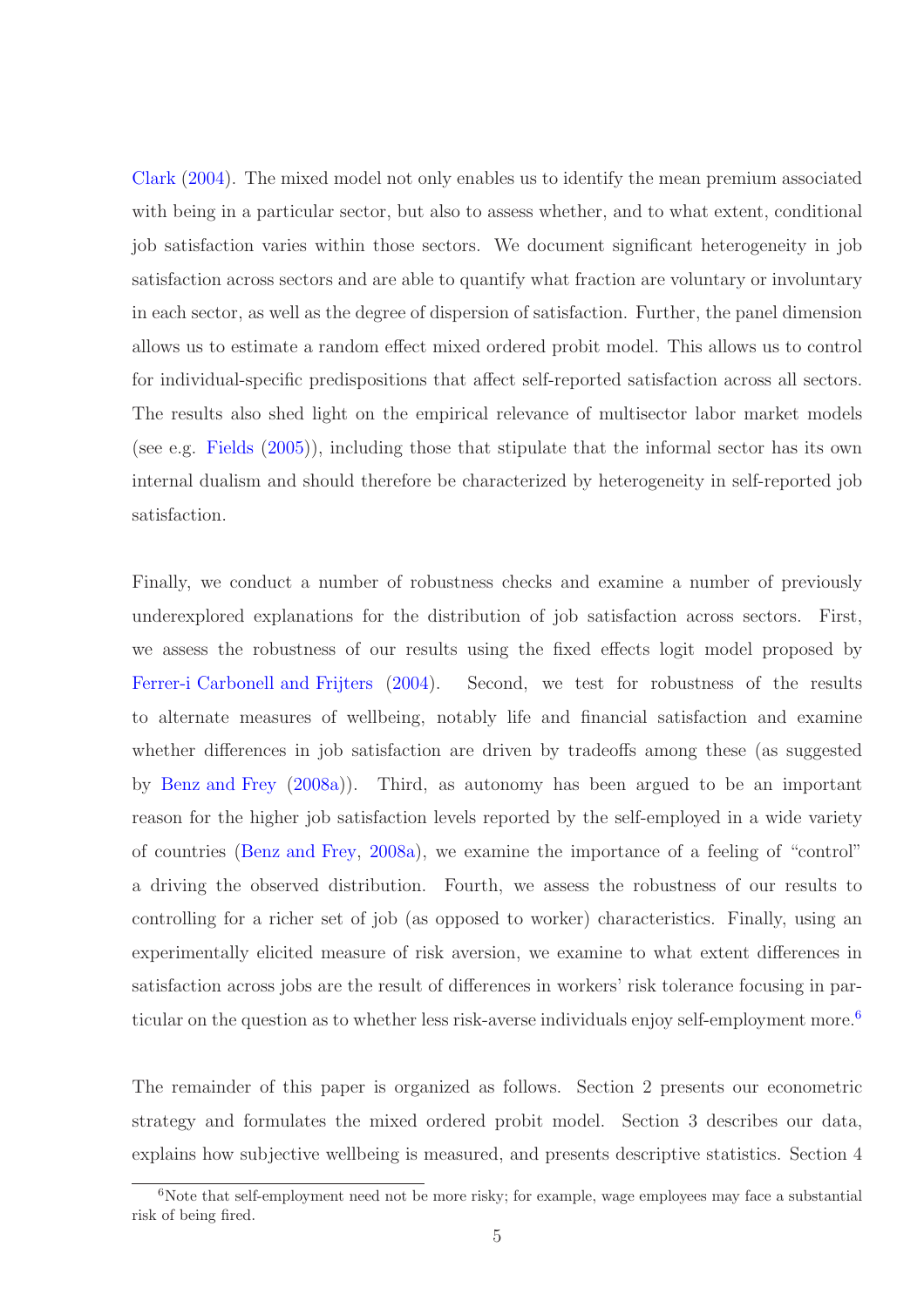presents our baseline results using specifications that are standard in the literature. Section 5 presents estimates using our mixed ordered estimators. Section 6 presents robustness checks and explores a number of salient explanations for the results presented in sections 4 and 5. A final section concludes.

## 2 Parameter Heterogeneity in Ordered Choice Models

The random parameter (mixed) ordered probit model allows for parameter heterogeneity in the explanatory variables. This has several advantages over the standard ordered choice model used for the analysis of categorical dependent variables [\(McKelvey and Zavoina](#page-33-9), [1975](#page-33-9)). First, as pointed out by [Greene and Hensher](#page-32-8) [\(2010b\)](#page-32-8), the fixed parameter version of the ordered choice model (and in fact limited dependent variable models) cannot describe the unobserved heterogeneity likely to be present across agents. For example, if individuals have differing preferences vis a vis a particular labor market state, individual marginal utilities may deviate from the mean of the coefficient generated by standard models. The variance of these utilities is potentially as informative as their average, and the objective of the estimation is to estimate both. For instance, if there is no heterogeneity (and conditional mean satisfaction premia are significantly different from each other), it is possible to (unambiguously) rank different employment sectors in terms of their relative desirability. However, if there is heterogeneity, then even a substantial discount in mean satisfaction premia may conceal that for many workers, the on-average inferior sector may be, in fact, preferred. The ranking of sectors then becomes much more difficult. As another example, models predicated on the notion that the informal sector has its own internal dualism postulate substantial heterogeneity in self-reported job satisfaction within the informal sector.

Second, the panel dimension of our data also allows us to control for individual-specific random effects that may be present in the data and spuriously inflate the estimated variance in satisfaction with different job categories. We estimate a model of generalized ordered choice that addresses both issues.<sup>7</sup>

The random coefficients (associated with job status) are assumed independently normally

<sup>7</sup>Further extensions of ordered choice models with observed and unobserved heterogeneity are presented in [Greene and Hensher](#page-32-8) [\(2010b\)](#page-32-8) and [Greene and Hensher](#page-32-9) [\(2010a\)](#page-32-9)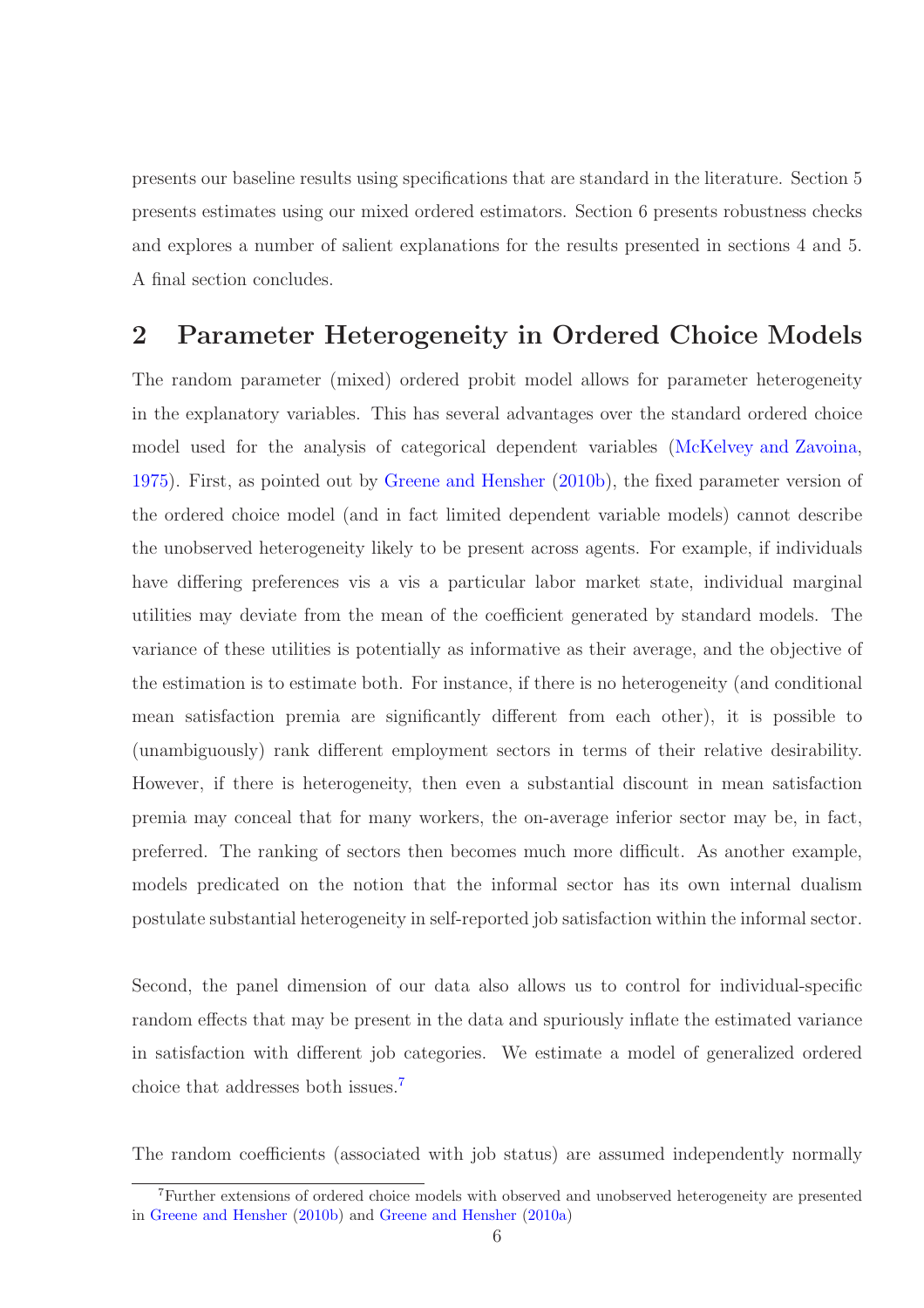distributed  $\beta_i \sim f(\boldsymbol{\beta}, \boldsymbol{\Omega})$  and

$$
\beta_i = \beta + W v_i \tag{1}
$$

where **W** is a diagonal matrix whose elements are standard deviations<sup>8</sup>, and  $v_i \sim N(0, 1)$ .

As [Hensher and Greene](#page-32-10) [\(2003](#page-32-10)) note, the choice of the underlying parameter distribution must be made a priori. Though we use the normal distribution here, other ones such as the log normal, uniform, and triangular distribution have also been employed (see [Hensher and Greene,](#page-32-10) [2003;](#page-32-10) [Train,](#page-34-2) [2003\)](#page-34-2). Though the log normal is mathematically more convenient and underlies the more common mixed logit, we use the normal for two reasons. First, it permits estimation of coefficients of both signs which is essential for our analysis of the relative desirability of different sectors [\(Revelt and Train,](#page-33-10) [1998\)](#page-33-10). Second, as [Greene and Hensher](#page-32-9) [\(2010a](#page-32-9)) notes the imposition of a mixture of a normal distribution on the random effect and then a log normal distribution on the parameters seems somewhat awkward. Turning to the other options, we have no reason to believe that, for instance, preferences, for example, are uniformly distributed. Similarly, although the triangular distribution is commonly used when the interest is the willingness to pay between different attributes, this is not our focus and its functional form would impose unrealistic assumptions about the tails of the distribution.

We further assume that the decision maker's happiness follows an underlying random utility or latent regression model:

$$
y_{it}^* = \beta_i' \mathbf{x}_{it} + \delta' \mathbf{z}_{it} + \boldsymbol{\mu}_i + \epsilon_{it} \qquad i = 1, ..., N \quad t = 1, ..., T_i
$$
  

$$
= (\boldsymbol{\beta} + \boldsymbol{W} \boldsymbol{v}_i)' \mathbf{x}_{it} + \delta' \mathbf{z}_{it} + \boldsymbol{\mu}_i + \epsilon_{it}
$$
 (2)

where  $x_{it}$  is a vector of covariates related to job status,  $z_{it}$  is a vector of covariates related to other controls whose distribution is not of interest;  $\beta_i$  and  $\delta$  both contain

<sup>8</sup>One could also specify the coefficients to be dependently distributed. In this case, the coefficient vector is expressed  $\beta_i = \beta + Lv_i$  where L is a lower-triangular Cholesky factor of  $\Omega$ , such that  $LL' = \Omega$  and where  $\beta$  and  $\boldsymbol{L}$  are estimated.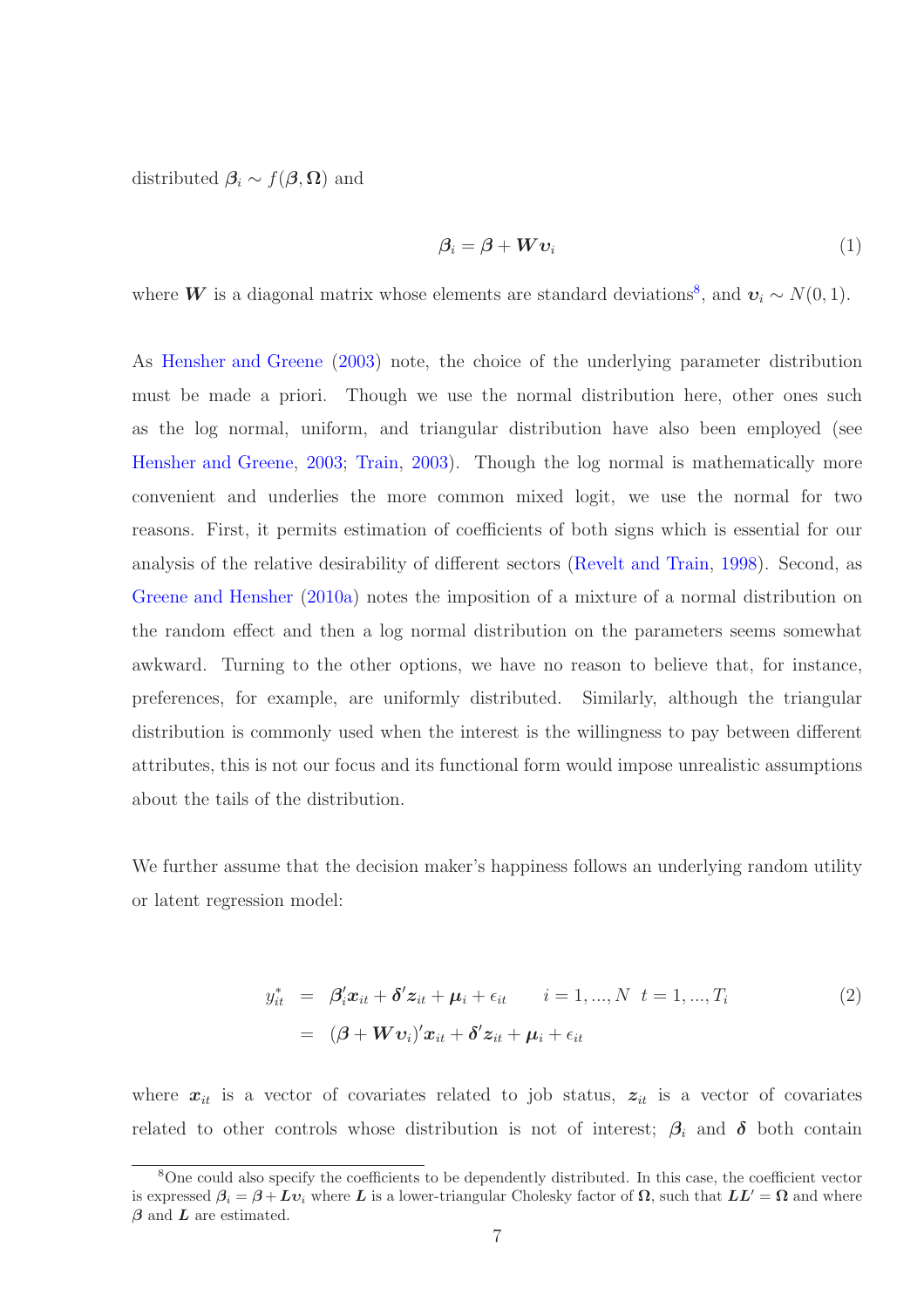unknown marginal utilities. The first captures the heterogeneity of the population with respect to satisfaction with each job type and  $\mu_i$  represents an individual-specific random effect. Note that this specifications nests both a standard random effects ordered probit model, in which only the constant term is allowed to vary, and a standard ordered probit, in which all random parameters are constrained to be zero (see [Greene and Hensher](#page-32-8) [\(2010b\)](#page-32-8)).

As is standard in the ordered choice literature, it is assumed that:

$$
y_{it} = j_T
$$
 if and only if  $\kappa_{j-1} < y_{it}^* \leq \kappa_j$   $j = 1, ..., J$ 

where the J outcomes are obtained by dividing the real line, represented by  $y_{it}^*$  into J intervals, using  $J + 1$  constant but unknown threshold parameters  $\kappa_0, ..., \kappa_J$ . In order to ensure welldefined intervals, we need to assume ascending thresholds such that  $\kappa_0 <, \ldots, < \kappa_J$ . We code the intervals from 1 to J and account for the ordinal nature of our data since higher values of  $y_{it}^*$  yield higher outcomes of  $y_{it}$ . The probability of the observed outcome sequence J for the person  $i$  is therefore:

<span id="page-7-0"></span>
$$
\Pr[y_{it} = j_T | \boldsymbol{x}_{it}, \boldsymbol{z}_{it}, \boldsymbol{v}_i] = \prod_{t=1}^{T_i} F(\kappa_J - (\boldsymbol{\beta} + \boldsymbol{W}\boldsymbol{v}_i)' \boldsymbol{x}_{it} - \boldsymbol{\delta}' \boldsymbol{z}_{it}) - F(\kappa_{J-1} - (\boldsymbol{\beta} + \boldsymbol{W}\boldsymbol{v}_i)' \boldsymbol{x}_{it} - \boldsymbol{\delta}' \boldsymbol{z}_{it})
$$
\n(3)

where  $x_{it}$  contains a column of ones;  $F(\cdot)$  is the distribution of the error terms in which  $F(\cdot) = \Phi(\cdot)$  if the error terms follow a standard normal distribution.<sup>9</sup> Equation [3](#page-7-0) contains the unobserved random terms  $v_i$  which must be integrated out for estimation:

$$
Pr[y_{it} = j|\boldsymbol{x}_i, \boldsymbol{z}_i] = \int Pr[y_{it} = j_T|\boldsymbol{x}_{it}, \boldsymbol{z}_{it}, \boldsymbol{v}_i] f(\boldsymbol{v}_i) d\boldsymbol{v}_i
$$
\n(4)

The model is estimated by simulated maximum likelihood (See [Train](#page-34-2), [2003](#page-34-2), for a thorough explanation of the estimation of discrete choice models by simulation). The simulated log likelihood function is given by:

<sup>9</sup>We need to impose the normalization  $\kappa_0 = 0$  in order to estimate the constant parameter.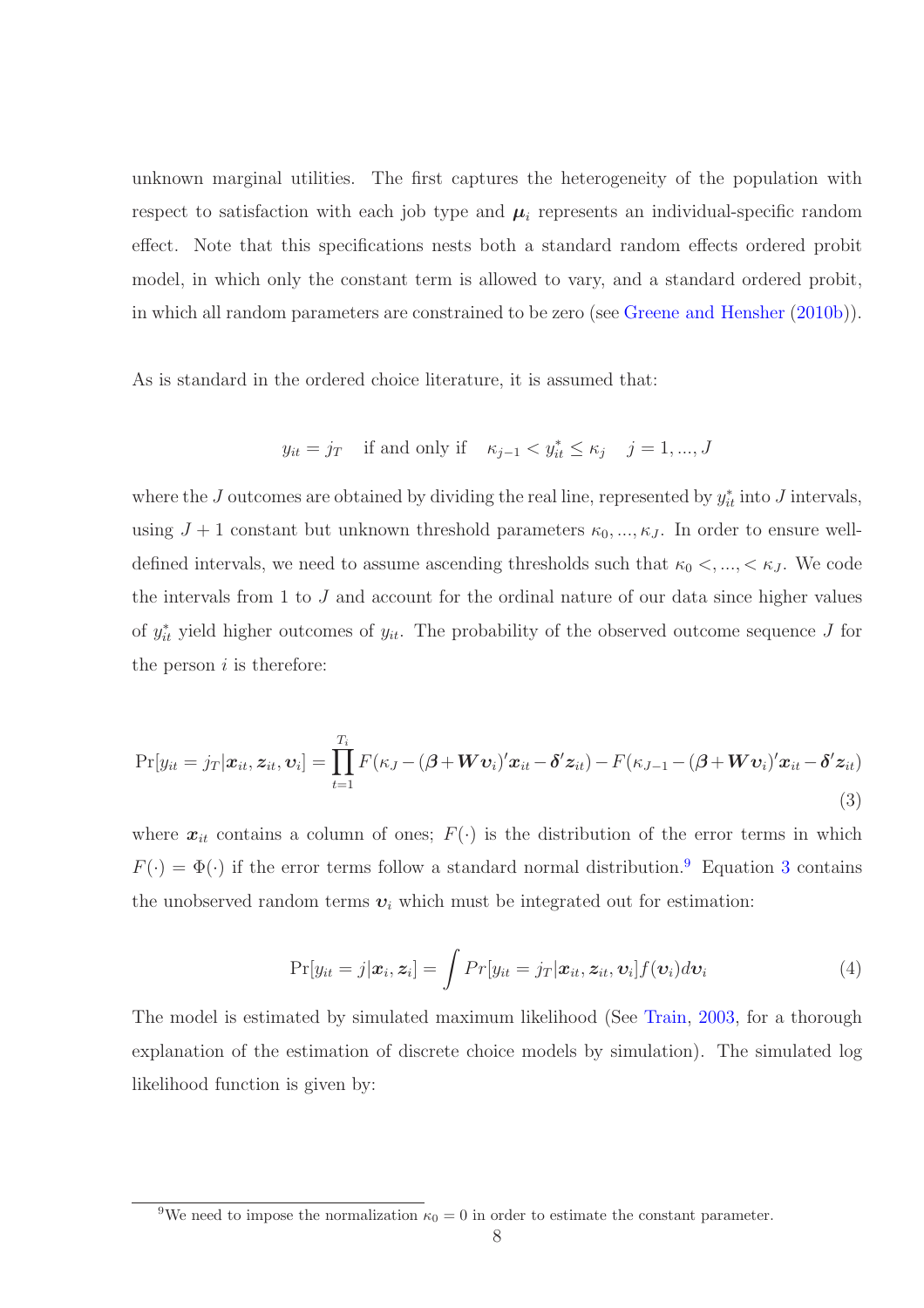$$
SLL(\boldsymbol{\kappa}, \boldsymbol{\beta}, \boldsymbol{W}, \boldsymbol{\delta}) = \sum_{i=1}^{N} \log \frac{1}{R} \sum_{r=1}^{R} \prod_{t=1}^{T_i} (F(\kappa_J - (\boldsymbol{\beta} + \boldsymbol{W} \boldsymbol{v}_{ir})' \boldsymbol{x}_{it} - \boldsymbol{\delta}' \boldsymbol{z}_{it}) -
$$

$$
-F(\kappa_{J-1} - (\boldsymbol{\beta} + \boldsymbol{W} \boldsymbol{v}_{ir})' \boldsymbol{x}_{it} - \boldsymbol{\delta}' \boldsymbol{z}_{it}))
$$
(5)

where  $v_{ir}$  is the rth random draw for each individual. We use Halton draws because the literature suggests that these are superior to standard draws in this context.<sup>10</sup> Clearly, eliminating the stochastic component of  $\beta$  yields a standard ordered probit with random effects. Likewise, if  $T = 1$ , then the simulated log likelihood collapses to a simulated estimation of the pooled sample or cross section.

Though we also present fixed effects estimates following [Ferrer-i Carbonell and Frijters](#page-32-7) [\(2004](#page-32-7)) for reference (See Annex A), in general this estimator faces two problems in the present as in other non linear contexts (See [Greene and Hensher](#page-32-9) [\(2010a\)](#page-32-9) for a more exhaustive literature review). First, maximum likelihood estimation generates often severe bias when T is small (the incidental parameter problem). In the binary logit model, and with  $T = 2$ , [Abrevaya](#page-30-8) [\(1997\)](#page-30-8) has shown analytically that the full MLE estimate converges to 2 $\beta$ . The Monte Carlo results in [Greene](#page-32-11) [\(2004](#page-32-11)) suggest that biases comparable to those in binary choice models also jaundice fixed effects ordered choice models. Second, no appropriate procedure has been proposed in order to estimate a fixed effect ordered choice model with random parameters.

## 3 Data and Descriptive Statistics

#### 3.1 The Ghana Panel Household Panel Survey

The Ghana Urban Household Panel Survey (GUHPS) conducted by the Centre for the Study of African Economies provides the basis for our empirical analysis. It collects information on inter alia, incomes, education, labor market experience, household characteristics and subjective wellbeing of labor force participants (ages 15 to 60) in the four largest urban centers

 $10Bhat (2001)$  $10Bhat (2001)$  $10Bhat (2001)$  $10Bhat (2001)$ 's Monte Carlo analysis found the error measures of the estimated parameters was smaller using 100 Halton [Halton](#page-32-12) [\(1960](#page-32-12)) draws than 1000 random numbers in mixed logit models.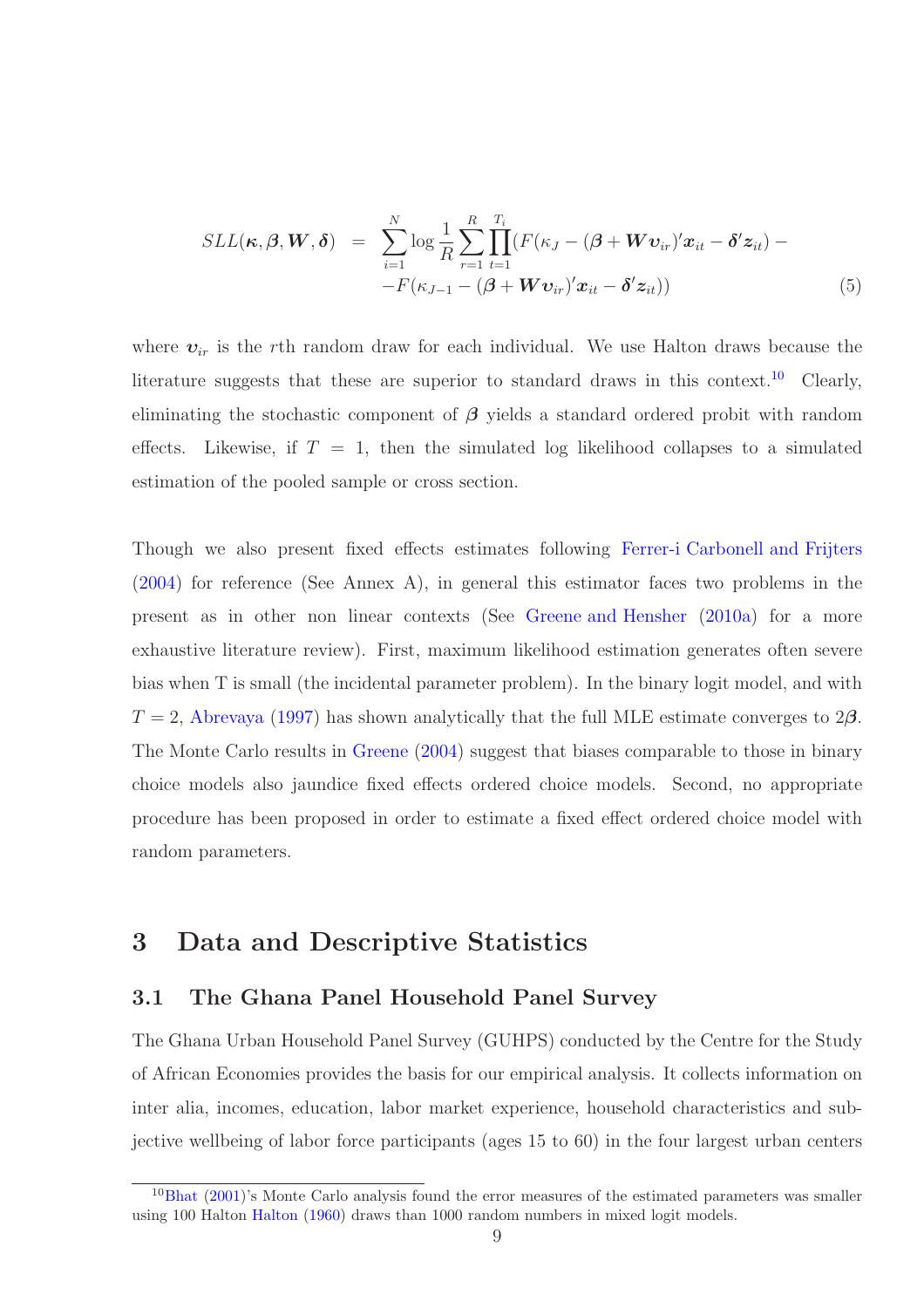of Ghana: Accra (and neighboring Tema), Kumasi, Takoradi and Cape Coast. The sampling scheme is based on a stratified random sample of urban households from the 2000 census in Ghana. Thus, the data are roughly representative of urban labor markets. The data span a 7 year period from 2004 until 2010, but the 2007 wave is a recall wave in which no indicators of subjective wellbeing were collected and is therefore excluded from the present analysis.

*Personal Characteristics and Labor market Indicators:* The survey contains the standard measures of age, years of education, gender, whether the respondent is married and is the head of the household, city of residence and ethnicity. We further construct height Z-scores conditional on age and gender as a proxy for the general health of the respondent.

For wage employees the earnings variables measures real monthly wage income, while for the self-employed the real earnings measure is based on enterprises profits. Thus, earnings for self-employed workers reflect both the returns to capital and the returns to labor. In addition to these earnings measures, and hours worked, the survey includes three questions that allow greater precision in the measure of conditional wages: tenure in the present job; years in the formal sector, and whether or not the present position is an apprenticeship.

We are also able to construct a measure of household assets from questions on whether the family owns a bike, telephone, electric stove, motorcycle, car etc. It does not include financial assets.

*Satisfaction Measures:* Our subjective wellbeing measures are provided by the answer to the question: *"All things considered, how satisfied are you with your current work? (/life?/financial situation?)"*. In all three cases, the options given to respondents were: *"1.Very Dissatisfied, 2. Dissatisfied, 3. Neither Satisfied Nor Dissatisfied, 4. Satisfied, 5. Very Satisfied"*. Information on subjective job satisfaction was collected in all waves (except the recall wave), while information on life- and financial satisfaction was collected in four waves.

*Dimensions of Job Satisfaction:* The survey also contains variables that help us shed light on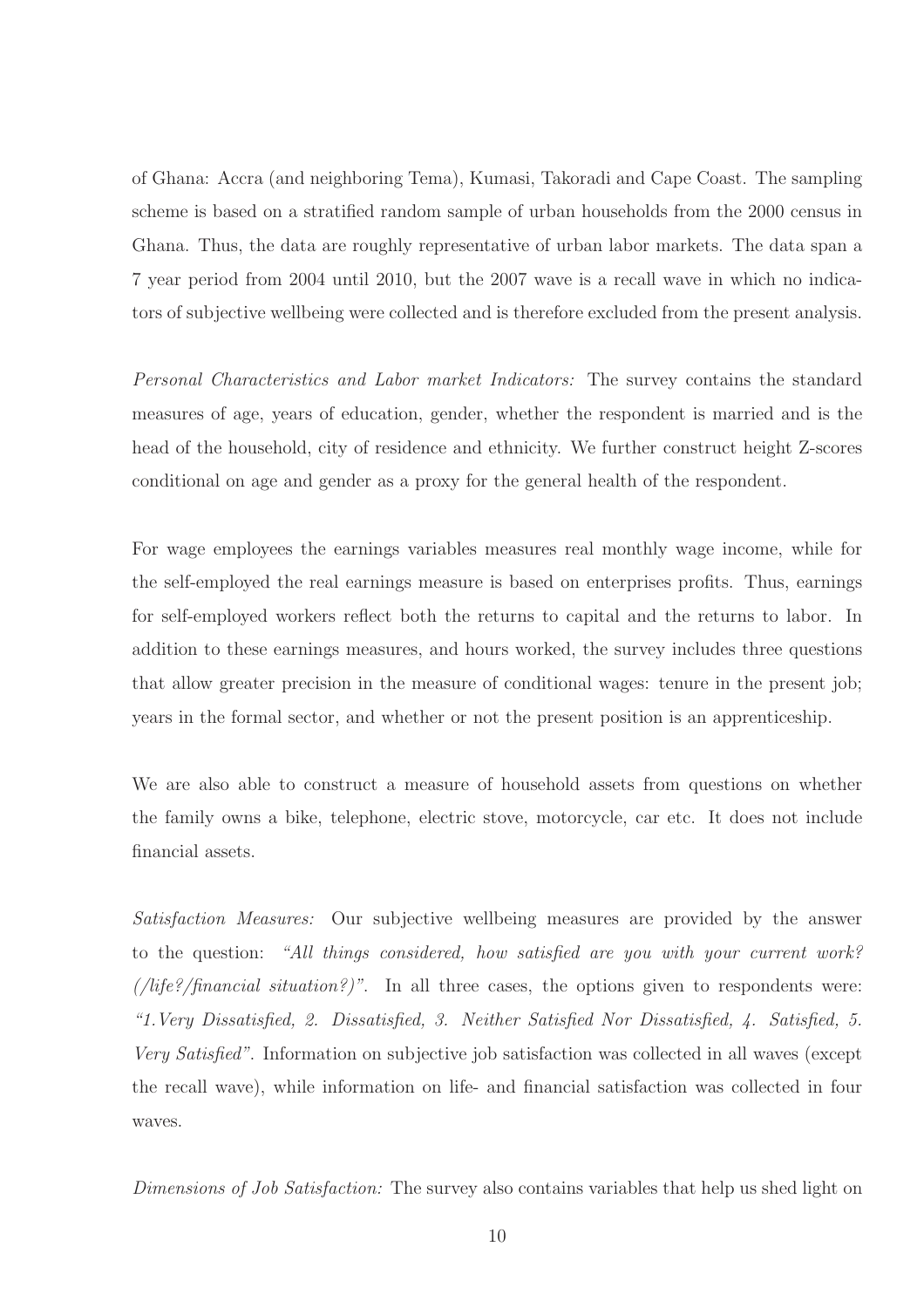the drivers of differences in job satisfaction for select subsamples. To start with, for a subset of respondents we have information on job characteristics. Second, individuals were asked to rate how much control they considered they had over their lives, varying from *"1. No control", "2 some control", "3 a great deal of control"* to *"4 complete control"*. This variable may capture the degree that self-employment is associated with greater empowerment, for example by providing more independence.

Third, the survey also generated an experimentally solicited measure of risk aversion through a series of lottery games played with a subset of the sample(see [Falco et al.](#page-31-3) [\(2010](#page-31-3))). A representative subset of 288 respondents from the UPS was invited to participate to a number of workshops where they were presented with a series of 21 lottery games. In each game participants were asked to choose between two alternative lotteries. Each lottery took the shape of an opaque bag containing a number of coloured marbles. To each colour was attached a money prize and each respondent was asked to choose from which of the two bags he would prefer to pick a random marble. At the beginning of the task each participant was told that, once they had made their 21 choices, one would be picked at random and acted out, i.e., they could pick a marble from the bag they chose in that case and would be paid the corresponding winnings. The winnings of the gamble ranged from 10,000 to 110,000 CEDIs, with average winnings calibrated just above 30,000 CEDIs. This sum was estimated to be larger than the average daily earnings of a worker in the sample and therefore the stakes were high enough to elicit participants' true risk-preferences. From this, an estimate of each of the participants' individual Coefficients of Relative Risk Aversion was retrieved.<sup>11</sup>

#### 3.2 Employment States

For the purpose of this analysis, we distinguish between five paid employment states among workers who respond to the standard question about whether they have done any work for pay, profit or gain for the last seven days, even for one hour.<sup>12</sup>

 $11$  For further details on how this measure was constructed, the sampling design and the definition of other key variables (see [CSAE](#page-31-6), [2008](#page-31-6); [Falco](#page-31-7), [2010](#page-31-7); [Falco et al.,](#page-31-3) [2010\)](#page-31-3).

 $12$ We do not have a variable for whether a worker is covered by the sparse social protection programs that exist, hence we base our categorizations of formality on firm size.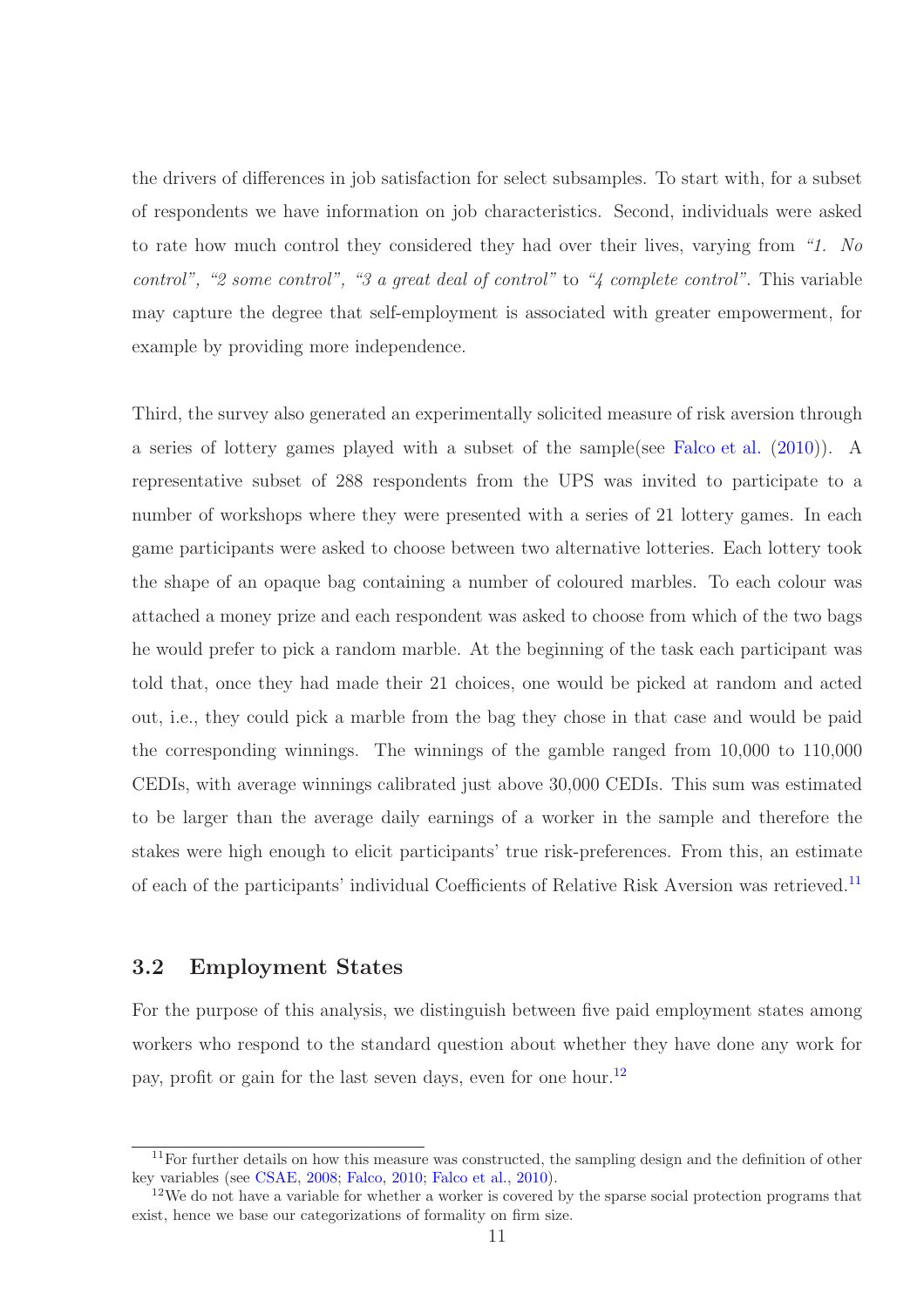*Self-Employed, with Employees and Self-Employed without Employees:* We divide individuals who declare themselves to be self-employed into two categories to allow greater discrimination between those who may be more "entrepreneurial" (and hence able to hire employees) and those who are perhaps in a disguised unemployment subsistence mode until their next job. The division is crude, but it is preferred to a simple aggregate of the two, as it captures an important dimension of heterogeneity. Typically, firms in the first category employ one other person, though the average number of workers employed is three. Neither group is obligated to contribute to national social protection programs, and they are not automatically covered. Hence, we consider them informal.

*Informal Salaried and Formal Salaried Workers:* We define informal salaried workers to be those working for wages in firms with up to 5 workers. Conversely, we define formal employees as wage employees in large firms, i.e. firms with more than 5 workers.

*Civil/Public Sector Workers:* We treat workers in the public sector as a separate "formal" category for two reasons. First, wage setting and non-monetary compensation may differ from that in the private sector. Second, a popular perception is that public sector jobs are the most desirable jobs. We test whether this is true.

*Unpaid, Out of the Labor Force (OLF) and Unemployed:* This category comprises workers who are not working for pay. It also includes those out of the labor force and those unemployed. Distinguishing between these two categories is difficult given changes in survey design over time.

### 3.3 Descriptive statistics

Descriptive statistics on the different types of workers are presented in Table 1. Though less commonly presented, summary statistics on the dynamic (transition) patterns are also informative and we present these in the form of a transition matrix in Table 2. Students, unpaid workers and those younger than 15 or older than 65 years of age are excluded from our sample. Several findings merit note: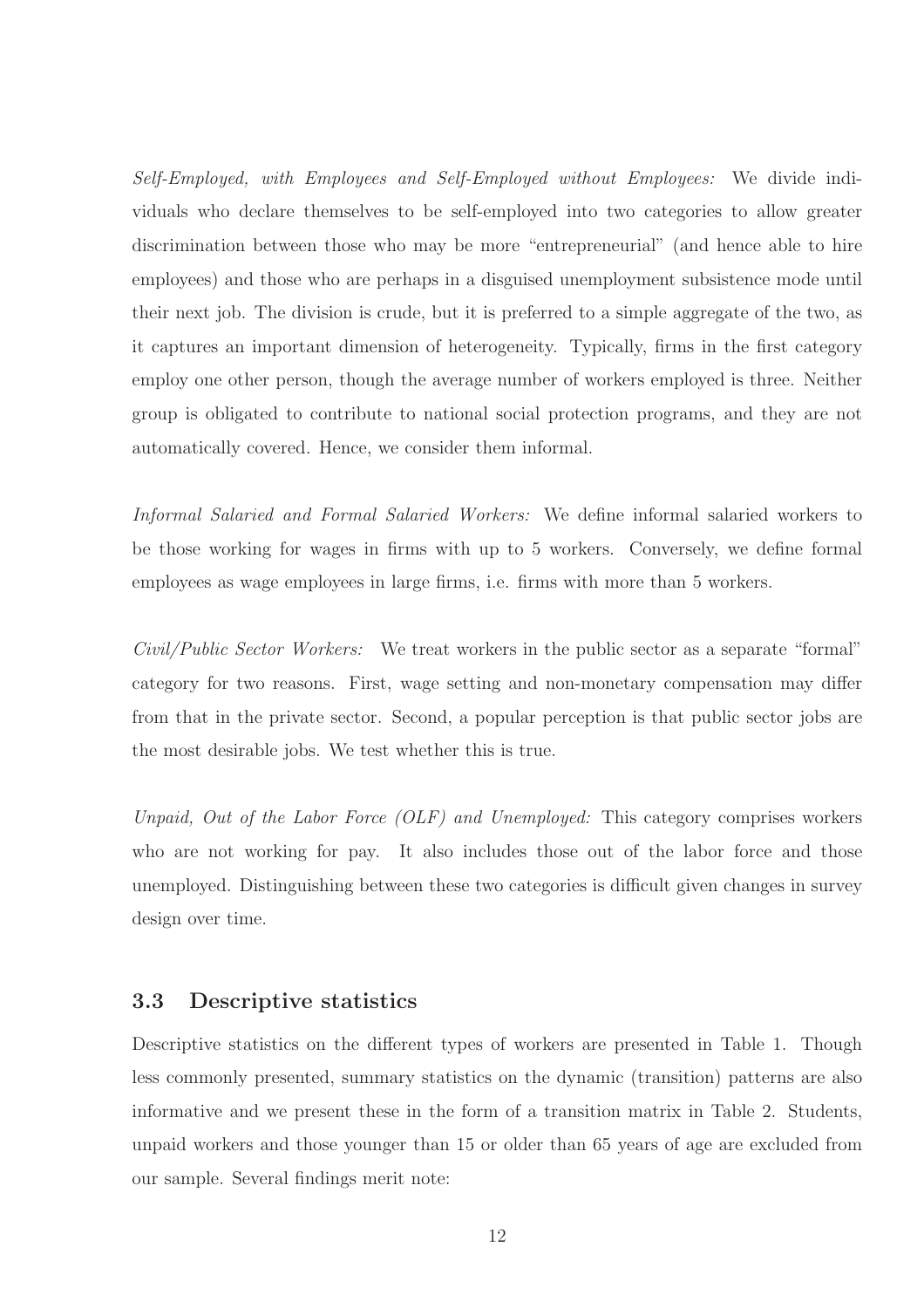First, Table 1 confirms the stylized fact for Africa that informal jobs account for the bulk of urban employment. In our sample, formal salaried employment accounts for only 16% of all paid employment and civil employment accounts for a slight 8%. Self-employment accounts for the majority (60%) of employment and thus merits the close study we bring to it. Amongst the self-employed, approximately one out of five hire at least one worker. The overwhelming majority work by themselves. The informal salaried constitute a relatively small fraction of employment at 16%. The informal sector as a whole thus accounts for more than three-quarters of all paid employment in our sample.

Demographically, women are much more likely to be self-employed, whereas formal and civil employment are disproportionately male and informal salaried work is slightly more male. Average years of education increases moving from self-employed without employees, to self-employed with employees, to informal salaried, to formal private and civil employment. Average age and marital status suggest important differences in where across the life cycle workers are found, with the informal salaried being younger and seemingly less-established, on average, at the beginning of their professional life cycle, while the self-employed are closer to the end.<sup>13</sup>

Unconditional earnings are highest for those employed in the civil sector. Somewhat surprisingly, self-employment with employees is next followed by formal salaried and then self-employment with no employees. Informal Salaried employment holds up the bottom of the ranking. These would clearly be more informative were they conditional, although even then, we would not be compensating for unobserved job characteristics such as degree of independence (autonomy), risk, workplace conditions, future earnings prospects, and the like.

Table 2 presents transition matrices for movements across sectors over one year. These

<sup>&</sup>lt;sup>13</sup>The informal salaried are youngest at an average age of 31 and the formal salaried are two older at 33. The self-employed without employees are 37 years old on average; the self-employed with employees are approximately two years older on average with a mean age of 39, which is just above the average age of the civil employed which is 38. Only 31% of informal salaried workers are married compared to 39% for the formal salaried, 57% for self without employees and 68% for self-employed with employees. The highest rate of apprenticeship is found among the informal salaried.Small numbers of apprenticeships are also seen among the self-employed (this is possible if the primary job is self-employment but the workers is also engaged in an apprenticeship elsewhere) These patterns are remarkably similar to those found for Argentina, Brazil and Mexico [\(Bosch and Maloney,](#page-30-6) [2010\)](#page-30-6)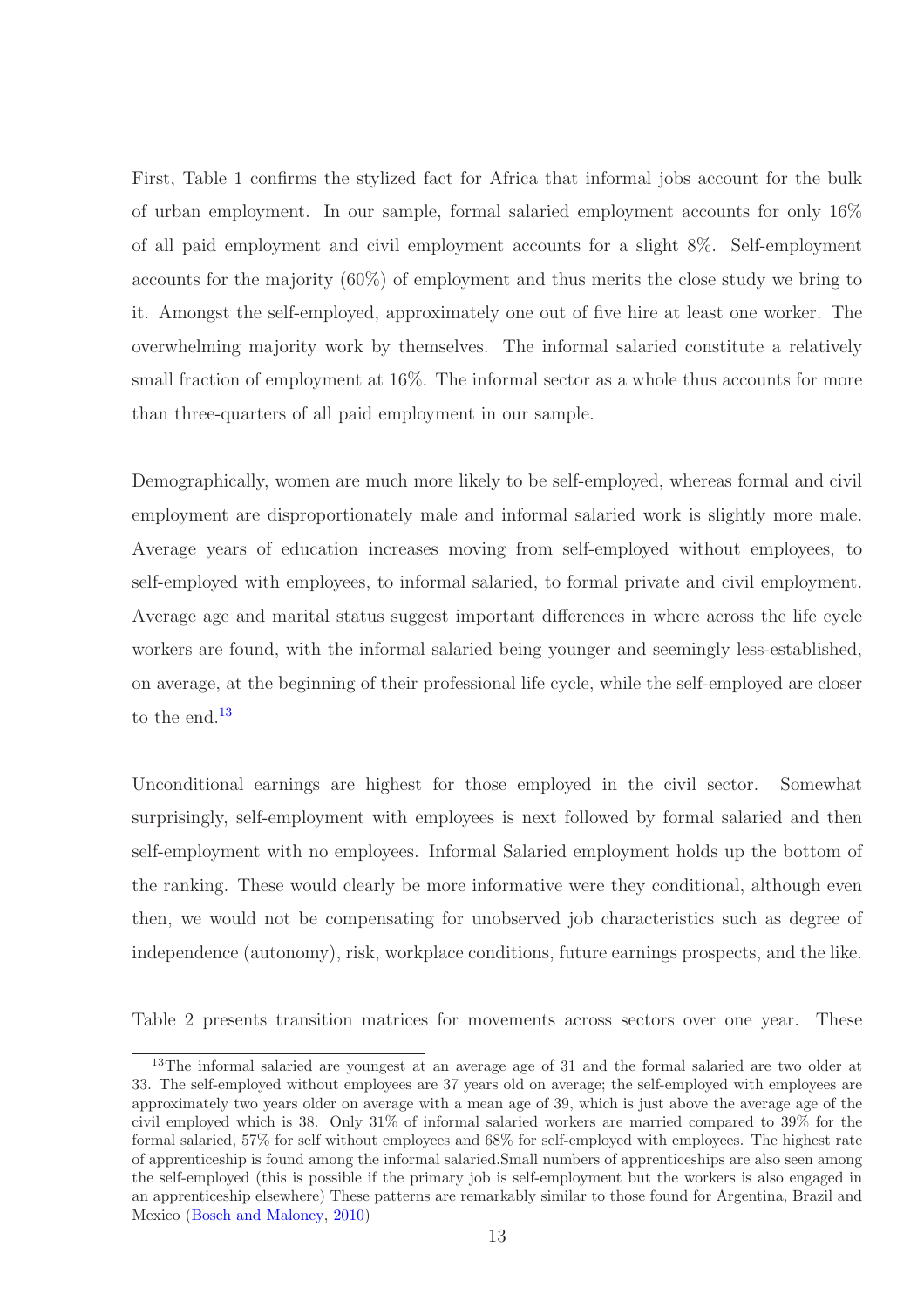summarize the data underlying the panel estimators employed later and offer further insight into the nature of the sectors. First, as has been noted in other developing countries, there is a relatively high degree of mobility. For instance, of those declaring themselves formal salaried at the beginning of the period, only 63% were still in that sector at the end of the year. Second, to the degree that turnover is a measure of attachment to a sector (as opposed to rates of firing), formal salaried, civil employment and self-employment show a comparatively high percentage of stayers, (low rate of turnover) at 63%, 69%, and 66% respectively. Informal salaried employment, on the other hand, has the highest rate of turnover; the proportion of stayers is only 45% implying that over half of the sector leaves to other sectors in a year. This, and the demographic patterns noted above, are consistent with it being a sector of entry of relatively young people who are shopping around for their next (superior) employment. Further insights can be gleaned from studying the patterns of mobilility among sectors although, as with the conditional wage comparisons discussed earlier, they cannot offer robust conclusions about the relative desireability of the various sectors.<sup>14</sup>

Hence, we turn to an examination of the job satisfaction data. Returning to the unconditional tabulations in Table 1, several notable facts emerge. To start with, relative to other regions, African workers are somewhat less satisfied with their jobs. Using the more homogeneous group of formal salaried workers as the comparator, Ghana yields a value of 3.33. To put this into perspective, consider that a rudimentary rescaling of the seven point scale used by [Benz and Frey](#page-30-4) [\(2008b](#page-30-4)) into a comparable five point scale yields 3.72

<sup>&</sup>lt;sup>14</sup>For instance, consistent with the age patterns discussed above, informal salaried workers have relatively high rates of transition to formal employment (15%) destination sector, and to self-employment (22%). Given the diminutive size of the formal sector compared to self-employment (13% of the labor force compared to 43% with roughly equal levels of turnover), this does suggest the informal salaried do have a relative high predisposition towards formal employment. The overall rapid turnover and propensity to move into formal work may suggest a classic queuing story with informal salaried employment being a less desirable holding pattern for formal employment. That said, the high level of reverse flows from formality into informality suggests that the joint market may be behaving more competitively, and utility at the margin potentially equated for many workers. By contrast, the self-employed show relatively little mobility into formal salaried work or civil work and vice versa. Two hypotheses suggest themselves in this case. First, that there is a high degree of segmentation between the self-employed and formal salaried markets, perhaps serving as a retirement ground for older dismissed formal sector workers. Alternatively, it may be that self-employment is the long run destination of workers once they have accumulated sufficient human and financial capital. In the first case, the sector is likely to show lower levels of welfare. In the second they could be higher. See [\(Bosch and Maloney,](#page-30-6) [2010\)](#page-30-6) for a discussion of inference based on transition matrices and comparable exercises for Latin America.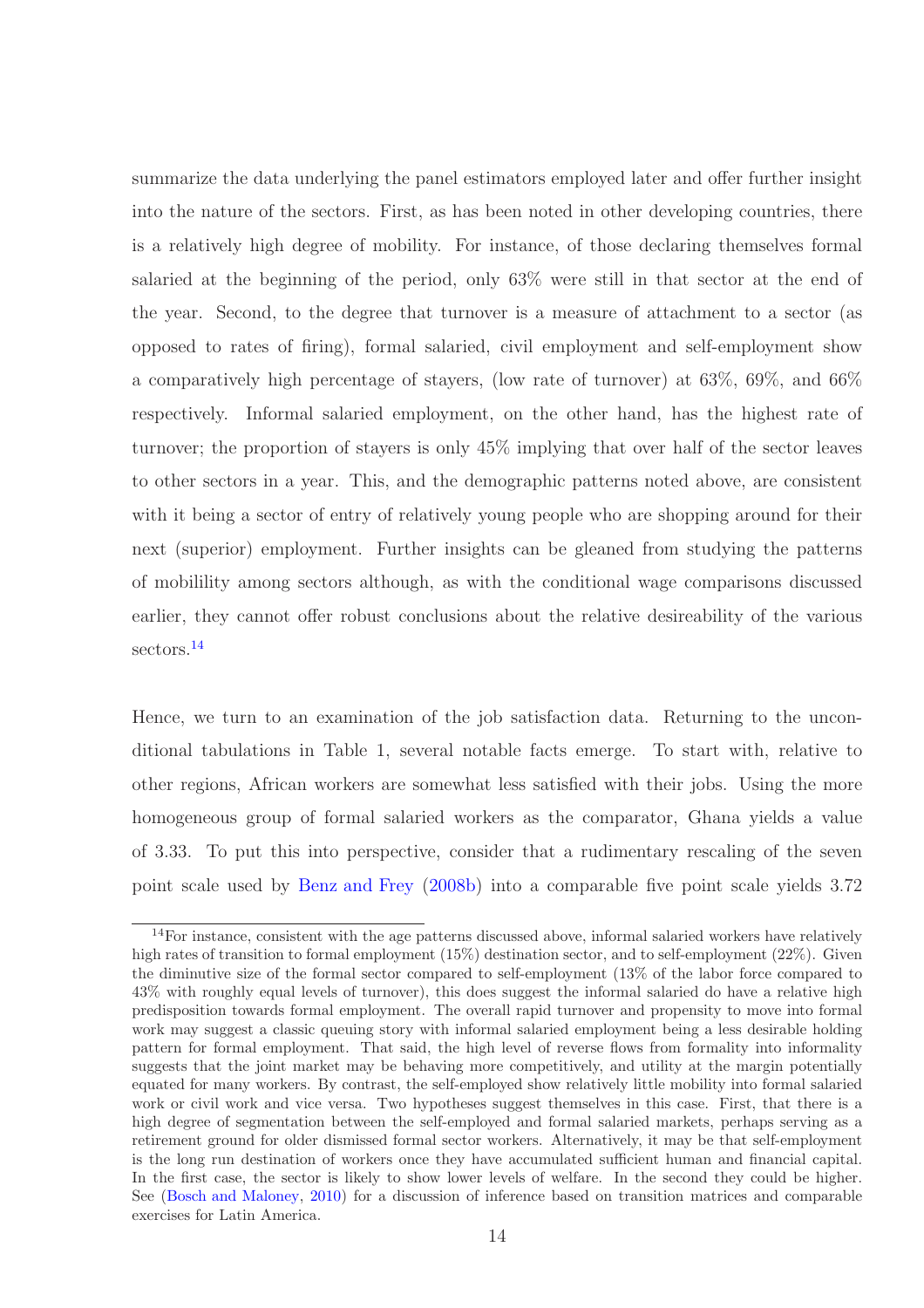for advanced European countries, 3.58 for the former Eastern European countries, and 3.80 for the US. These differentials in average wellbeing across sectors may partly reflect the long-established finding that life satisfaction increases more generally with income (see [Clark and Senik](#page-31-8) [\(2010b\)](#page-31-8) for a recent review). However, other factors are likely to be important as well, as is suggested by the greater average satisfaction of workers in Bangladesh (3.69, \$US 700) which tend to be poorer.<sup>15</sup>

More striking are the relative rankings within Ghana. Civil sector employees and selfemployed individuals who employ others report the highest levels of job satisfaction. The difference between their job satisfaction levels is not statistically significant, even though civil sector workers earn significantly more than the self-employed who employ others. Conversely, while the average earnings of wage employees in large firms are not significantly lower than those for self-employed workers who hire other workers, their self-reported job satisfaction is significantly lower. The workers with the lowest levels of earnings and job satisfaction are wage workers in small enterprises. The standard deviations of the job satisfaction measure are large pointing towards substantial heterogeneity in satisfaction within sectors. Life and financial satisfaction exhibit similar patterns, though it is worthwhile noting that the self-employed who employ other have marginally higher levels of average life and financial satisfaction than public sector employees, and that the self-employed without employees are on average more satisfied with their financial situation than the formal salaried.

Clearly, it is desirable to both more rigorously model the discrete nature of the subjective responses and to condition on individual characteristics. In the next section, we begin with the common fixed parameter ordered probit to provide baseline results. We then employ the random parameter ordered probit estimations to examine the distribution of preferences around the mean tendencies.

<sup>&</sup>lt;sup>15</sup>A rudimentary rescaling of findings from [Blanchflower](#page-30-2) [\(2000\)](#page-30-2) gives an average value of 3.88 for the OECD.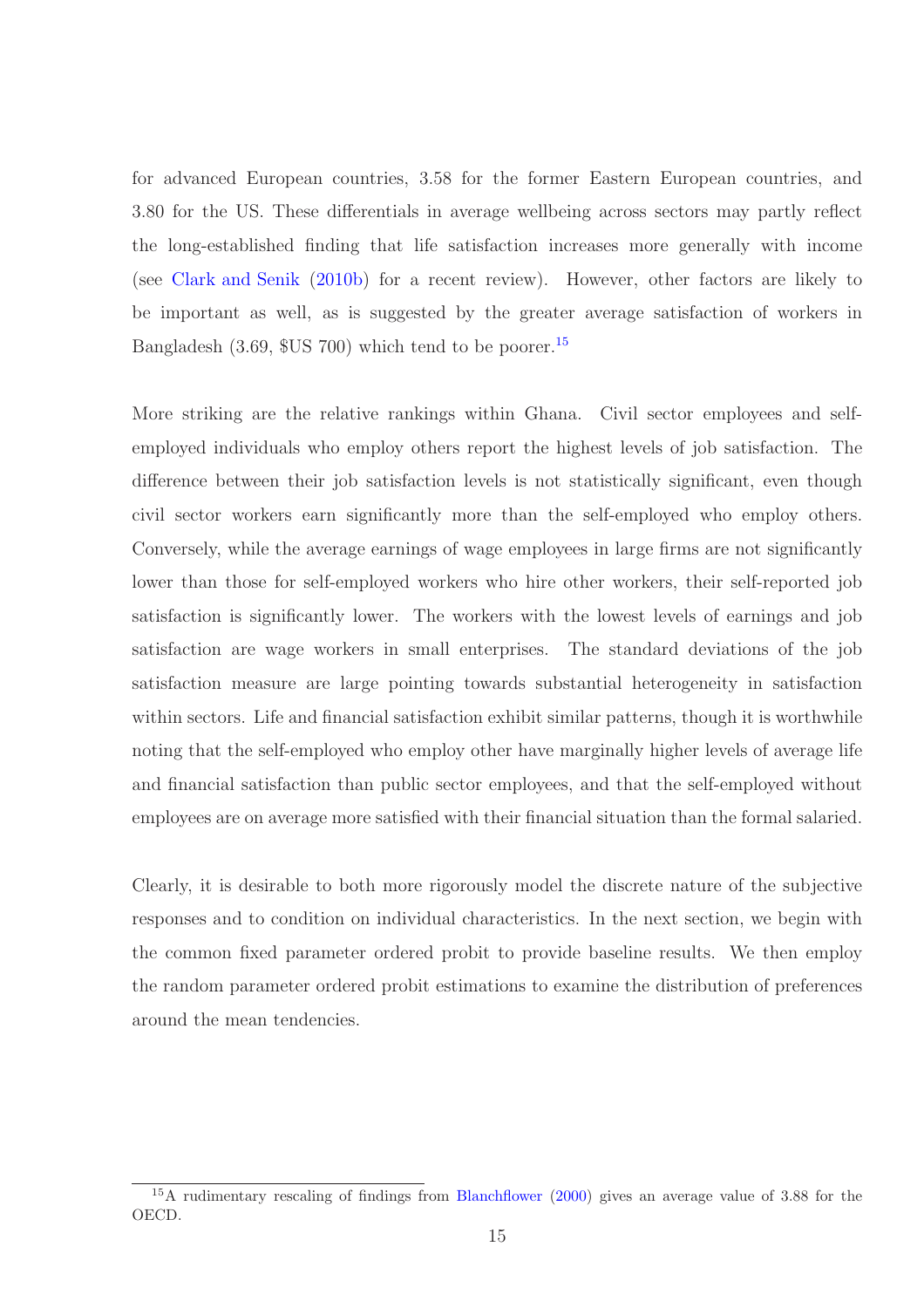## 4 Estimation

### 4.1 Fixed Parameter Ordered Probit

Table 3 presents our baseline estimates of job satisfaction using conventional fixed parameter ordered probit models. In column 1, only dummies for job type are included. The omitted category is wage-employment in large firms. The models have low predictive power, explaining between 2 and 5% of the variation in self-reported satisfaction. The limited explanatory power of such models is typical in the literature on job satisfaction and attests to the high heterogeneity in job satisfaction across different types of jobs.

The results are broadly consistent with the statistics presented in Table 1: workers in informal wage employment have the lowest job satisfaction on average, and self-employed sole proprietors are also less satisfied than wage employees in large firms, although not significantly so. Civil sector employees are not significantly more satisfied with their jobs than workers in the formal private sector. Surprisingly, self-employed individuals with employees report the highest levels of job satisfaction.<sup>16</sup>

The following columns sequentially include three blocks of additional covariates. Column 2 introduces the standard components of labor compensation; earnings, hours worked and hours worked squared. Column 3 introduces tenure and apprenticeship variables to further condition remuneration, as well as the household assets variable which serves as a crude proxy for household wealth and may help mitigate potential measurement error in our earnings variable. The interpretation becomes then "taking into account differences in earnings, how do the other characteristics of these jobs affect perceived wellbeing." Column 4 includes only personal characteristics, but does not condition on compensation or job characteristics. Finally, column 5 combines all covariates.

Conditioning on labor compensation (column 2) generates a positive and significant sign on earnings, and eliminates the negative coefficient on informal salaried employment. This

 $16$ Controlling for location and year renders the dummy on working in the civil sector insignificant, suggesting that location matters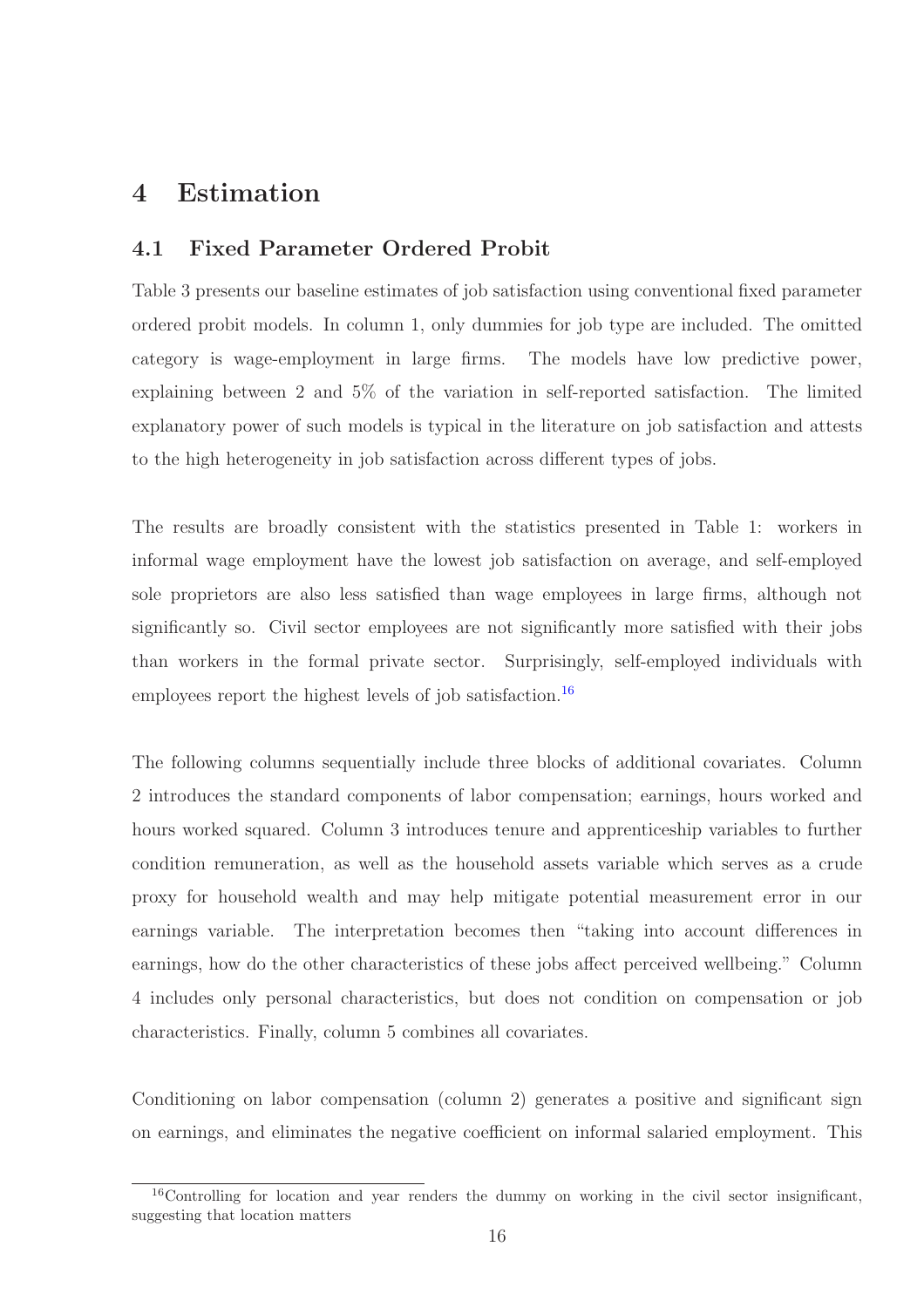suggests that lower earnings is the primary cause of dissatisfaction with this sector. However, being self-employed with employees remains significantly positively associated with job satisfaction even after we control for the fact that such workers tend to have higher earnings. Note that the average utility premium associated with being a small firm owner who employs other is large, especially when compared to the coefficient associated with earnings; in monetary terms, the satisfaction premium is roughly equivalent to a doubling of earnings. These results are robust to the third block of variables (column 3), notably tenure,  $17$ whether or not the individual is currently an apprentice, and household assets. Household wealth is positively correlated with job satisfaction and diminishes the impact of earnings only slightly. Being an apprentice enters positively but is not remotely statistically significant.

The results are also robust to including controls for individual characteristics, such as gender, age, education, height, marital status, being the head of the household and ethnicity. Column 4 includes these controls alone. The resulting coefficients on the different job type dummies can be interpreted as satisfaction differentials net of individual characteristics. As such, this specification provides a test for the segmentation hypothesis. Though the results do suggest that being better educated, older,<sup>18</sup> healthier (a higher height Z-score) and married is associated with significantly greater satisfaction, and being a household head with significantly lower satisfaction, the results of focal interest do not change appreciably from the base specification in column (1): Being self-employed with employees is associated with a satisfaction premium, being informal salaried with a satisfaction discount.

Specification 5 includes all explanatory variables; the coefficients on the job dummies now reflect satisfaction differentials net of individual characteristics, earnings, job characteristics and household assets. The satisfaction premium associated with being self-employed with employees remains significantly positive in all specifications, some interesting differences with specification 4 emerge; the education effect disappears suggesting that its channel of influence is through earnings. By contrast, the gender dummy which was insignificant when

<sup>&</sup>lt;sup>17</sup>We also experimented with specifications including the square of tenure, but these did not enhance the explanatory power of the model. Results are omitted to conserve space, but available upon request from the authors.

<sup>&</sup>lt;sup>18</sup>The quadratic term quickly swamps the free standing term leaving the minimum value at .4 years of age and the joint impact on job satisfaction positive after age 1.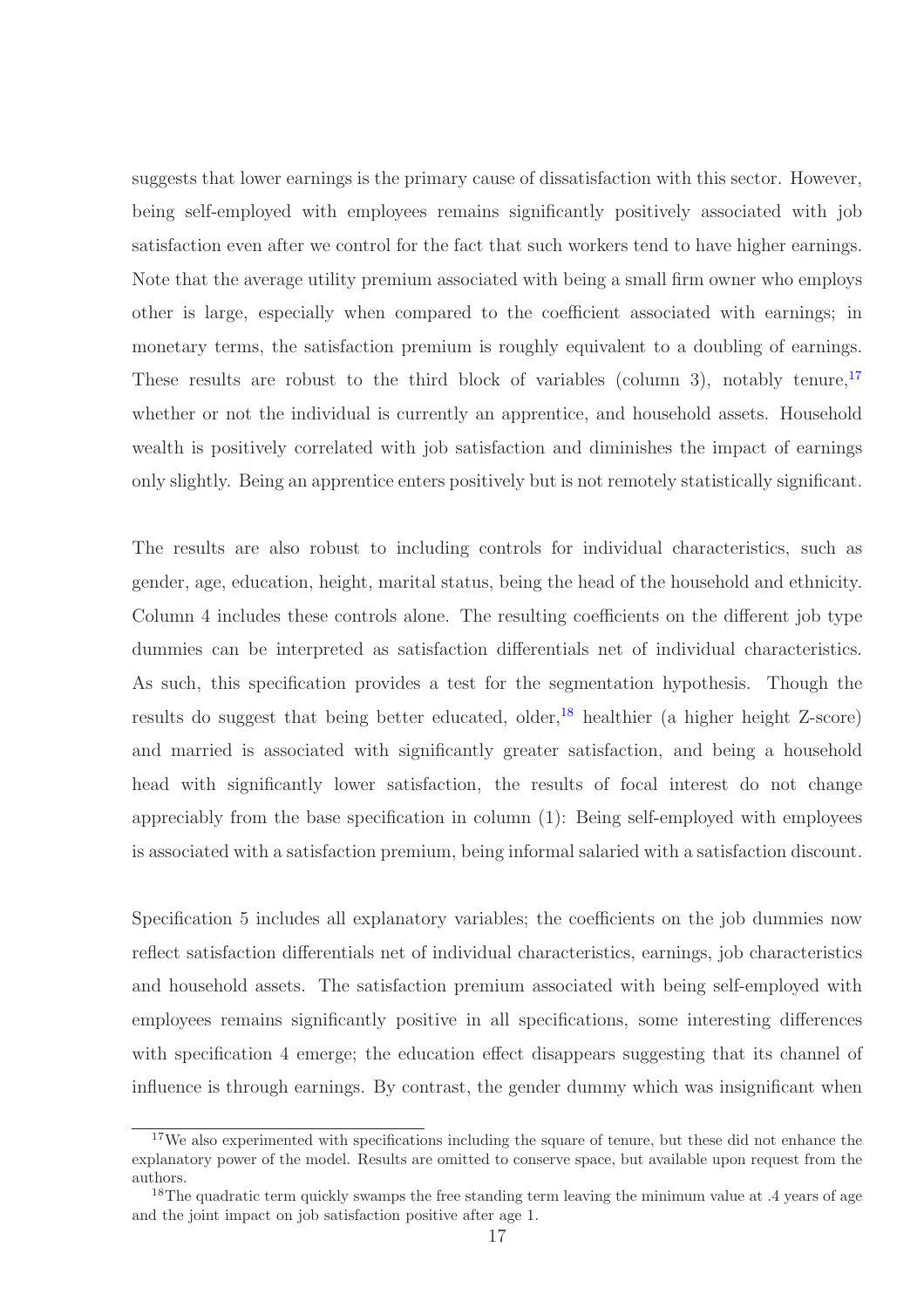earnings are not conditioned on, has becomes significantly positive now that renumeration is controlled for; women are happier with their jobs, ceteris paribus, perhaps because they have lower earnings expectations (see e.g. [\(Clark,](#page-31-9) [1997](#page-31-9))).

Comparing the different specifications, the conditioning variables seem important to the relative ranking of sectors only for informal salaried work, with the other significant premium on self-employment with employees remaining affected relatively little. The discount on informal salaried work suggests that differences in job satisfaction across sectors are predominantly driven by differences in earnings, rather than differences in workers' observable characteristics, since the sector premia are much more sensitive to inclusion of the latter than the former: workers in this sector appear to be earning, on average, less than is the norm conditional on human capital. This would be consistent with the findings from the summary statistics that suggest that these are often individuals just entering the workforce who have yet to find a good match.

## 4.2 Allowing for Parameter Heterogeneity: Random Parameters (Mixed) Ordered Probit Estimation

The coefficients on job sectors in the previous results reflect the central tendency-the average premium or discount enjoyed by individuals within a sector. However, they obscure the potential latent heterogeneity across individuals within particular sectors. The Mixed Ordered Probit explicitly allows for such heterogeneity by estimating the variance of the parameters around the central tendency. Table 4 re-estimates the two most informative models from the previous exercise, generating the implicit distribution of satisfaction premia associated with different jobs. The first three columns condition on individual characteristics but not earnings thereby allowing the preference parameter to include remuneration as part of conditional wellbeing. The next three columns condition on earnings, and the sectoral parameters thus represent preferences over non-remunerative characteristics of the type of employment. In each group of three we report first, a pooled specification (Columns 1,4) that allows for random parameters (labeled "RPOP" model in the table). Subsequently, (in Columns 2,5) we exploit the panel dimension and allow for individual-specific random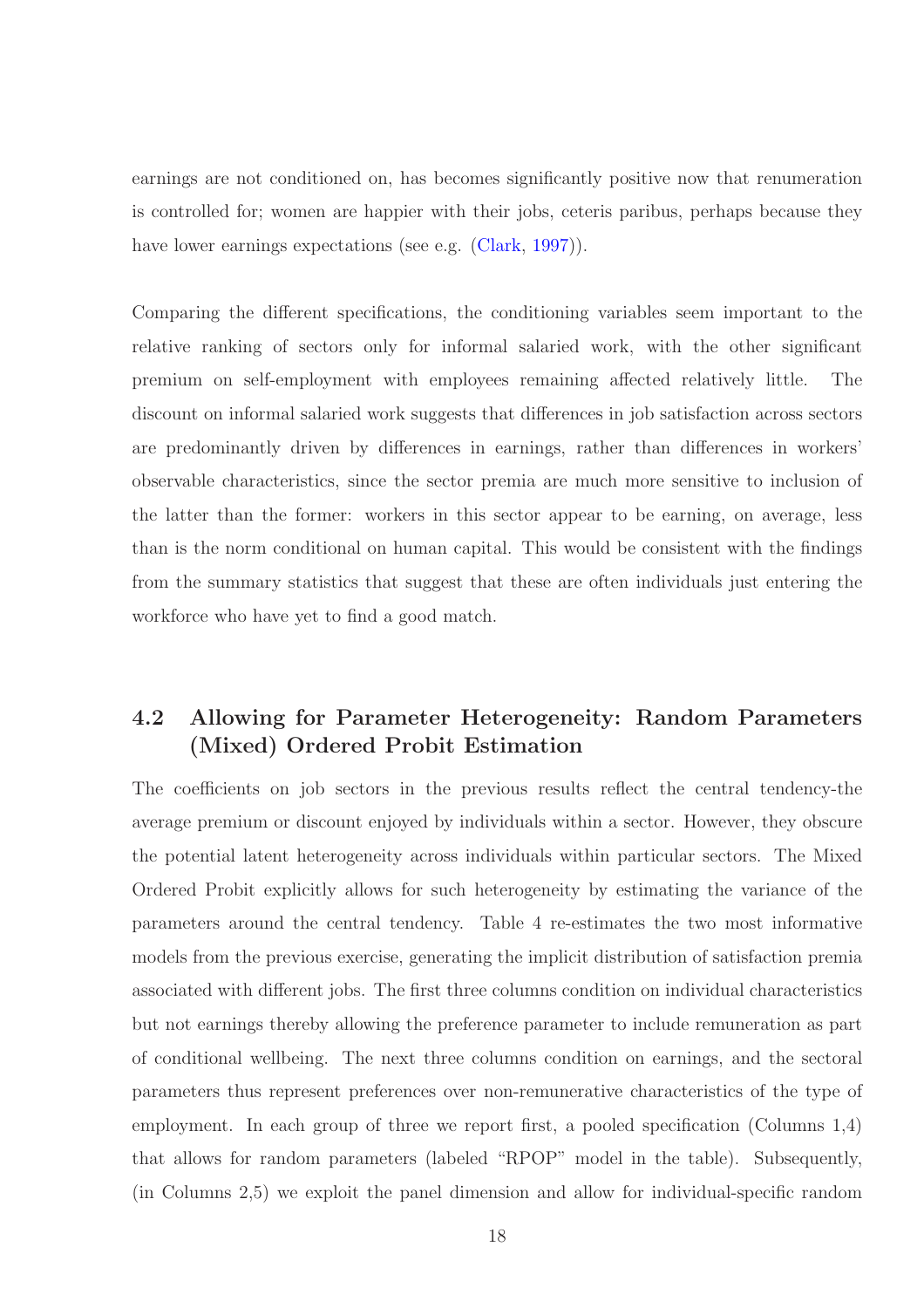effects (labeled "REOP"). Finally, (Columns 3 and 6) we combine the two yielding the random parameter random effect mixed model (labeled' "RPREOP"). All specifications were estimated with 100 Halton draws. Using more draws did not lead to significant changes in the estimated coefficients.

The previous results are broadly robust to allowing for parameter heterogeneity. In column 1, the mean coefficient associated with being self-employed and employing at least one other worker remains significantly positive and of similar magnitude. Informal salaried work is again associated with an average utility discount, albeit only significant at the 10 percent level. As before the remaining job coefficients are not significant. The significant coefficients on all the standard deviations of the job dummies, however, reveal that focusing just on the central tendency alone veils useful information. For all job dummies we strongly reject the null hypothesis that there is no heterogeneity within the sector. Self-employed with employees has the greatest variance at .76 followed by civil employment at .75, informal salaried at .51 and self-employment with no employees at .46. Self-employment with employees offers higher highs, but also potentially lower lows than other sectors. Somewhat counterintuitively, while we might expect this to be more the case in self-employment than in salaried work, this does not appear to be the case since the satisfaction premium associated with civil sector salaried employment has an almost equivalent variance.

Perhaps the most likely potential explanation for the striking heterogeneity in satisfaction is variability in earnings within a sector. However, conditioning on compensation (column 4) hardly affects the estimated standard deviations of the job satisfaction premia associated with different sectors. While it eliminates any significant average informal salaried discount and reduces the coefficient on self-employment with employees somewhat, the differences in parameter variance are not driven by differential earnings dispersion across sectors.

Another possibility is that this heterogeneity is driven by individuals' latent personality traits affecting their self-reported satisfaction with all sectors. To allow for this possibility, we estimate models that control for individual specific random effects. Columns 2 and 5 first present specifications that exploit the panel dimension of the data and allow for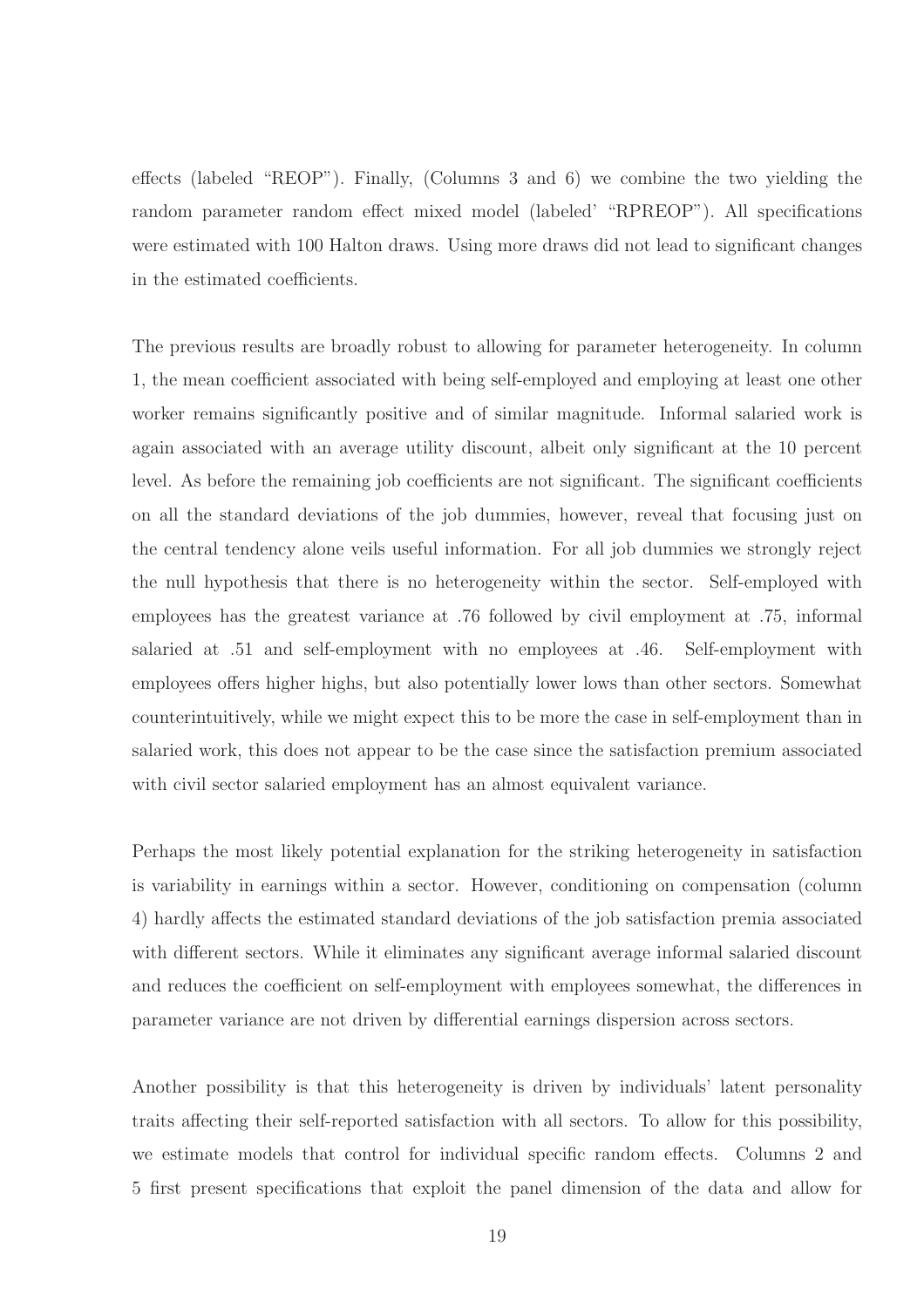individual-specific random effects but not for parameter heterogeneity. The variance of the random effect is significant at the 1% level in both cases. The estimated mean satisfaction differentials are very similar to those obtained using a fixed parameter probit; the average premium associated with being self-employed and employing others is consistently postive and statistically significant, while the premium associated with being informal salaried is negative and statistically significant at the 10% level, unless remuneration is conditioned on.

Columns 3 and 6 then combine both random effects and random parameters. Mean sector satisfaction premia are hardly affected. By contrast, the estimated standard deviations associated with the job dummies all fall substantially compared to specifications that only allow for random parameters, though they remain statistically significant. Again, these reductions may arise because the estimated random effect  $\sigma$  is capturing heterogeneity that is common across all sectors, for instance, a general positive or negative attitude toward whatever situation an individual finds him/herself in. What remains in column 3 and column 6 is the heterogeneity that is particular to each individual sector, the latter, again, conditioning on renumeration. But, as found previously, controlling for compensation introduces only modest changes; being self-employed and employing others continues to be associated with a highly significant satisfaction premium, and again, the informal salaried now suffers no discount. As with the RPOP, conditioning on compensation surprisingly diminishes the estimated variance of job parameters only marginally, if at all. Little of the variation in satisfaction appears to arise from different earnings outcomes, hours worked, or whether the job was an apprenticeship.

To help facilitate interpretation of these results, Figure 1 plots the kernel estimates of the distributions of each sector parameter. Centering the distribution on the estimated conditional mean sectoral premium, Table 5 then calculates the share of the sector for whom satisfaction relative to the formal sector is greater than zero.<sup>19</sup> The results attest to the importance of studying the heterogeneity underlying the central tendency. For instance, although our parameter estimates indicate that self-employed individuals are on average

<sup>&</sup>lt;sup>19</sup>To see this recall that we can compute the proportion of the population with a positive premium as  $100 \times \Phi\left(\frac{\beta}{\sigma}\right)$ , where  $\Phi$  is the cumulative standard normal distribution and  $\beta$  and  $\sigma$  is the mean and the standard deviation of the coefficient.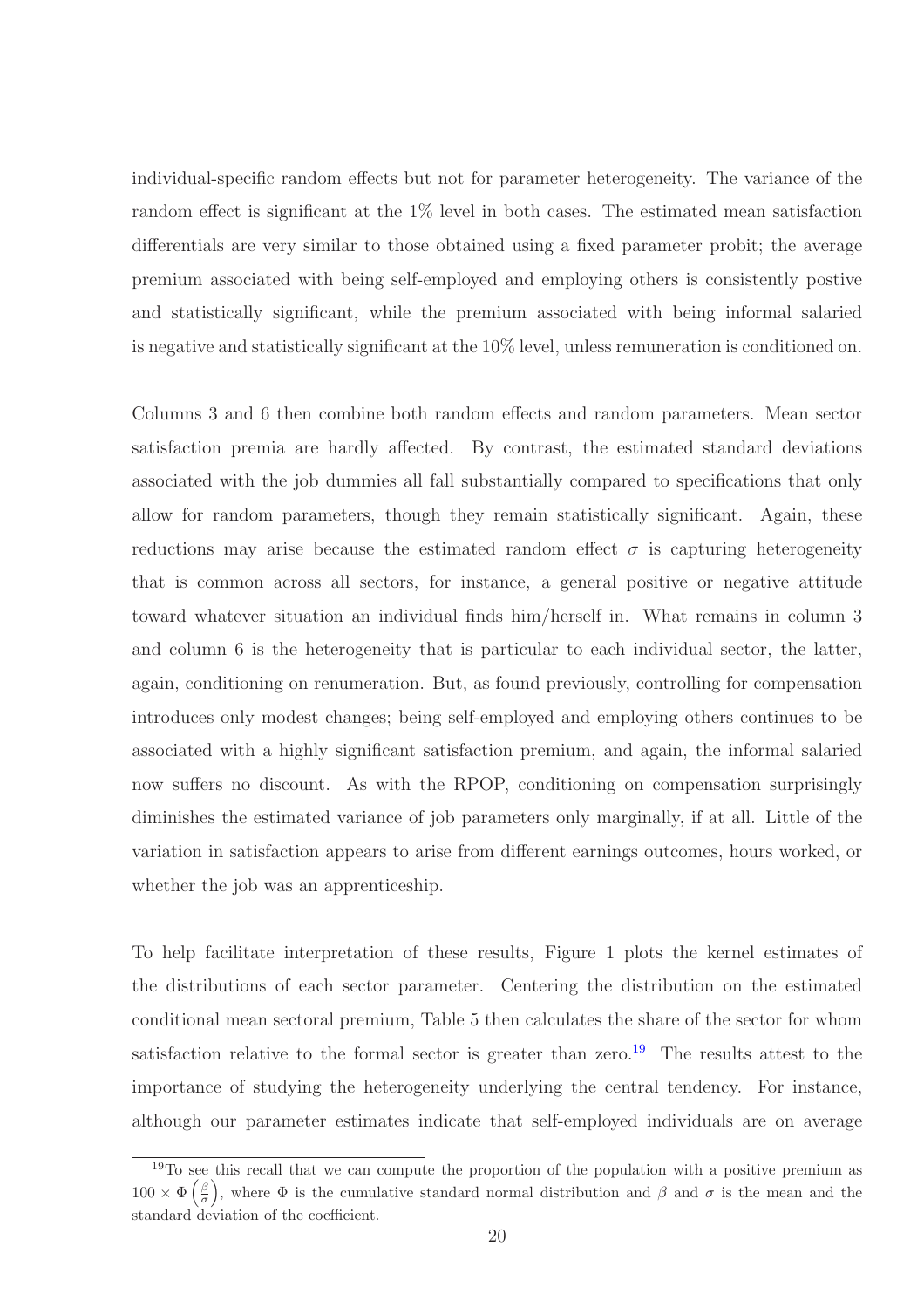significantly happier than workers with other types of jobs, as has been found throughout the literature, the distribution of this parameter is such that for approximately a third (32%) of the self-employed who are employing others the satisfaction premium is negative when compensation is not controlled for but individual-specific random effects are. That is, while the majority prefer self-employment, there appear to be misfits of the type discussed by [Evans and Leighton](#page-31-1) [\(1989](#page-31-1)). Further, the large variance suggests that many of those deriving a negative (positive) premium are very unhappy (happy) relative to the mean; taken at face value, the compensating differential required to render those who are one-standard deviation below the mean as satisfied as those at the mean would be crudely equivalent to a trippling of their earnings.

Similarly, despite no significant discount or premium on average, 42% of the self-employed who do not employ others, and 60% of civil sector employees appear to experience a positive satisfaction premium associated with being in their respective jobs. However, the variance on the former is now small, such that even those who might prefer to be formal are "close" in terms of utility to those happy to be there. Although we might expect the "misfits" to be found here in what the small firm size might suggest is more subsistence-oriented work, we actually do not find an especially large variance relative to what we find for self-employment with employees, that would suggest this to be the case. Combining the two categories (see Annex 1) the standard deviation is statistically significant and almost double that of the self-employed with no employees value and yielding a roughly 60% - 40% split on those more or less happy being self-employed when we do not control for compensation. The big driver of the variance is the relatively smaller, but much more heterogenous employer sector.

That informal employment is not necessarily considered inferior to formal sector wage employment is also attested to by the fact that 32% of the informal salaried, despite suffering an average utility discount, prefer to be so relative to being formal workers. Hence, while the informal salaried may appear to be in an inferior sector on average, the proportion thinking otherwise is quite substantial. Further, the relatively lower variance suggests, again, that compared to either civil employment or self-employment with employees, the informal salaried are not so heterogeneous. The preferences are pretty tightly concentrated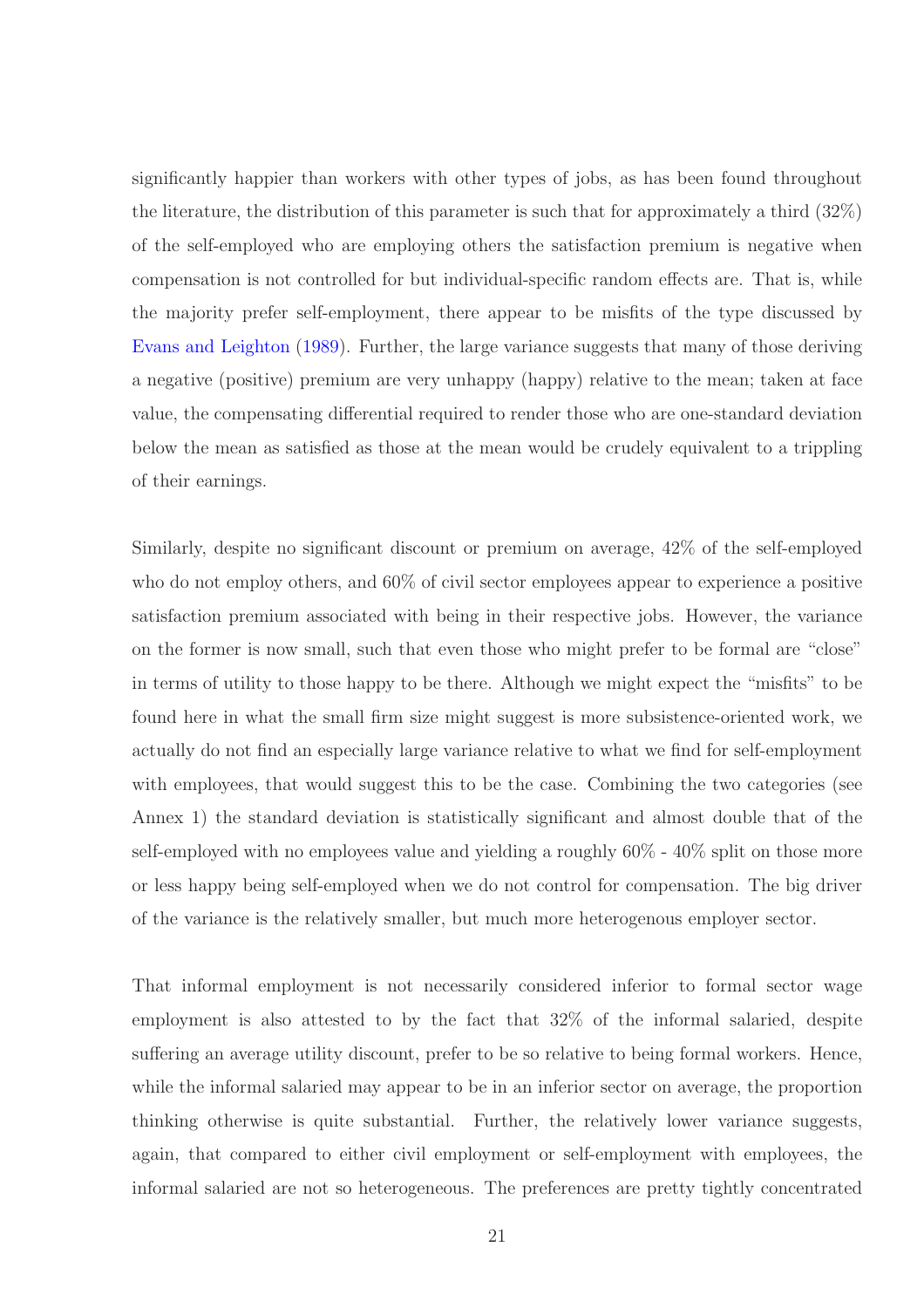- none too thrilled, none too miserable.

Once we hold compensation constant, the conclusion that those employed in the informal sector do not perceive these jobs as inferior (that is, they do not especially miss the non-remunerative aspects of formality) strengthens. Two-thirds of the self-employed, both with- and without employees would not prefer formal employment.<sup>20</sup> Individuals in informal salaried employment seem fairly evenly divided on the value of the non remunerative aspects of being formal or working in larger firms; only 47% would prefer to switch to such a job. This may suggest that the quality of formal benefits is not great relative to arrangements in the informal sector.

Taken together, we find that, on average, self-employment with employees enjoys a persistent premium. The informal salaried appear less satisfied than the formal salaried, unless we control for incomes in which case the conditional job satisfaction differential becomes statistically insignificant. Self-employment without employees and civil employment are on average valued equally to formal salaried work. However, we find very strongly significant evidence for heterogeneity within each sector that undermine statements about the relative desirability of each sector based on mean differentials alone. In every sector we find substantial subpopulations that would (not) prefer formal employment. Further, there is also substantial heterogeneity in the degree of heterogeneity across sectors. In some, for instance self-employed with employees, individuals with radically different levels of relative satisfaction coexist within the sector. For the informal salaried, there is far less diversity of opinion about the merits of the sector.

## 5 Robustness: Fixed Effects, Alternate Measures of Wellbeing, and Attrition

This section examines several factors that may be driving the distribution of satisfaction premia. We first examine whether or not the results are robust to controlling for individual fixed effects. Subsequently, we investigate whether the results are robust to different

<sup>&</sup>lt;sup>20</sup>Pooling these two groups, as is done in the appendix, further strengthens this conclusion, as only 17% of the self-employed would prefer to be formal wage workers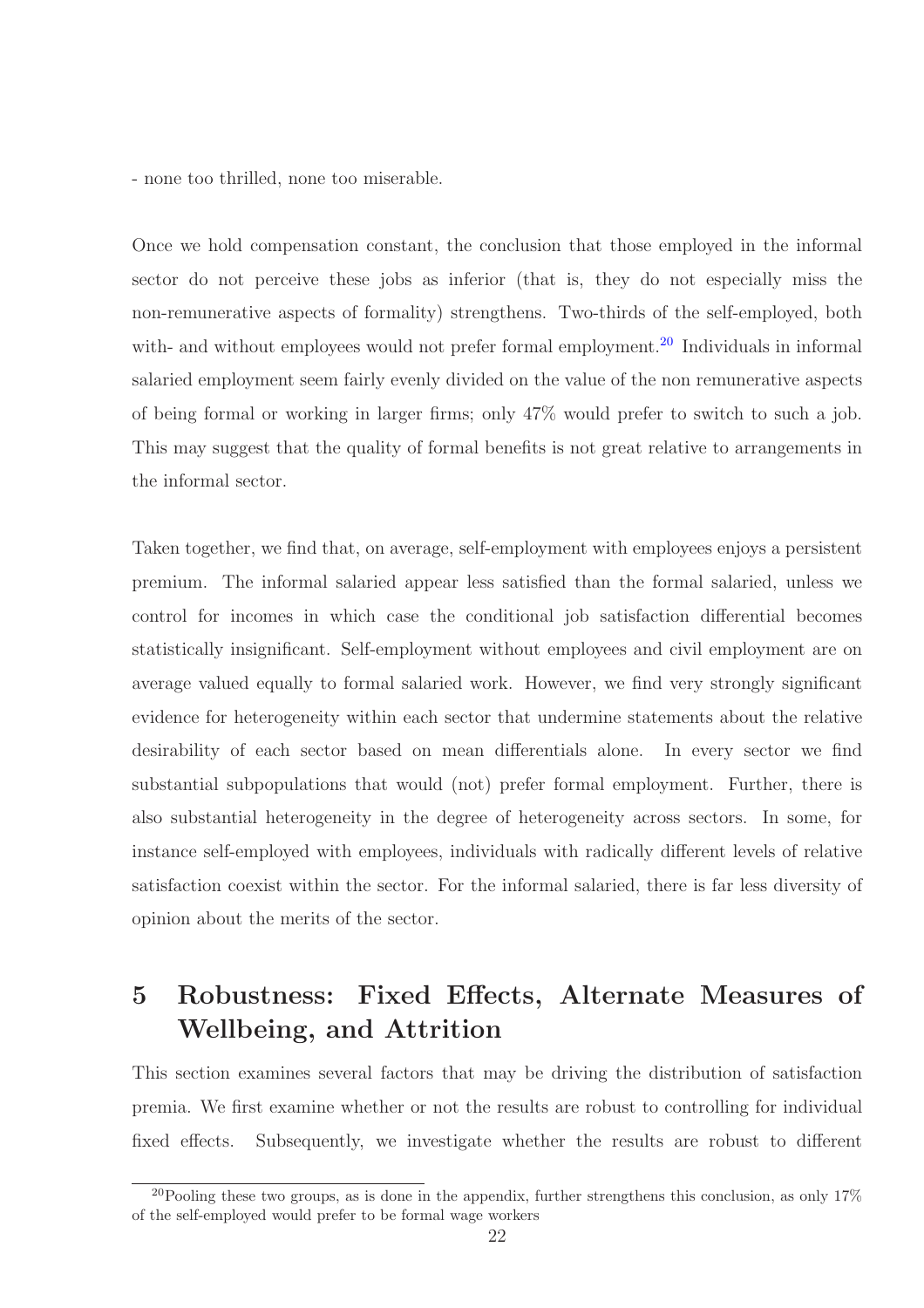measures of wellbeing and whether there may be tradeoffs between them. Third, we examine the potential importance of survival bias (attrition).

## 5.1 Controlling for Time Invariant Unobserved Individual Characteristics

Random effects models are efficient and desirable in the present context so long as there is no correlation between unobserved-individual characteristics, i.e. personality traits, such as being optimistic or pessimistic, and the explanatory variables. Though our stochastic parameter model assumes an underlying normal distribution, to date, there is no fixed effects probit estimator. As an indirect test of the robustness of the overall patterns we identified in the previous section, we compare our results with those from an ordered logit and then a fixed effects ordered logit model proposed by [Ferrer-i Carbonell and Frijters](#page-32-7) [\(2004](#page-32-7)). If the results are similar with the ordered logit to our ordered probit, and then are also robust to the inclusion of fixed effects, that gives some measure of confidence that unobserved individual effects are not driving our results. The fixed effect estimator clearly forces us to exclude individuals whose job satisfaction does not vary over the period over which they are observed, which constitutes roughly a third of our sample.<sup>21</sup> This renders the tradeoff between bias and efficiency involved in the choice of moving to a fixed effects model particularly acute in this context.

The results are presented in Table 6, which again replicates the model with and without remuneration (columns 4 and 5 from Table 3. The ordered logit results while not directly comparable numerically, nonetheless show a virtually identical pattern of relative job desirability to those of the analogous probit. In particular, informal salaried work suffers a discount until we control for earnings at which point it, again, becomes insignificant. Columns 3 and 4 repeat the exercise with the fixed effects estimator. Clearly, all timeinvariant characteristics are removed through fixed effects.<sup>22</sup> Several important results

<sup>&</sup>lt;sup>21</sup>To avoid this reduction in sample size, we also replicated our results using a standard Fixed-Effects model, which does not suffer from this drawback, yet forces us to assume cardinality. [Ferrer-i Carbonell and Frijters](#page-32-7) [\(2004\)](#page-32-7), however, show that assuming cardinality rather than ordinality has little impact on the results. The results which are not presented to conserve space are qualitatively similar to those obtained using the fixed effects ordered logit model.

 $22$ We also remove the height variable, as we expect only very small changes over time, which are most likely predominantly driven by measurement error.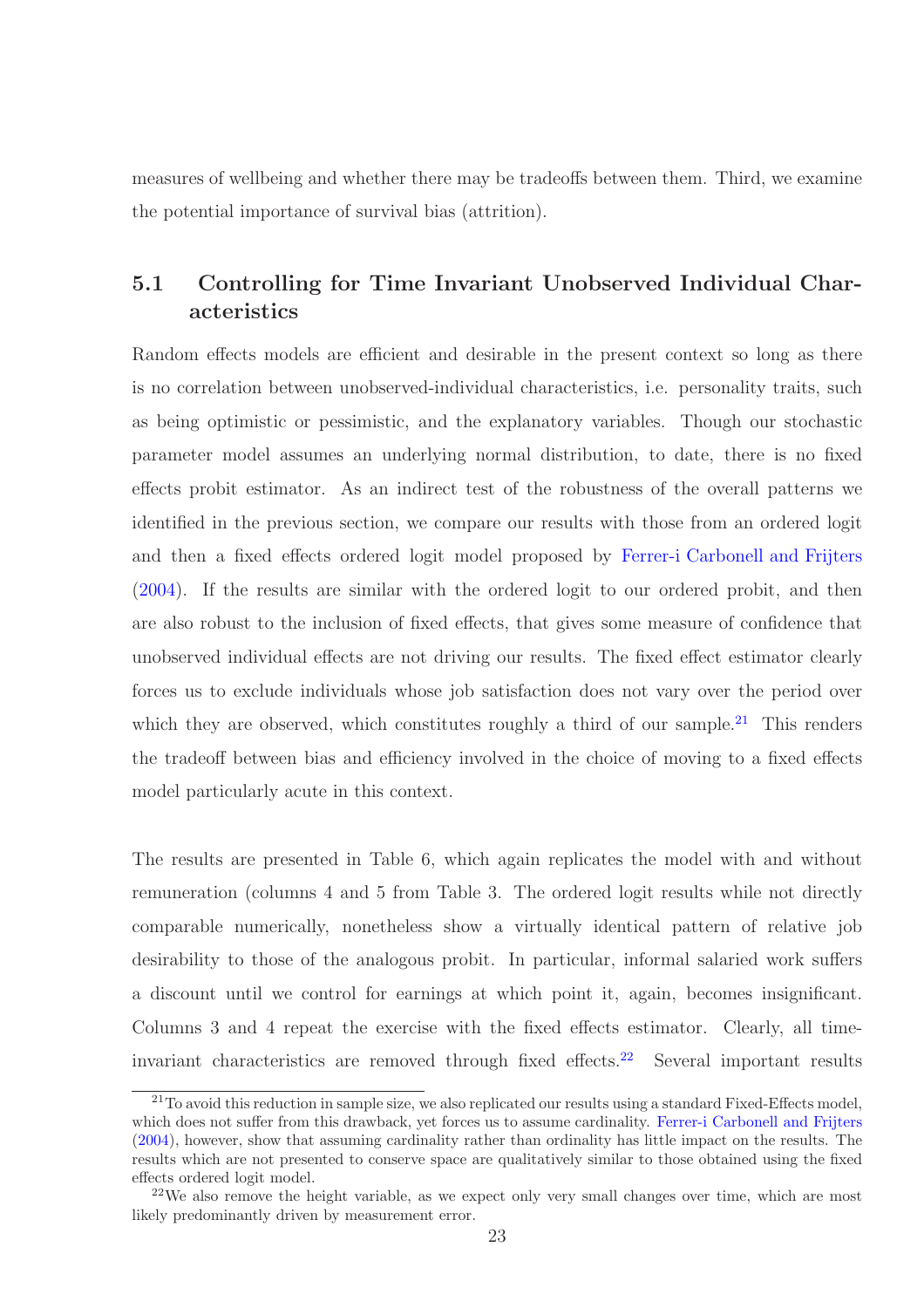emerge. First, the premium to self-employment with employees rises substantially relative to the logit and remains strongly significant with and without remuneration included. Second, all other dummies are not significant and in particular, we cannot reject the null that there is no satisfaction discount associated with being informal salaried or premium associated with being employed in the civil sector. Thus, the result that being self-employed and having employees is associated with higher levels of job satisfaction does not appear to be driven by workers' unobserved personal characteristics, for instance, being more optimistic than other labor market participants.<sup>23</sup> If anything, our results suggest that workers in all informal jobs are less optimistic. Hence, the fixed effect logit results attest to the overall robustness of the observed pattern of the RERPOP results.

#### 5.2 Life and Financial Satisfaction

We rerun the specifications that condition on remuneration for two other measures of selfreported wellbeing; life and financial satisfaction. While allowing us to gauge how broadly robust the results are to using alternative proxies for wellbeing, clearly the responses should differ somewhat and thereby shed additional light on the quality of the individual jobs. For instance, a possible explanation for the job satisfaction premia offered by [Benz and Frey](#page-30-3) [\(2008a\)](#page-30-3) is that while self-employed workers have higher levels of job satisfaction, they may have lower levels of satisfaction in other domains, such as life and financial satisfaction. Tradeoffs between these different dimensions of wellbeing can arise, for instance, when self-employed individuals face more work-family conflicts as a result of their longer working hours [\(Parasuraman and Simmers](#page-33-11), [2001\)](#page-33-11), or because they have higher income fluctuations [\(Carrington et al.](#page-31-10) [\(1996\)](#page-31-10). Moreover, assessing life and financial satisfaction is of interest in and of itself, since life satisfaction is a good proxy for overall wellbeing. Financial satisfaction provides a narrower measure of utility that focuses on only one dimension of job satisfaction, but may capture a broader view of overall family resources as well as an intertemporal view of an individual's wellbeing that is not being captured by current remuneration. For instance, small businesses may take a while to grow to profitability, but may then yield higher earnings than salaried employment over the long run.

<sup>&</sup>lt;sup>23</sup>Incidentally, note that the fixed effects specification mitigates bias due to systematic underreporting or mismeasurement of earnings of the self-employed.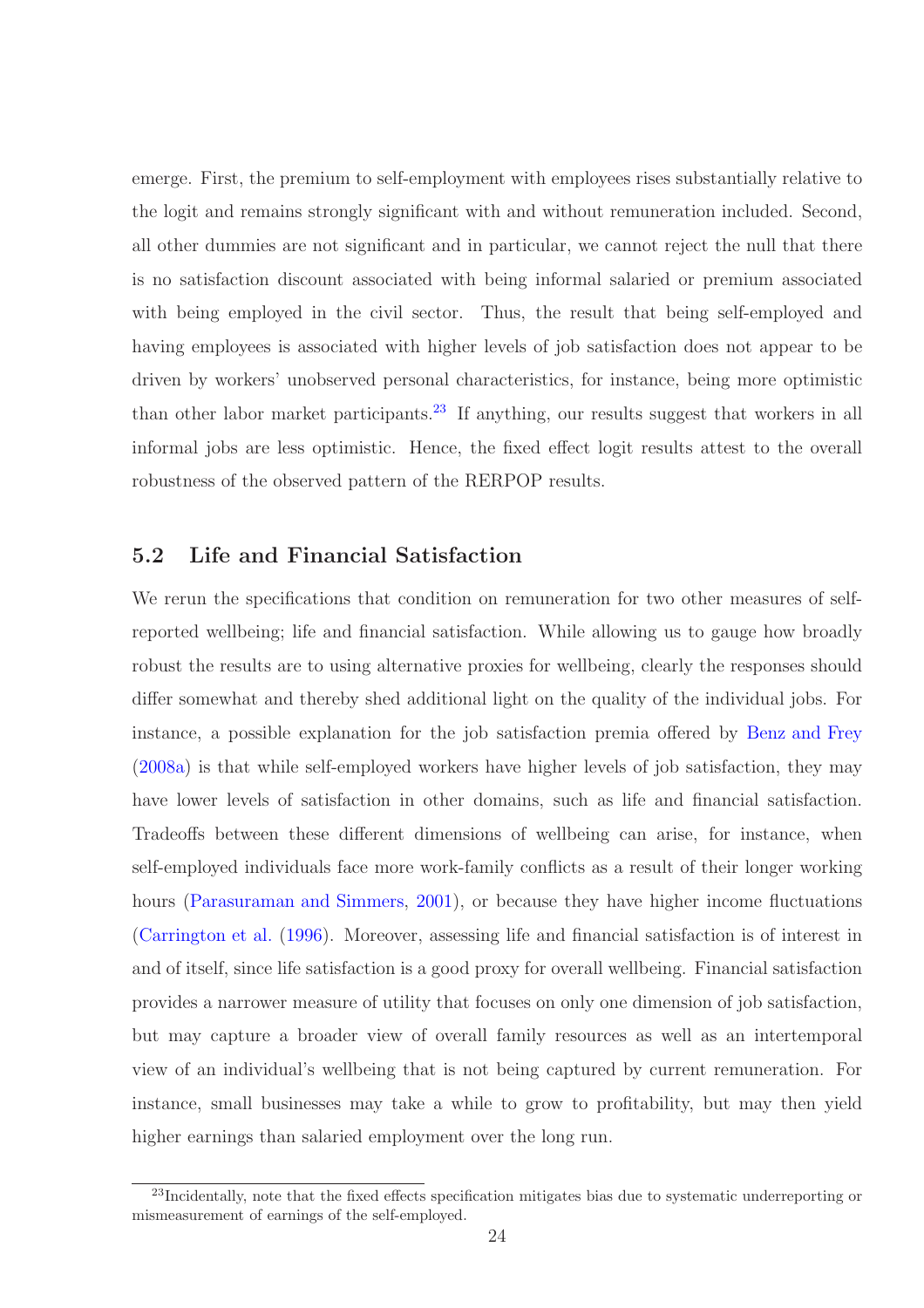Table 7 presents the results using the RERPOP specification. For the purpose of comparability, the sample is restricted to workers for whom information on all measures was available. Since life and financial satisfaction are reported in only 4 waves (as opposed to 6 waves for job satisfaction), the resulting samples are both smaller and have a shorter timespan. Column 1 repeats the full specification from table 4 with the reduced sample. Column 2 present the results for life satisfaction and column 3 financial satisfaction. The results remain remarkably similar across measures and to the previous findings. This is particularly true for the non-random controls with the exception of being married and being a household head which are not significant predictors of job or financial satisfaction conditional on the other controls, but do help predict life satisfaction. By contrast, men have significantly lower life and financial satisfaction than women, but similar job satisfaction, ceteris paribus. Education appears uncorrelated with job satisfaction (conditional on income) but is associated with enhanced life and financial satisfaction. Earnings and household assets appear to have virtually the same impact on all three measures.

Looking at the sectoral dummies, we find that self-employment with employees has an even higher positive premium in life and financial satisfaction. Further, even those without employees now enjoy a large and significant financial satisfaction premium relative to formal employment. One possible way of reconciling both findings with those previous is to see the remuneration variables for both sets of firms as imperfectly capturing future projected earnings.<sup>24</sup>

Partly as a result of using a reduced sample, the estimated patterns of heterogeneity change somewhat. Informal salaried workers now show no significant standard deviation in any specification. By contrast, civil employment shows a modest rise in heterogeneity in job, life and financial satisfaction relative to the previous exercise. The standard deviation for

<sup>&</sup>lt;sup>24</sup>In particular, the firms with no employees may be small firms that are still growing, and require long work days. Hence, although the intertemporal financial panorama may appear superior, present job and life satisfaction may not reflect this. Informal salaried work suffers no utility discount with any variable. This is perhaps surprising since we may imagine that, while health benefits, for example, may not directly affect work satisfaction, they affect the whole family and hence life satisfaction more generally. That we do not find this may suggest that the quality of the formal benefits is not great relative to arrangements in the informal sector.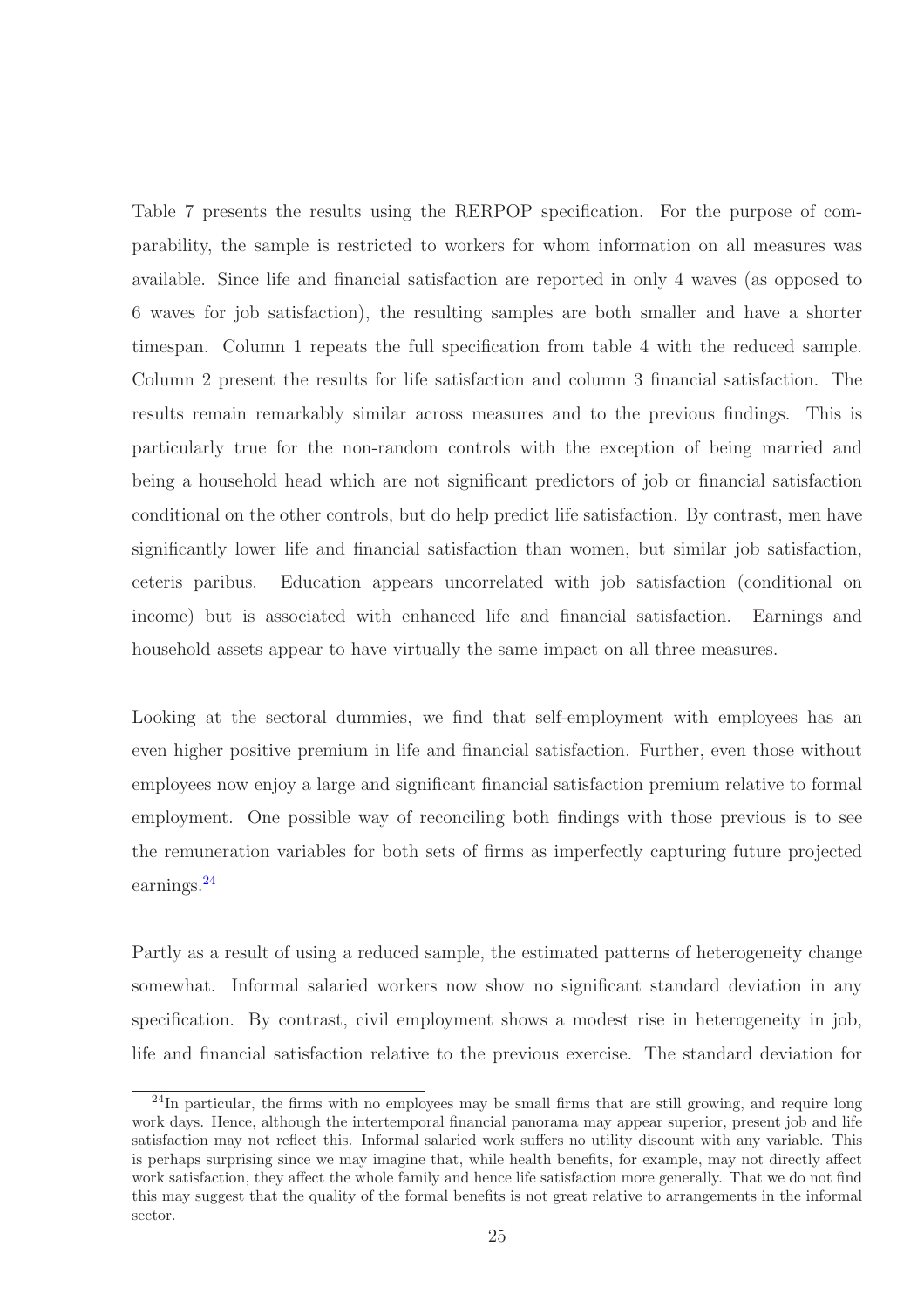self-employment with employees is also higher than was the case in the previous exercise both in the job and financial satisfaction specifications, but not in the life satisfaction regression. This appears to be due to the fact that the random effect is only significant in the life satisfaction case and we know from table 4 that this reduces, by roughly the difference observed here, the estimated variance. The same phenomenon is seen for the self-employed with no employees which lose the significance of the standard deviation in the case of life satisfaction.

Despite the weaker power resulting from the smaller sample size, the results with the life and financial satisfaction variables broadly confirm the findings with the larger sample using just job satisfaction. Self-employment of both types appears more favorable than before. Overall, the self-employed and informal salaried are certainly no less satisfied with their lives and their financial situation, ceteris paribus, than those in the formal sector. Further, there does not appear to be a strong tradeoff between financial and life satisfaction on the one hand, and job satisfaction on the other. Since satisfaction measures are strongly correlated and because work satisfaction has been argued to be the most important determinant of life satisfaction

### 5.3 Survivor/Attrition Bias

Finally, we address the potential biases due to attrition from the panel. Each year approximately 30% of the respondents drop out, but many of these drop-outs are temporary, as a significant share of the dropouts re-appears in later waves.<sup>25</sup> Moreover the attrition does not seem systemic, but instead appears driven largely by difficulties associated with tracking people as addresses were not recorded and the initial waves of the survey did not use GIS mapped data. Simple probit models (not presented here to conserve space) suggest that location and survey wave are the strongest predictors of attrition; age, education and employment status have little explanatory power. Hence we would expect little systematic impact, especially, on the employment dummies.

Ideally, we would explicitly model attrition. However, the estimation of the RERPOP models is already highly computationally demanding and we therefore follow Dunne et al.

<sup>25</sup>Of the 1164 individuals interviewed in 2004, 622 were still in the sample in 2010.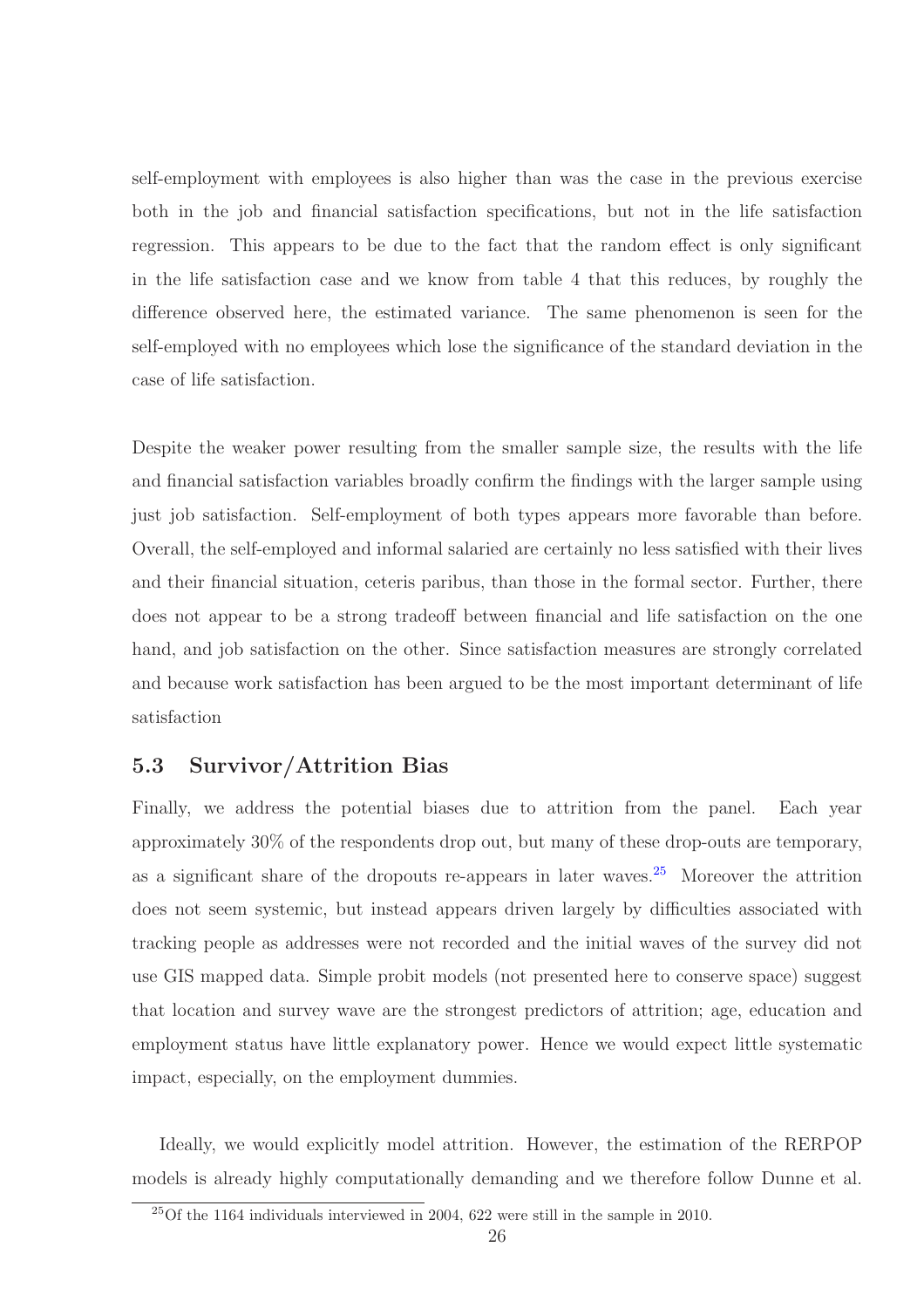(1989) and compare the results obtained using a sample containing observations on only those individuals whose job satisfaction was observed in all waves after they appeared in the data for the first time, the so-called "long-run survivors', with the results obtained using the entire sample'. Comparison of the two sets of results is informative about the size of survivor bias, as estimates obtained for the former sample suffer from maximum survivor bias. The results for the subsample of long-run survivors are presented in Table 8 and are very similar to those obtained for the full sample despite the expected loss in precision arising from losing three quarters of the sample. Most importantly, though now less significant, the coefficients associated with being self-employed and employing others is similar in RERPOP to those found in tables 3 and  $4.^{26}$  Overall, the remarkable consistency across the significant coefficients suggests that attrition effects are not large enough to drive the results.

## 6 Behind the Distribution of the Satisfaction Premium

The previous exercises have demonstrated that remuneration cannot explain either the average premia associated with various sectors nor the heterogeneity observed around them. In this section we explore the explanatory power of three variables: sector and occupation, self-perceived control, and risk aversion. Because these variables are not available for all individuals, for each, we present the full model (including remuneration to soak up that influence) for the restricted sample, and then add the potential explanatory variable. Table 9 reports the results for each (set of) control(s).

#### 6.1 Autonomy

Self-employment is often associated with greater independence. To assess whether the higher levels of job satisfaction and the distribution associated with being self-employed and employing workers stem from greater autonomy, individual's self-perceived control is included. Again, sample size affects the precision of the panel estimates, in this case

<sup>&</sup>lt;sup>26</sup>The OP estimate was .27 and is now .24; the RERPOP estimate was .23 and is now .25. Though the standard deviation is now only significant for civil employment, here again the difference in estimate is relatively small, rising from .45 in the full sample to .60 here. The other controls that enter significantly are also within the same range. Earnings were .23 before and are now .16; household assets were .07 and are now .09.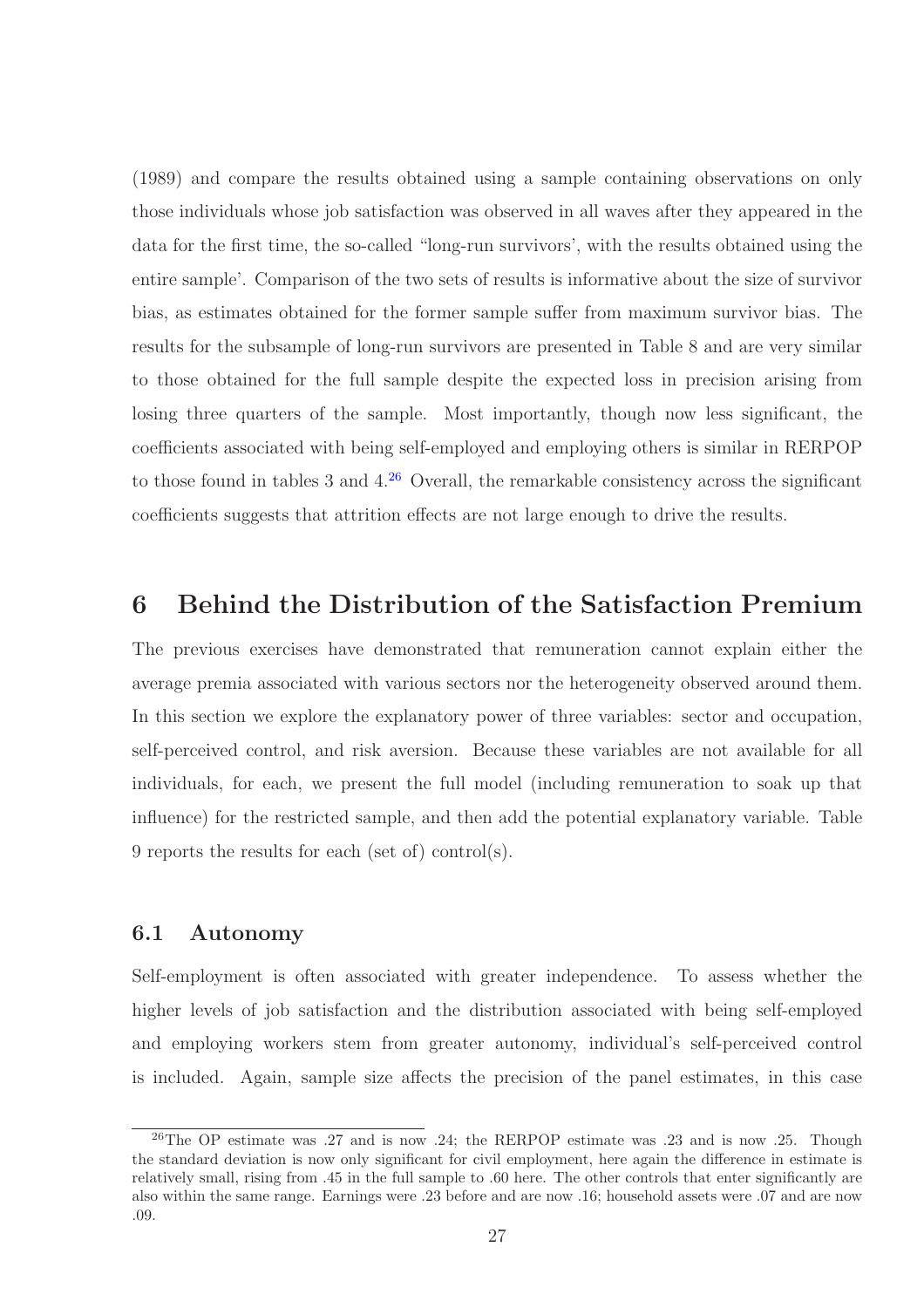eliminating the significance of the random effect. However, the "control" variable has virtually no impact on either the mean utility premium or the standard deviation in either self- employment category. This suggests that differences in autonomy are not the explanation for the observed satisfaction premia or its variance.

#### 6.2 Job Characteristics

We examine how three job characteristics may affect the observed premia. First, for wage workers we add dummies indicating whether or not the individual in question was engaging in manual labor and working in the manufacturing sector<sup>27</sup> while for the self-employed we include a dummy for being engaged in trading. Columns 3 and 4 present the results. Note that sample selection effects again affect the precision of the estimates. Only occupation has explanatory power,<sup>28</sup> and its inclusion appears to raise the premium for self- employment with employees. The other dummies are not significant and there is virtually no change in the significant standard deviation variables for either self-employment sector of civil employment, suggesting that differences in job characteristics are not a major determinant of the observed preference heterogeneity.

#### 6.3 Risk Aversion

Third, we assess the possibility that the distribution of job satisfaction results from the distribution of risk preferences, which have been demonstrated to be a predictor of sector choice [\(Falco et al.](#page-31-3), [2010](#page-31-3)), using an experimentally solicited measure of risk aversion. Since these data are collected for only a very small number of observations, the degrees of freedom are relatively few. Column 5 and 6 of Table 9 show all of the sectoral dummies to be insignificant. However, the standard deviations are significant for self-employment with no employees and civil employment. The risk aversion variable reduces these in only the

<sup>&</sup>lt;sup>27</sup>Our survey identifies whether wage workers are manual laborers, managers, professions or clerical workers - yet there is not sufficient variation in the latter three groups, which is why we pool them to construct a single indicator.

<sup>&</sup>lt;sup>28</sup>For example, workers engaging in manual labor have lower significantly lower levels of job satisfaction than workers who do not. This effect loses significance when fixed effects are controlled for, yet the coefficient estimate remains positive.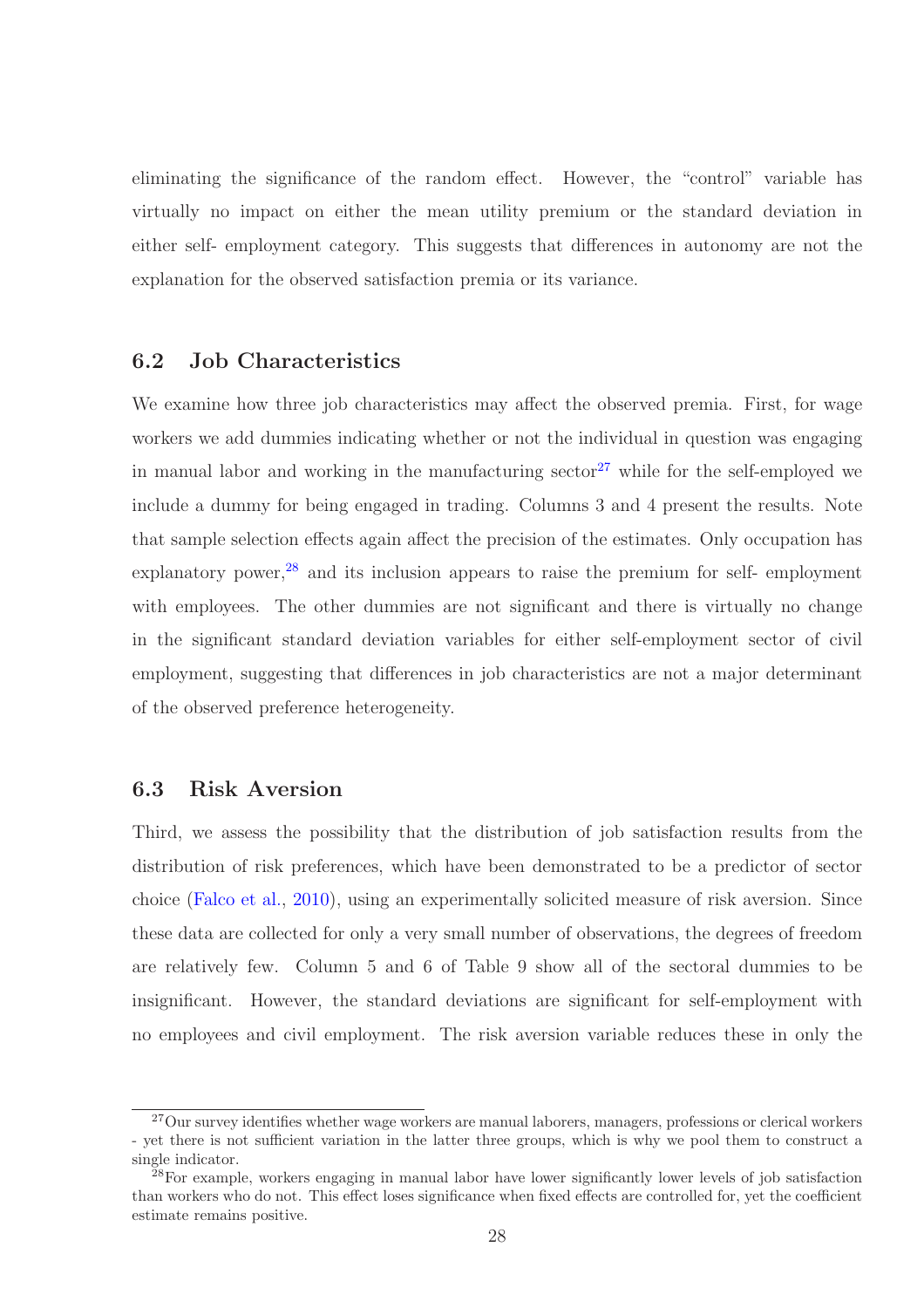slightest degree suggesting that, for our small sample, it is not the source of heterogeneity.<sup>29</sup> Thus, while our sample is very small and our risk-aversion measure crude, we tentatively conclude that differences in risk aversion are not driving differences in job satisfaction. However, since our estimates are imprecise further research is necessary to validate this inference.

## 7 Conclusion

This paper employs mixed (stochastic parameter) ordered probit estimators to characterize the distribution of subjective wellbeing across employment sectors for Ghana, which is broadly representative of sub-Saharan African countries. The extraordinarily detailed Ghana Urban Household Panel Survey offers unusual insight into developing country labor markets. The self-reported job and life satisfaction measures it collects are useful proxies for wellbeing as they are comprehensive and rely on individuals own weighting of the importance of various job attributes, thereby mitigating the limitations of objective proxies such as earnings. The random parameter methodology permits quantification of sectoral satisfaction premia as well as how conditional satisfaction varies across agents within sectors, thereby allowing us to document heterogeneity in conditional subjective wellbeing that fixed parameter models cannot detect. They are thus a useful tool in characterizing different employment sectors, and offer important insight into the debate over the functioning of developing country labor markets in general and, the role of the informal sector particular. Analogous to the debate over self-employment in the advanced countries, understanding whether (and to what extent) the latter is, indeed, the inferior part of a segmented labor market, or offers superior employment opportunities for those employed in it requires quantification of the utility workers derive from being in particular sectors on average and, we argue, also its distribution across agents in those sectors.

Looking at first moments, our results suggest that, in fact, being self-employed with

<sup>&</sup>lt;sup>29</sup>In an attempt to regain some power, we also ran static specifications (fixed parameter-not shown to conserve space but available upon request). To test the hypothesis that risk-averse individuals will be less happy in self-employment where earnings are arguably more volatile, and happier in wage employment, which is arguably less risky, we interact sector dummies with our experimentally elicited measure of risk aversion. The resulting interactions were neither individually nor jointly significant, yet the pattern of satisfaction premia was robust to their inclusion.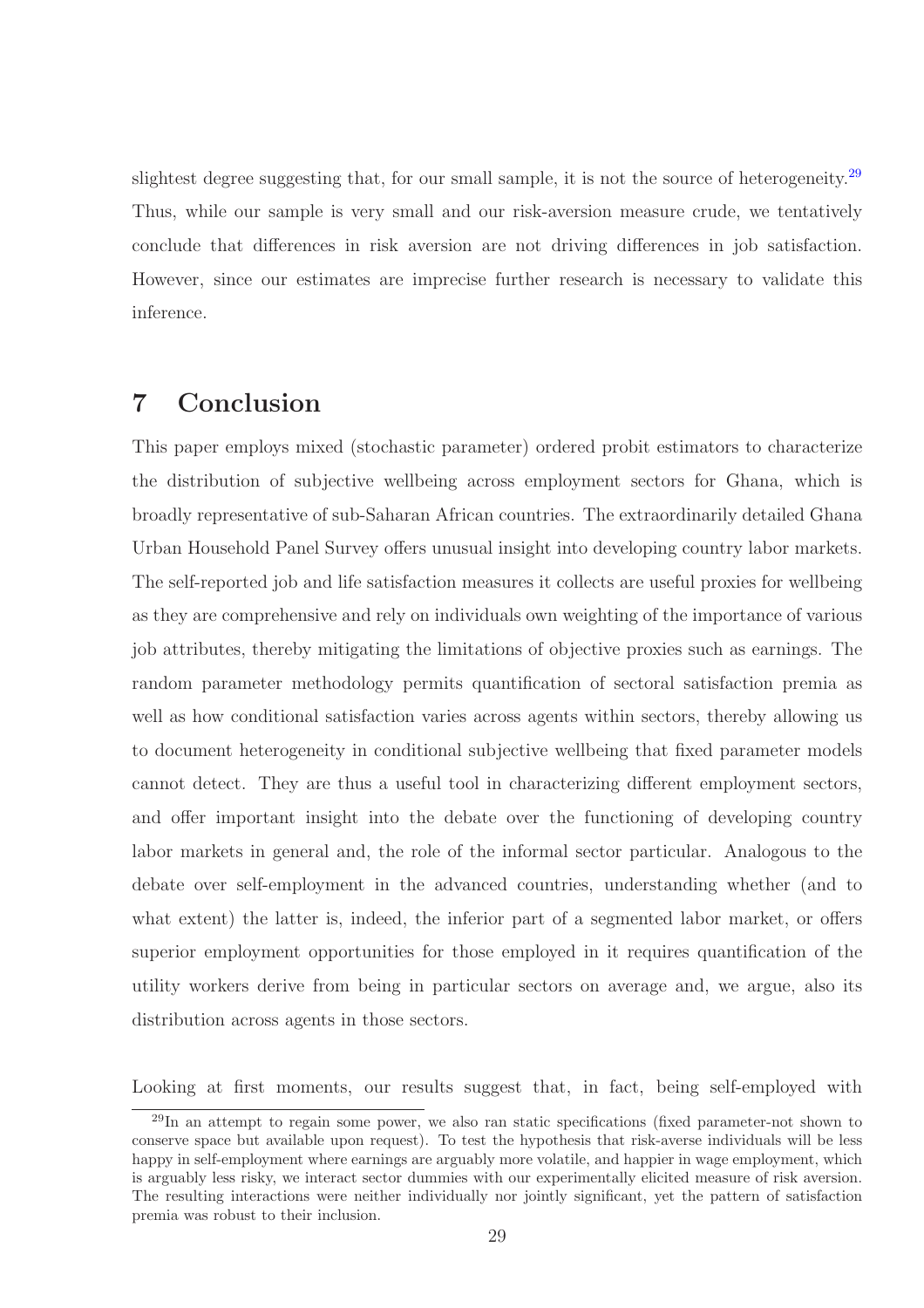employees is by far the most desirable type of employment. By contrast, workers appear indifferent between formal salaried employment, self-employment without employees, and civil employment. Only the informal salaried show a discount but this finding is not robust across estimation techniques and disappears when conditioning on income. The non-wage benefits of being formal, surprisingly, appear not to affect utility.

Moreover, the estimates of the variance of satisfaction suggest a high degree of overlap in the distribution of job satisfaction across sectors. Despite the average premium to informal self-employed with employees, the variance around the central tendency is very large and roughly a third would prefer formal wage employment. Similarly, 42% of the sole proprietors prefer to be self-employed over having a formal sector wage job even though on average there is no significant premium or discount associated with being in the sector. Conversely, about a third of the informal salaried would prefer to be so over having a wage job in a formal firm, even though the mean premium associated with being informal salaried is negative. In sum, most of the informal self-employed, and a non trivial share of the informal salaried in Ghana show higher satisfaction than formal sector workers. While we find some "misfits" in informal self-employment, and unsettled young people in informal salaried employment, overall, the heterogeneity in self-reported wellbeing does not appear driven by segmentation across sectoral lines.

These results are robust to controlling for compensation, worker fixed effects, occupational characteristics and using alternative proxies for subjective wellbeing. However, examining what drives the enormous heterogeneity in self-reported satisfaction we document remains a challenge. Our exploratory foray into this important area for future research suggests that the heterogeneity is not driven by a desire for empowerment, differences in occupational characteristics, attitudes towards risk or tradeoffs between different dimensions of wellbeing.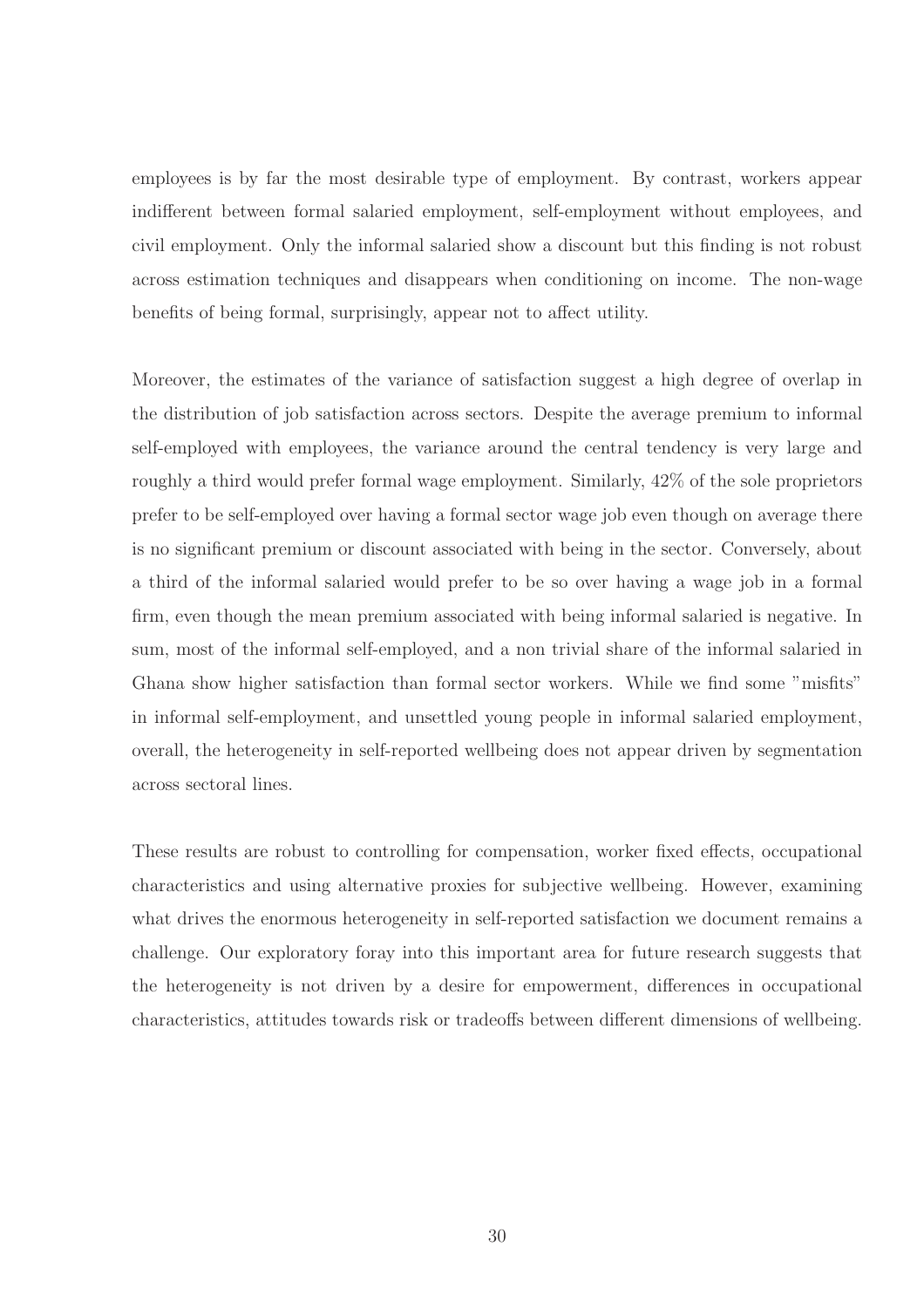## References

- <span id="page-30-8"></span>Abrevaya, J. (1997). The Equivalence of Two Estimators of the Fixed-Effects Logit Model. *Economics Letters*, 55(1):41–43.
- <span id="page-30-0"></span>Akerlof, G., Rose, A., Yellen, J., Ball, L., and Hall, R. (1988). Job Switching and Job Satisfaction in the US Labor Market. *Brookings papers on economic activity*, 1988(2):495– 594.
- <span id="page-30-3"></span>Benz, M. and Frey, B. (2008a). Being Independent is a Great Thing: Subjective Evaluations of Self-Employment and Hierarchy. *Economica-Oxford*, 75(298):362–383.
- <span id="page-30-4"></span>Benz, M. and Frey, B. S. (2008b). The value of doing what you like: Evidence from the self-employed in 23 countries. *Journal of Economic Behavior and Organization*, 68(34):445 – 455.
- <span id="page-30-9"></span>Bhat, C. (2001). Quasi-Random Maximum Simulated Likelihood Estimation of the Mixed Multinomial Logit Model. *Transportation Research Part B: Methodological*, 35(7):677–693.
- <span id="page-30-2"></span>Blanchflower, D. (2000). Self-employment in OECD Countries. *Labour economics*, 7(5):471– 505.
- <span id="page-30-1"></span>Blanchflower, D. and Oswald, A. (1998). What Makes an Entrepreneur? *Journal of Labor Economics*, pages 26–60.
- <span id="page-30-10"></span>Boes, S. and Winkelmann, R. (2006). The Effect of Income on Positive and Negative Subjective Well-Being. *University of Zurich, Socioeconomic Institute, Manuscript, IZA Discussion Paper*.
- <span id="page-30-7"></span>Bóo, D., Madrigal, L., and Pagés, C. (2010). Part-Time Work, Gender and Job Satisfaction: Evidence from a Developing Country. *The Journal of Development Studies*, 46(9):1543– 1571.
- <span id="page-30-5"></span>Bosch, M. and Maloney, W. (2006). Gross Worker Flows in the Presence of Informal Labor Markets: Evidence from Mexico, 1987-2002. *Policy Research Working Paper*, 3833.
- <span id="page-30-6"></span>Bosch, M. and Maloney, W. (2010). Comparative Analysis of Labor Market Dynamics Using Markov Processes: An Application to Informality. *Labour Economics*, 17(4):621–631.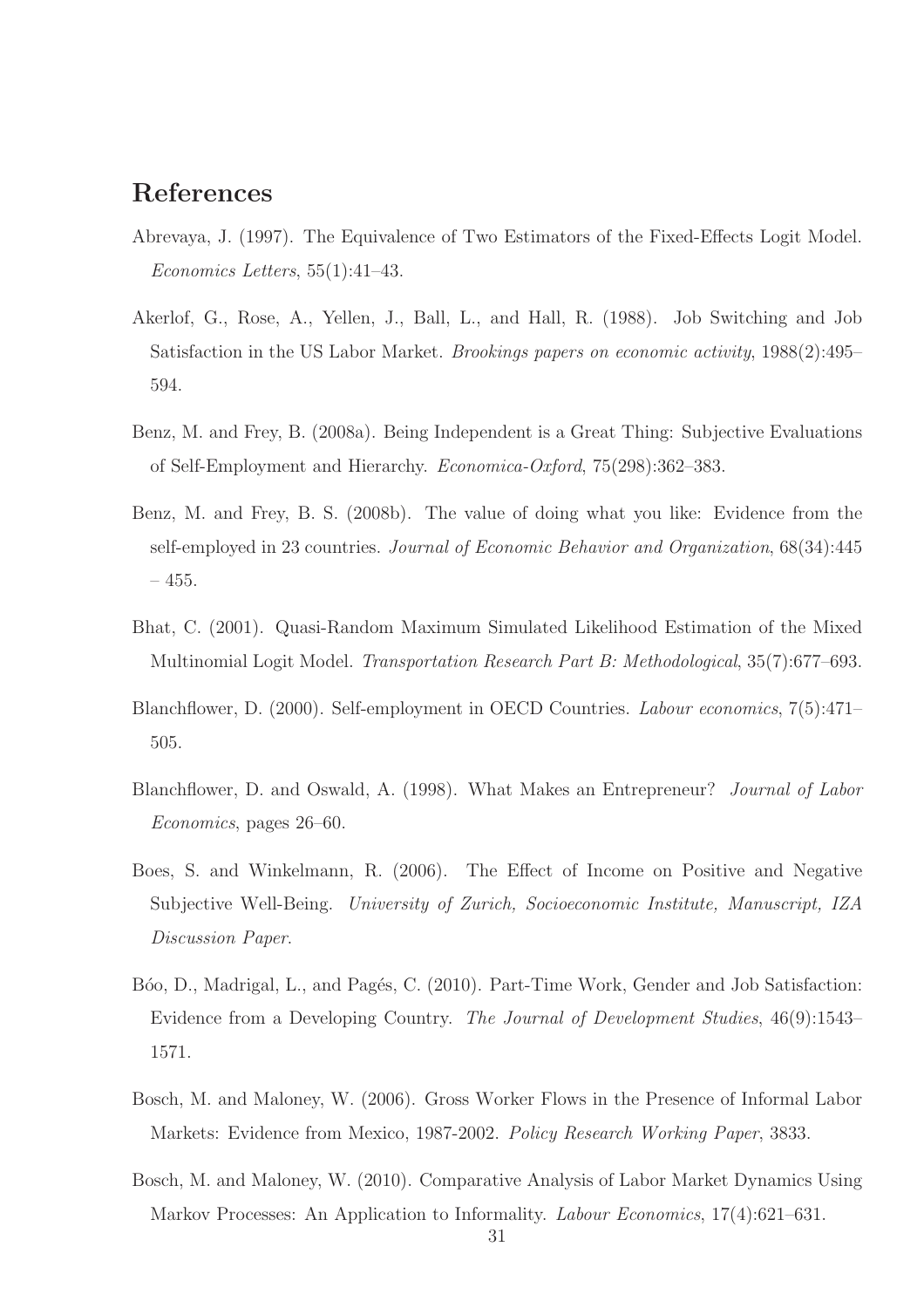- <span id="page-31-10"></span>Carrington, W. J., McCue, K., and Pierce, B. (1996). The role of employer-employee interactions in labor market cycles: Evidence from the self-employed. *Journal of Labor Economics*, 14(4):571–602.
- <span id="page-31-5"></span>Clark, A. (2004). What Makes a Good Job? Evidence from OECD Countries. *DELTA Working Papers*.
- <span id="page-31-0"></span>Clark, A. and Senik, C. (2010a). Who Compares to Whom? The Anatomy of Income Comparisons in Europe\*. *The Economic Journal*, 120(544):573–594.
- <span id="page-31-9"></span>Clark, A. E. (1997). Job satisfaction and gender: Why are women so happy at work? *Labour Economics*, 4(4):341–372.
- <span id="page-31-8"></span>Clark, A. E. and Senik, C. (2010b). Will gdp growth increase happiness in developing countries? PSE Working Papers halshs-00564985, HAL.
- <span id="page-31-6"></span>CSAE (2008). The Ghanna and Tanzania Urban Household Panel Surveys: 2004-2006. *unpublished manuscript*.
- <span id="page-31-4"></span>Cunningham, W. V. and Maloney, W. F. (2001). Heterogeneity among mexicos microenterprises: An application of factor and cluster analysis. *Economic Development and Cultural Change*, 50(1):pp. 131–156.
- <span id="page-31-11"></span>Das, M. and Van Soest, A. (1999). A Panel Data Model for Subjective Information on Household Income Growth. *Journal of Economic Behavior & Organization*, 40(4):409– 426.
- <span id="page-31-1"></span>Evans, D. S. and Leighton, L. S. (1989). Some empirical aspects of entrepreneurship. *The American Economic Review*, 79(3):pp. 519–535.
- <span id="page-31-2"></span>Fafchamps, M., Söderbom, M., and Benhassine, N. (2009). Wage Gaps and Job Sorting in African Manufacturing. *Journal of African Economies*, 18(5):824.
- <span id="page-31-7"></span>Falco, P. (2010). Risk-Aversion and Occupational Choices: Evidence from Matched Field Experiments and Survey Data.
- <span id="page-31-3"></span>Falco, P., Kerr, A., Rankin, N., Sandefur, J., and Teal, F. (2010). The Returns to Formality and Informality in Urban Africa.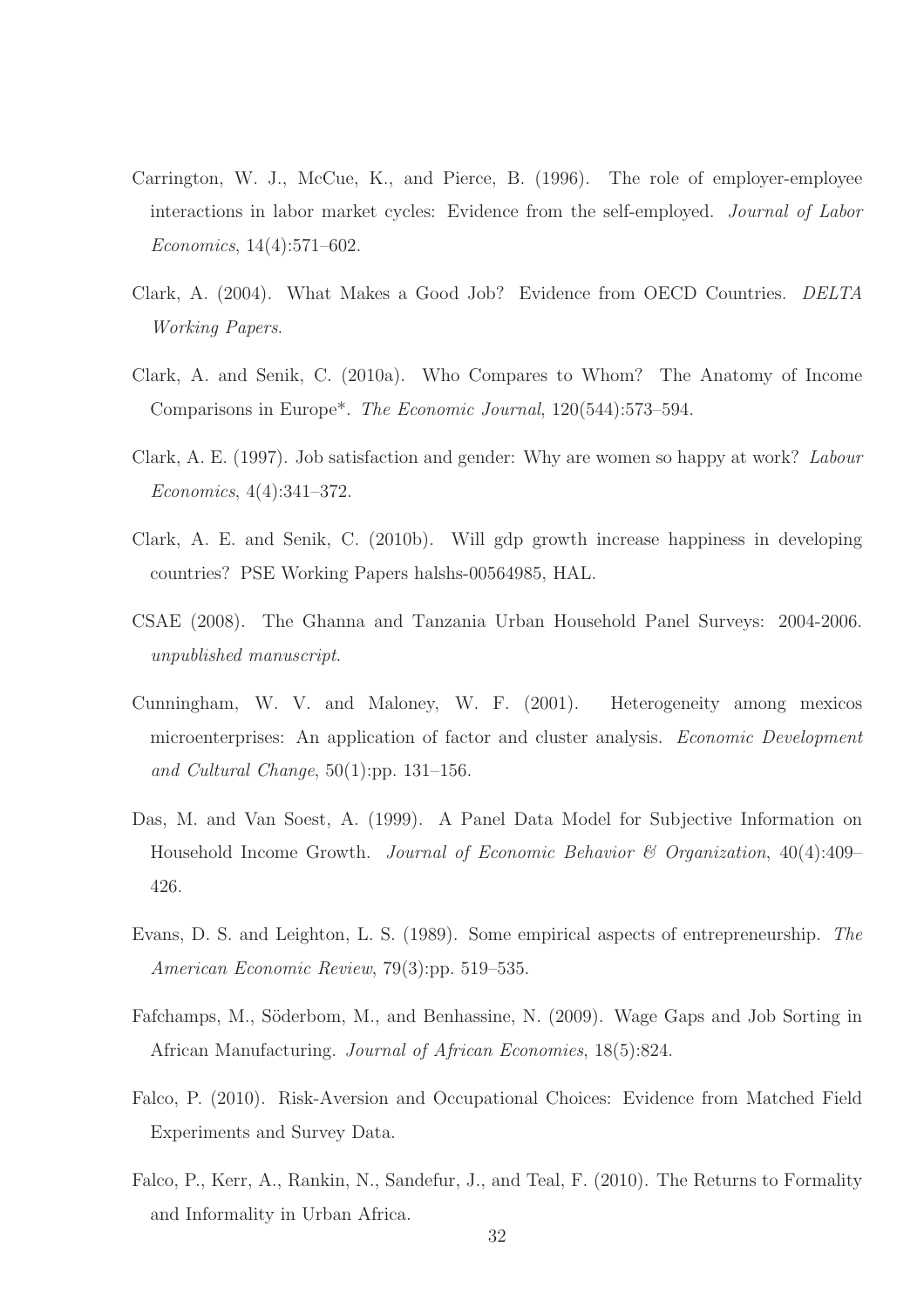- <span id="page-32-7"></span>Ferrer-i Carbonell, A. and Frijters, P. (2004). How Important is Methodology for the Estimates of the Determinants of Happiness? *The Economic Journal*, 114(497):641–659.
- <span id="page-32-5"></span>Fields, G. (2005). A guide to multisector labor market models. Social Protection Discussion Paper Series 0505, The World Bank.
- <span id="page-32-1"></span>Freeman, R. (1978). Job Satisfaction as an Economic Variable.
- <span id="page-32-0"></span>Frey, B. and Stutzer, A. (2002). What Can Economists Learn from Happiness Research? *Journal of Economic literature*, 40(2):402–435.
- <span id="page-32-3"></span>Gong, X. and Van Soest, A. (2002). Wage Differentials and Mobility in the Urban Labour Market: a Panel Data Analysis for Mexico. *Labour Economics*, 9(4):513–529.
- <span id="page-32-4"></span>Gong, X., Van Soest, A., and Villagomez, E. (2004). Mobility in the Urban Labor Market: a Panel Data Analysis for Mexico. *Economic Development and Cultural Change*, 53(1):1–36.
- <span id="page-32-11"></span>Greene, W. (2004). The Behaviour of the Maximum Likelihood Estimator of Limited Dependent Variable Models in the Presence of Fixed Effects. *Econometrics Journal*, 7(1):98–119.
- <span id="page-32-9"></span>Greene, W. and Hensher, D. (2010a). *Modeling Ordered Choices: A Primer*. Cambridge Univ Pr.
- <span id="page-32-8"></span>Greene, W. and Hensher, D. (2010b). Ordered Choices and Heterogeneity in Attribute Processing. *Journal of Transport Economics and Policy (JTEP)*, 44(3):331–364.
- <span id="page-32-12"></span>Halton, J. (1960). On the Efficiency of Certain Quasi-Random Sequences of Points in Evaluating Multi-Dimensional Integrals. *Numerische Mathematik*, 2(1):84–90.
- <span id="page-32-10"></span>Hensher, D. and Greene, W. (2003). The Mixed Logit Model: The State of Practice. *Transportation*, 30(2):133–176.
- <span id="page-32-2"></span>Idson, T. (1990). Establishment Size, Job Satisfaction and the Structure of Work. *Applied economics*, 22(8):1007–1018.
- <span id="page-32-6"></span>ILO (2002). *Women and Men in the Informal Economy: A Statistical Picture Geneva*.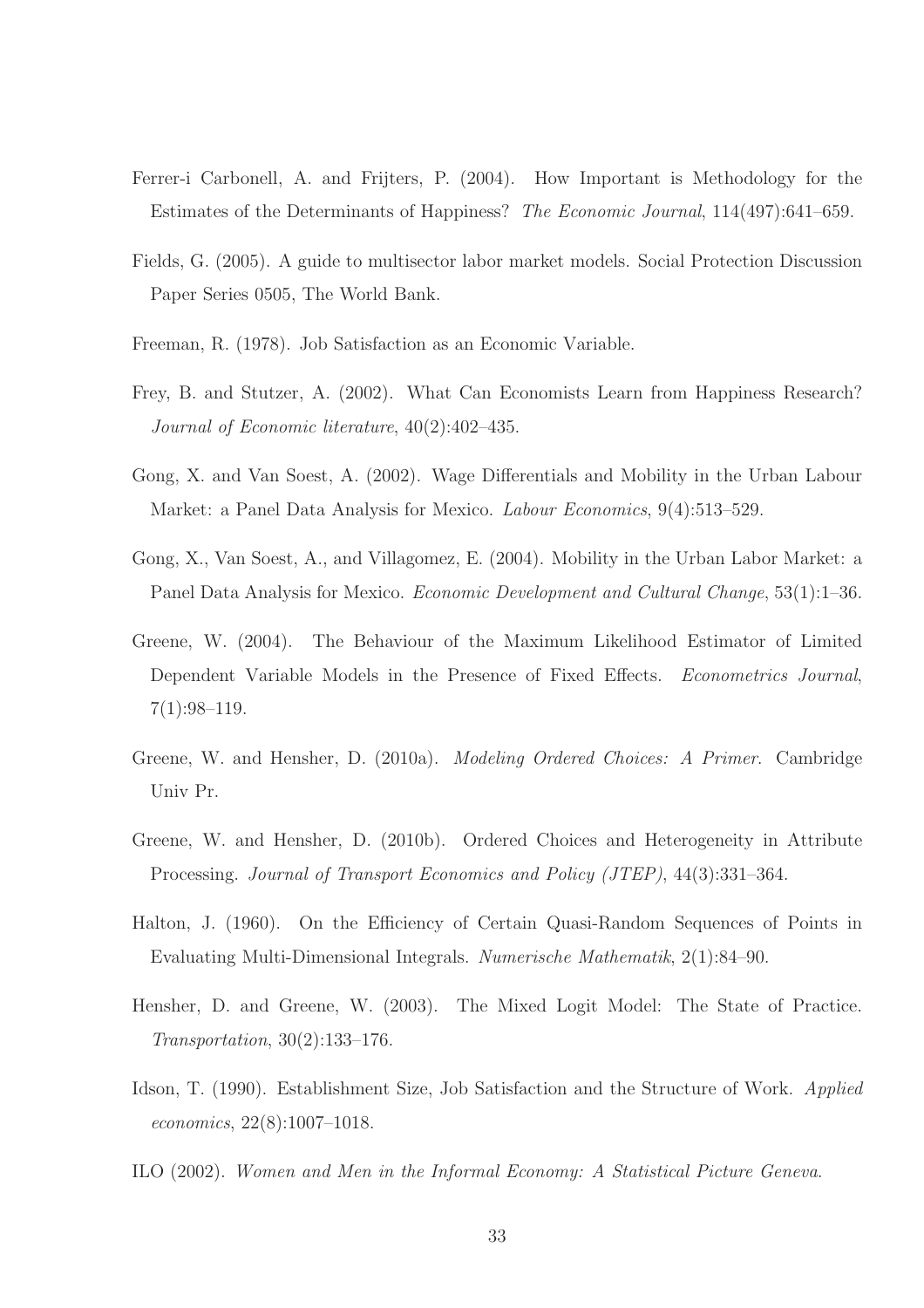- <span id="page-33-3"></span>Kingdon, G., Sandefur, J., and Teal, F. (2005). Patterns of Labor Demand in Sub-Saharan Africa. *A Review Paper (Oxford: CSAE)*.
- <span id="page-33-4"></span>Launov, A. and Gunther, I. (2012). Competitive and Segmented Informal Labor Markets. *Journal of Development Economics*.
- <span id="page-33-2"></span>Maloney, W. (1999). Does Informality Imply Segmentation in Urban Labor Markets? Evidence from Sectoral Transitions in Mexico. *The World Bank Economic Review*, 13(2):275.
- <span id="page-33-9"></span>McKelvey, R. and Zavoina, W. (1975). A Statistical Model for the Analysis of Ordinal Level Dependent Variables. *Journal of Mathematical Sociology*, 4(1):103–120.
- <span id="page-33-5"></span>Mulinge, M. and Mueller, C. (1998). Employee Job Satisfaction in Developing Countries: The Case of Kenya. *World Development*, 26(12):2181–2199.
- <span id="page-33-0"></span>Oswald, A. (1997). Happiness and Economic Performance. *The Economic Journal*, 107(445):1815–1831.
- <span id="page-33-8"></span>Pag´es, C., Madrigal, L., and Dept, I.-A. D. B. R. (2008). *Is Informality a Good Measure of Job Quality?: Evidence from Job Satisfaction Data*. Inter-American Development Bank Washington, DC.
- <span id="page-33-11"></span>Parasuraman, S. and Simmers, C. A. (2001). Type of employment, work-family conflict and well-being: a comparative study. *Journal of Economic Behavior and Organization*.
- <span id="page-33-7"></span>Perry, G., Maloney, W. F., Arias, Omar, M. A., and Saavedra, J. (2007). *Informality: Exit and Exclusion*. World Bank.
- <span id="page-33-6"></span>Pratap, S. and Quintin, E. (2006). Are Labor Markets Segmented in Developing Countries? a Semiparametric Approach. *European Economic Review*, 50(7):1817–1841.
- <span id="page-33-1"></span>Ravallion, M. and Lokshin, M. (2002). Self-rated economic welfare in russia. *European Economic Review*, 46(8):1453–1473.
- <span id="page-33-10"></span>Revelt, D. and Train, K. (1998). Mixed Logit with Repeated Choices: Households' Choices of Appliance Efficiency Level. *Review of Economics and Statistics*, 80(4):647–657.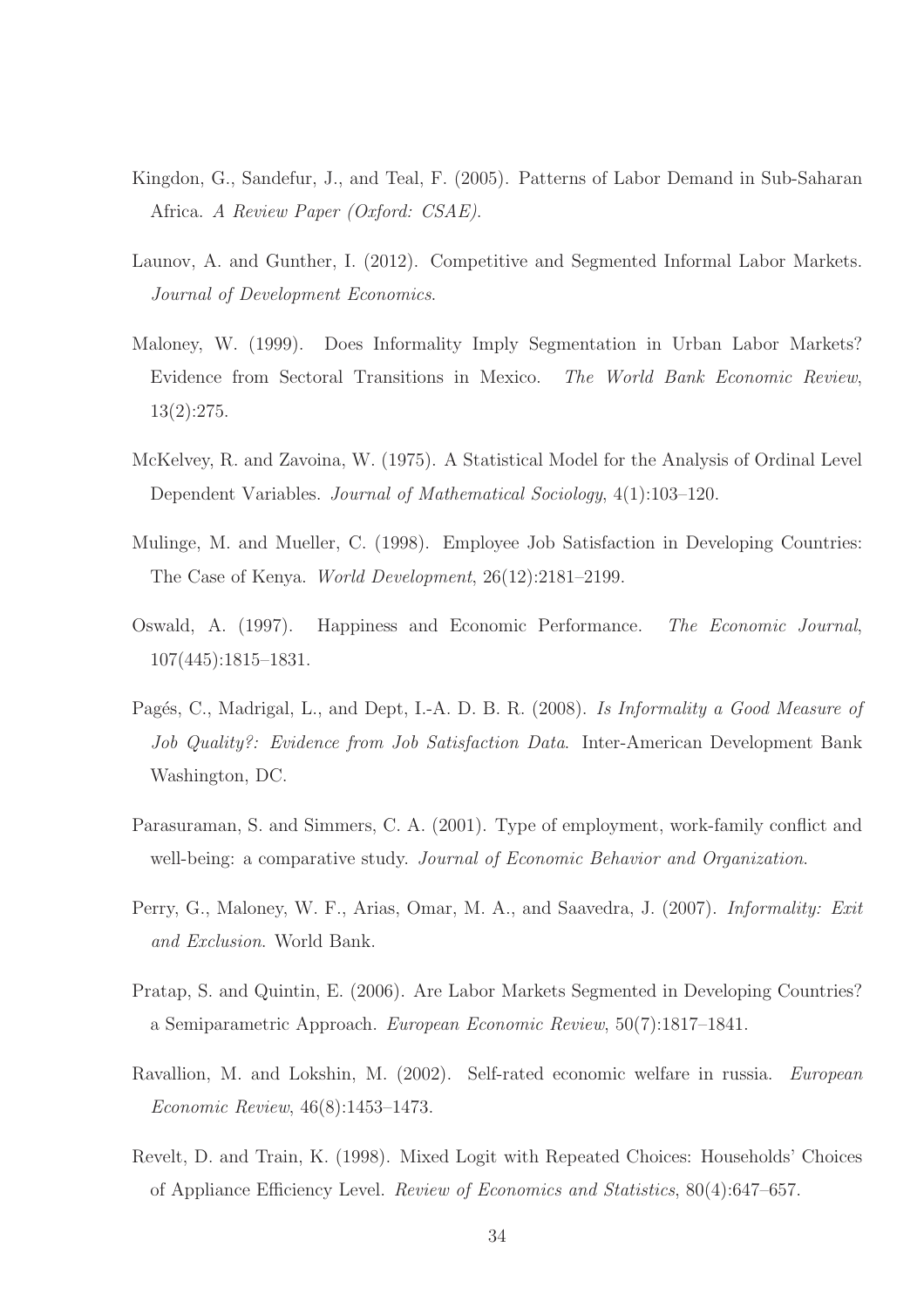- <span id="page-34-1"></span>Söderbom, M., Teal, F., Wambugu, A., and Kahyarara, G. (2006). The Dynamics of Returns to Education in Kenyan and Tanzanian Manufacturing\*. *Oxford Bulletin of Economics and Statistics*, 68(3):261–288.
- <span id="page-34-2"></span>Train, K. (2003). *Discrete Choice Methods with Simulation*. Cambridge Univ Pr.
- <span id="page-34-3"></span>Winkelmann, L. and Winkelmann, R. (1998). Why are the Unemployed so Unhappy? Evidence from Panel Data. *Economica*, 65(257):1–15.
- <span id="page-34-0"></span>Wright, T. and Staw, B. (1999). Affect and Favorable Work Outcomes: Two Longitudinal Tests of the Happy–Productive Worker Thesis. *Journal of Organizational Behavior*, 20(1):1–23.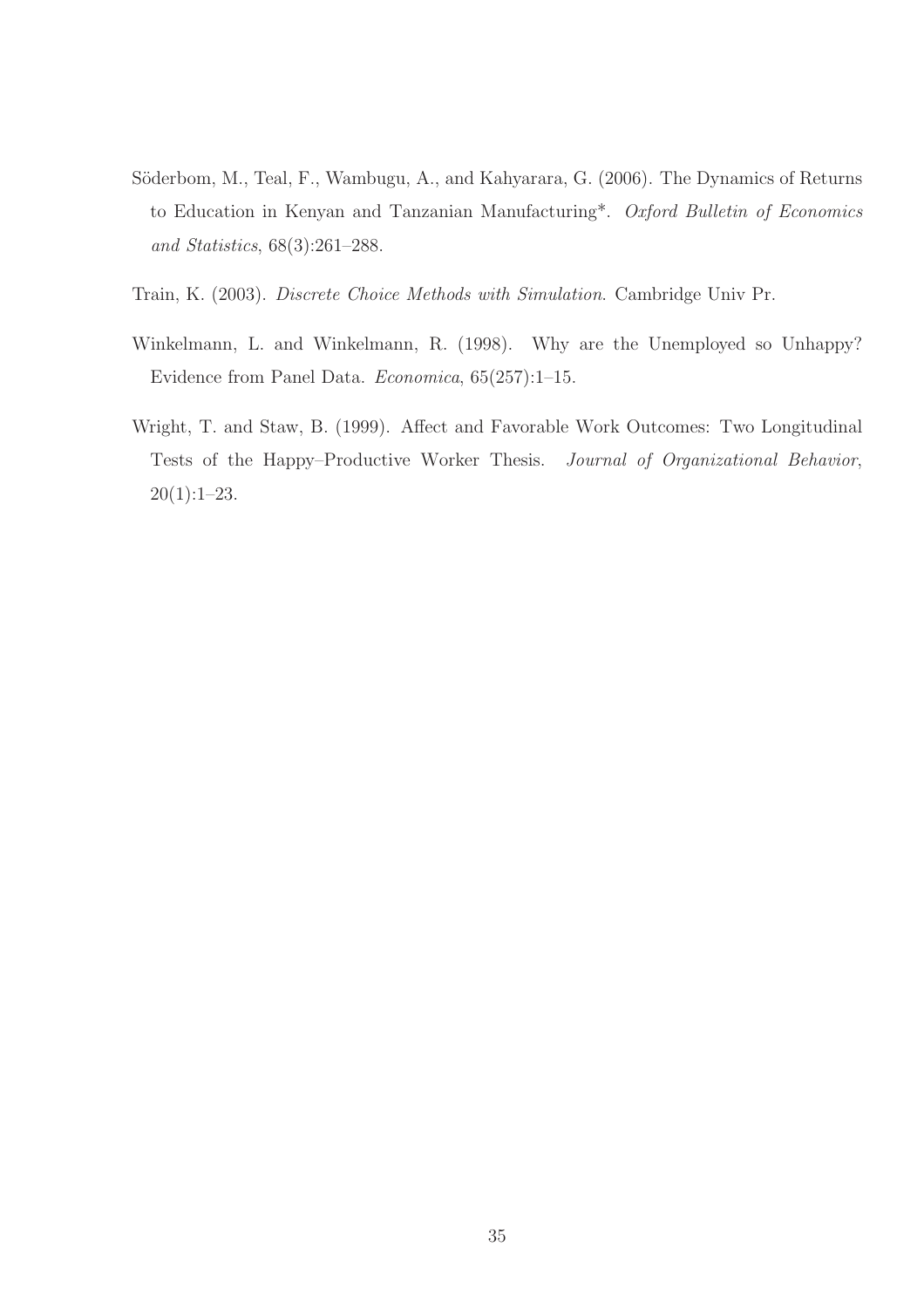## A Fixed Effect Model in Ordered Choice Models

Several proposals for bias reduction estimators in the binary choice model have been made [\(Winkelmann and Winkelmann,](#page-34-3) [1998;](#page-34-3) [Das and Van Soest,](#page-31-11) [1999;](#page-31-11) [Boes and Winkelmann](#page-30-10), [2006](#page-30-10)). In this paper, we use the approach proposed by [Ferrer-i Carbonell and Frijters](#page-32-7) [\(2004\)](#page-32-7) which is a modified version of the model proposed by [Winkelmann and Winkelmann](#page-34-3) [\(1998](#page-34-3)). In this model:

$$
y_{it}^* = \alpha_i + \beta' \mathbf{x}_{it} + \delta' \mathbf{z}_{it} + \epsilon_{it}
$$
  
\n
$$
y_{it} = j \quad \text{if} \quad \kappa_{j-1,i} < y_{it}^* \leq \kappa_{j,i} \quad j = 1, \dots, J, t = 1, \dots, T_i
$$
\n
$$
(6)
$$

The ordered logit form is assumed. Therefore, the probability for individual  $i$  is:

$$
Pr[\nu_{it} = 1 | \mathbf{x}_i, \mathbf{z}_i] = \Lambda(\lambda_i + \beta' \mathbf{x}_{it} + \delta' \mathbf{z}_{it})
$$
\n(7)

where  $\nu_{it}$  is defined with respect to an individual specific  $j_i^*$ :

$$
\nu_{it} = 1 \quad \text{if} \quad y_{it} > j_i^* \quad \text{and } 0 \text{ otherwise}
$$

The resulting contribution to the likelihood for individual  $i$  is:

$$
\Pr\left[y_{i1} > j_i^*, ..., y_{i,T_i} > j_i^*1 | \mathbf{x}_{i1}, ..., \mathbf{x}_{i,T_i}, \mathbf{z}_{i1}, ..., \mathbf{z}_{i,T_i}, \sum_{t=1}^{T_i} \nu_{it} = c_i\right] = \frac{\exp\left(\sum_{t=1}^{T_i} \nu_{it} (\boldsymbol{\beta}' \mathbf{x}_{it} + \boldsymbol{\delta}' \mathbf{z}_{it})\right)}{\sum_{(\nu_1, ..., \nu_{T_i}) \in S(j_i^*, c_i)} \exp\left(\sum_{t=1}^{T_i} \nu_i (\boldsymbol{\beta}' \mathbf{x}_{it} + \boldsymbol{\delta}' \mathbf{z}_{it})\right)}
$$
(8)

where  $c_i = \sum_t \nu_{it}$  is the number of times  $y_{it}$  is greater than the chosen threshold. The threshold  $j_i^*$  is chosen so that  $c_i$  is not equal to 0 or  $T_i$ .  $S(j_i^*, c_i)$  is the set of all possible vectors,  $(\nu_1, \nu_2, ..., \nu_{T_i})$ , whose elements are all zero or one and sum to  $c_i$ ; that is, the set of vectors corresponding to sets of outcomes  $y_{it}$  such that  $c_i$  of them are greater than  $j_i^*$ .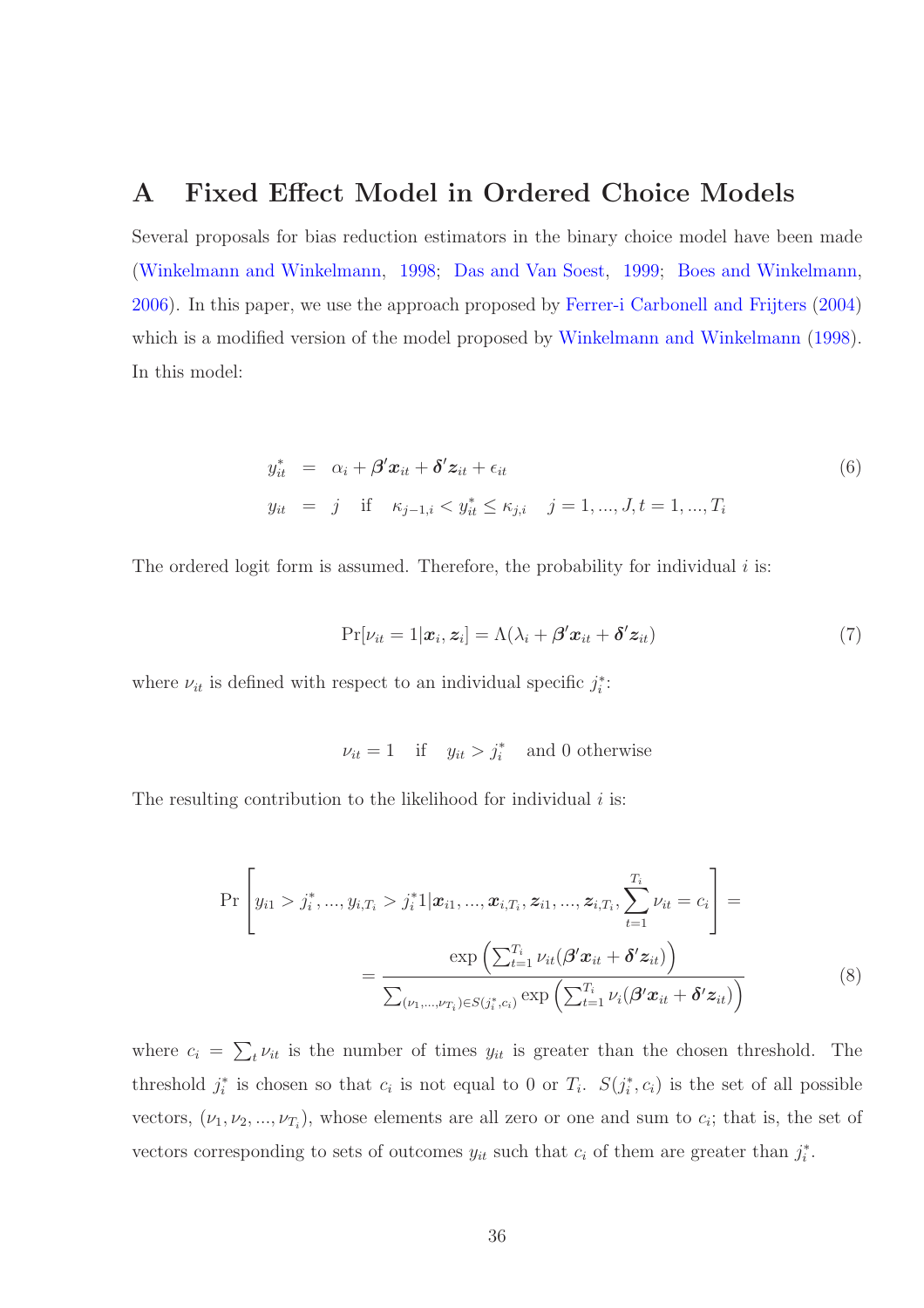# B Tables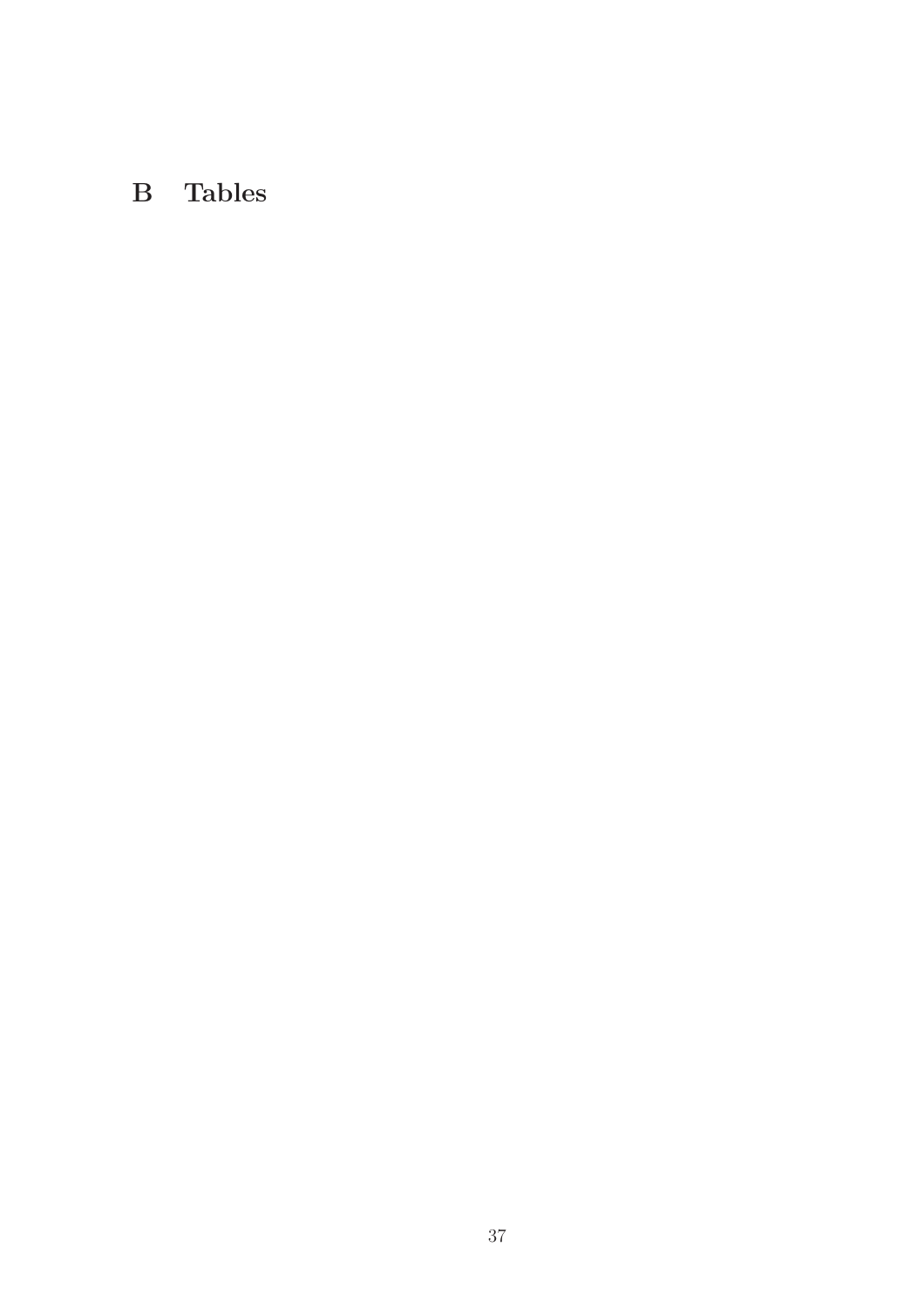|                               |       | Self-employed, employees |         | Self-employed, no Employees |       | Informal Salaried |         | Formal Salaried |       | Civil             |
|-------------------------------|-------|--------------------------|---------|-----------------------------|-------|-------------------|---------|-----------------|-------|-------------------|
|                               | Mean  | SD                       | Mean    | SD                          | Mean  | SD                | Mean    | SD              | Mean  | SD                |
| <b>Job Satisfaction</b>       | 3.49  | 1.03                     | 3.27    | $1.00\,$                    | 3.18  | 1.01              | 3.33    | 0.94            | 3.53  | $\overline{1.04}$ |
| Life Satisfaction             | 3.57  | 0.85                     | 3.23    | 0.89                        | 3.13  | 0.90              | 3.30    | 0.90            | 3.49  | 0.92              |
| Financial Satisfaction        | 2.89  | 1.08                     | 2.67    | 0.97                        | 2.46  | 0.88              | 2.59    | 0.97            | 2.82  | 1.08              |
| Male                          | 0.40  | 0.49                     | 0.26    | 0.44                        | 0.55  | 0.50              | 0.75    | 0.43            | 0.63  | 0.48              |
| Education                     | 8.35  | 3.80                     | 7.52    | 4.04                        | 8.64  | 3.58              | 10.20   | 3.16            | 11.43 | 3.16              |
| Age                           | 39.35 | 10.16                    | 36.94   | 10.15                       | 30.76 | 10.04             | 33.22   | 10.25           | 38.33 | 11.73             |
| Height                        | 0.07  | 0.92                     | $-0.01$ | 1.08                        | 0.01  | 0.85              | $-0.01$ | 0.90            | 0.23  | 0.93              |
| married                       | 0.68  | 0.47                     | 0.57    | 0.49                        | 0.31  | 0.46              | 0.39    | 0.49            | 0.56  | 0.50              |
| Household head                | 0.55  | 0.50                     | 0.45    | 0.50                        | 0.43  | 0.50              | 0.52    | 0.50            | 0.62  | 0.49              |
| Apprentice                    | 0.01  | 0.08                     | 0.00    | 0.06                        | 0.10  | 0.29              | 0.06    | 0.24            | 0.01  | 0.11              |
| Tenure (log)                  | 1.85  | 1.01                     | 1.89    | 1.01                        | 1.12  | 0.74              | 1.44    | 0.84            | 1.49  | 1.07              |
| Hours (log)                   | 3.86  | 0.53                     | 3.79    | 0.52                        | 3.83  | 0.48              | 3.78    | 0.40            | 3.70  | 0.38              |
| Earnings $(\log)$             | 3.88  | 1.27                     | 3.26    | 1.05                        | 3.14  | 0.83              | 3.77    | 0.85            | 4.06  | 0.80              |
| Household Assets (log)        | 5.38  | 1.29                     | 4.80    | 1.42                        | 4.74  | 1.43              | 5.12    | 1.47            | 5.30  | 1.24              |
| Control                       | 2.32  | 0.81                     | 2.26    | 0.85                        | 2.15  | 0.85              | 2.41    | 0.78            | 2.49  | 0.75              |
| Bad mood                      | 0.05  | 0.22                     | 0.15    | 0.36                        | 0.13  | 0.33              | 0.09    | 0.29            | 0.10  | 0.30              |
| Good mood                     | 0.12  | 0.32                     | 0.06    | 0.24                        | 0.05  | 0.21              | 0.08    | 0.26            | 0.10  | 0.31              |
| Wage and manufacturing        | 0.00  | 0.00                     | 0.00    | 0.00                        | 0.18  | 0.38              | 0.39    | 0.49            | 0.06  | 0.25              |
| Self and trade                | 0.39  | 0.49                     | 0.62    | 0.49                        | 0.00  | 0.00              | 0.00    | 0.00            | 0.00  | 0.00              |
| Wage and not a manual laborer | 0.00  | 0.00                     | 0.00    | 0.00                        | 0.26  | 0.44              | 0.46    | 0.50            | 0.68  | 0.47              |
| Percentage                    |       | 13.11                    |         | 46.80                       |       | 16.13             |         | 15.73           | 8.14  |                   |
| Observations                  |       | 399                      |         | 1520                        |       | 523               | 510     |                 | 264   |                   |

Table 1: Summary Statistics: Ghana Urban Household Panel Survey (GUHPS)

Note: The GUHPS covers labor force participants ages 15 to 60 in the four largest urban centers of Ghana: Accra (and neighboring Tema), Kumasi, Takoradi and Cape Coast. The sampling scheme is based on a stratified random sample of urban households from the 2000 census in Ghana and is thus broadly representative of urban labor markets. The data span a 7 year period from 2004 until 2010, but the 2007 wave is a recall wave in which no indicators of subjective wellbeing were collected and is therefore excluded from the present analysis. The five labor market states are Self-no employees (those declaring themselves self-employed, but with no employees); Self-with employees (those with employees); Informal salaried (employees in firms of up to 5 workers); Formal salaried (employees in firms over 5 workers); and Civil (civil or public sector workers). The final state combines Unpaid, out of the labor *force (OLF) and unemployed*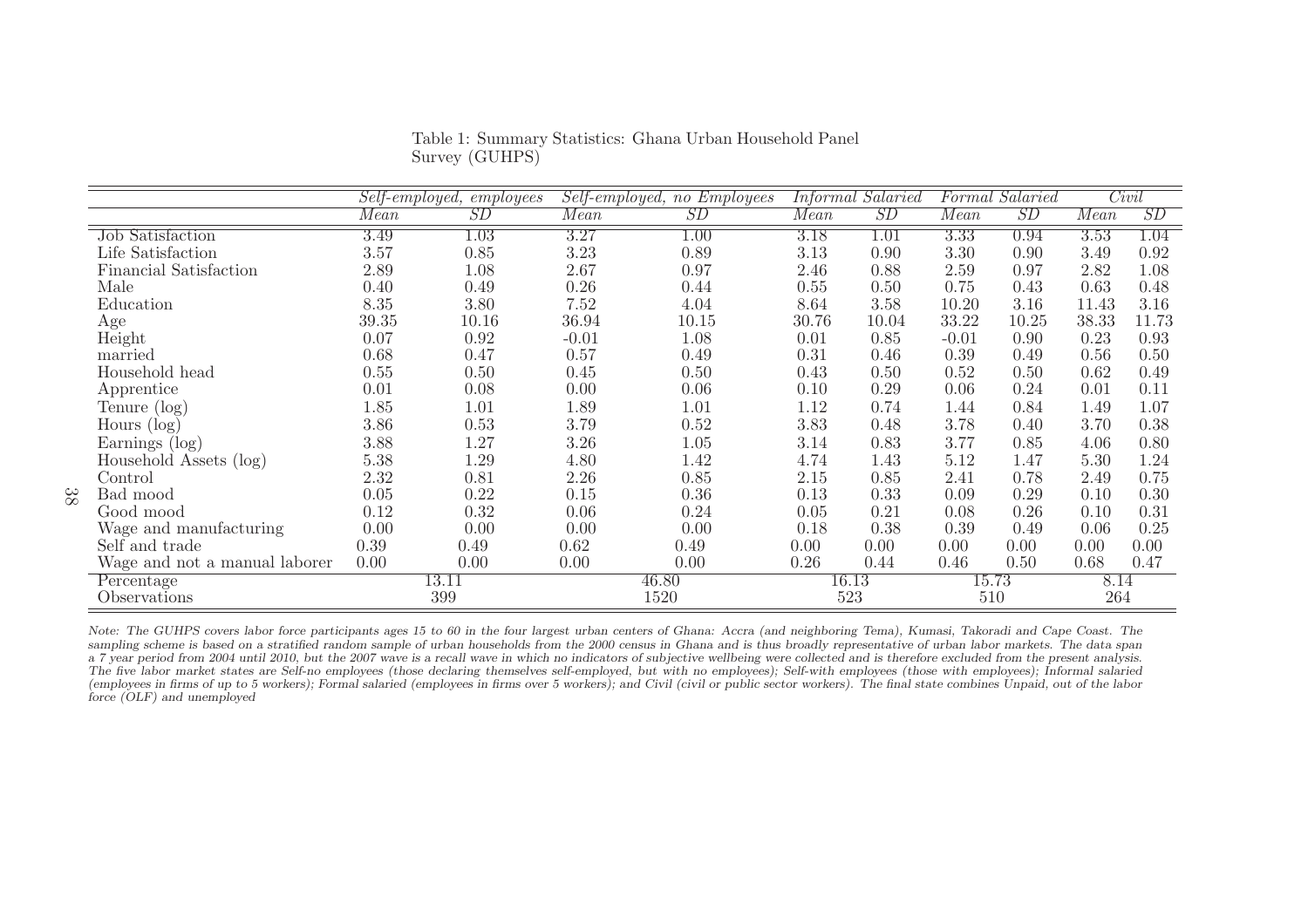|                             |               |               | Current State |          |       |                 |       |
|-----------------------------|---------------|---------------|---------------|----------|-------|-----------------|-------|
|                             | Self-employed | Self-employed | Salaried      | Salaried | Civil | OLF, unemployed | Total |
| Initial State               | employees     | no employees  | Formal        | Informal |       | or unpaid       |       |
| Self-employed, employees    | 226           | 130           |               | 18       |       | 45              | 438   |
|                             | 51.6          | 29.68         | 3.88          | 4.11     | 0.46  | 10.27           | 100   |
| Self-employed, no employees | 205           | 1.076         | 93            | 34       |       | 219             | 1,634 |
|                             | 12.55         | 65.85         | 5.69          | 2.08     | 0.43  | 13.4            | 100   |
| Informal Salaried           | 43            |               | 241           | 80       | 12    | 84              | 537   |
|                             | 8.01          | 14.34         | 44.88         | 14.9     | 2.23  | 15.64           | 100   |
| Formal Salaried             |               | 28            | 82            | 356      | 28    | 61              | 566   |
|                             | 1.94          | 4.95          | 14.49         | 62.9     | 4.95  | 10.78           | 100   |
| Civil                       |               | 9             | 8             | 35       | 159   | 18              | 230   |
|                             | 0.43          | 3.91          | 3.48          | 15.22    | 69.13 | 7.83            | 100   |
| OLF, unemployed or unpaid   | 69            | 245           | 122           | 108      | 31    | 910             | 1,485 |
|                             | 4.65          | 16.5          | 8.22          | 7.27     | 2.09  | 61.28           | 100   |
| Total                       | 555           | .565          | 563           | 631      | 239   | 1.337           | 4,890 |
|                             | 11.35         | 32            | 11.51         | 12.9     | 4.89  | 27.34           | 100   |

Table 2: One Year Transitions across Employment States

*Note: Absolute numbers of workers transiting between initial sector i and terminal sector j (Rows sum to total in initial state);* and probability of transiting from i to j below  $(P_{ij};$  Rows sum to 100%). The five labor market states are Self-no employees (those declaring themselves self-employed, but with no employees); Self-with employees (those wi *(employees in firms of up to 5 workers); Formal salaried (employees in firms over 5 workers); and Civil (civil or public sector workers). The final state combines Unpaid, out of the labor force (OLF) and unemployed. Distinguishing among these categories is difficult given changes in survey design over time.*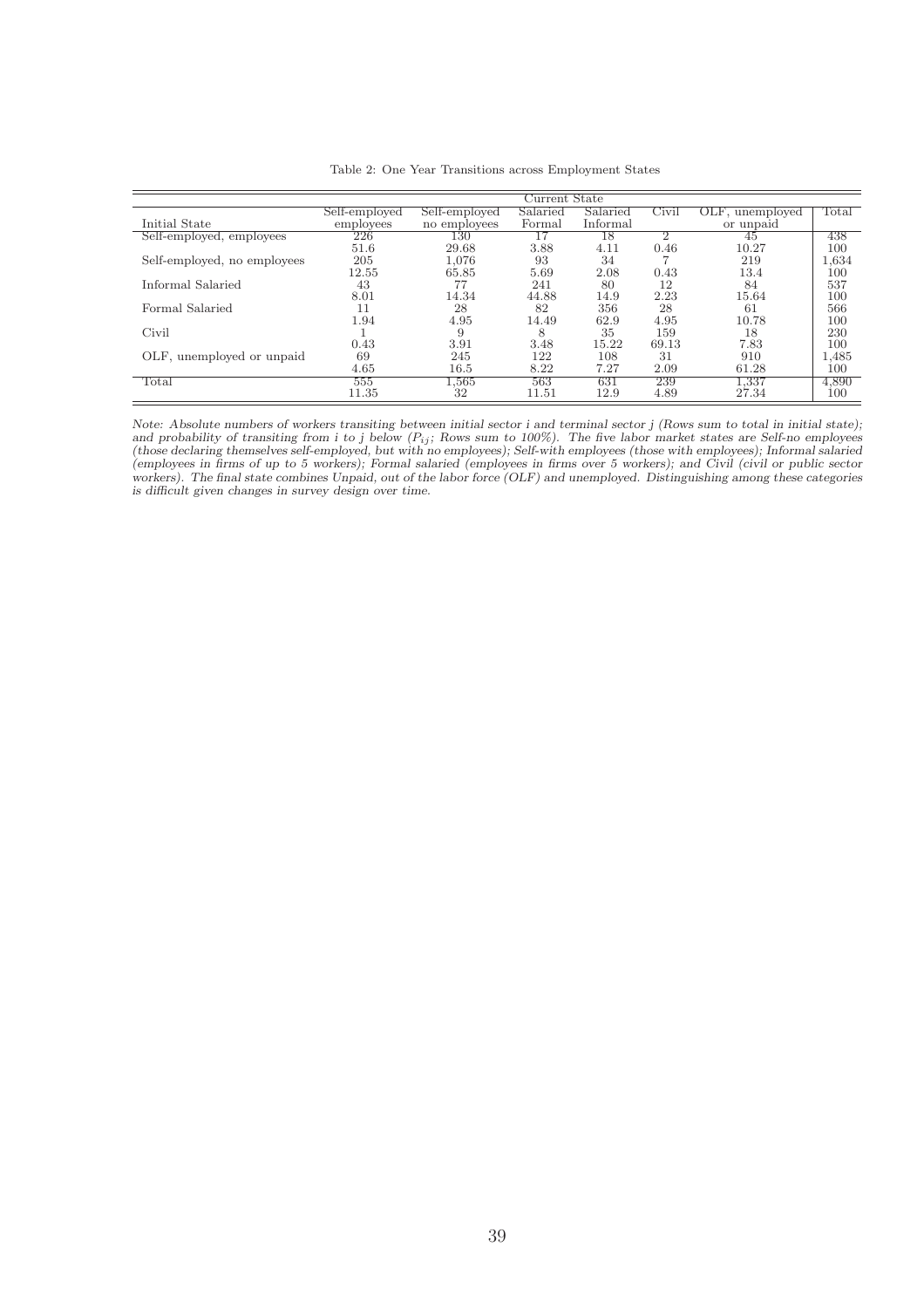|                                          | $\left(1\right)$  | $\left( 2\right)$ | $\overline{(3)}$    | (4)                  | $\overline{(5)}$    |
|------------------------------------------|-------------------|-------------------|---------------------|----------------------|---------------------|
| Self-employed, employees                 | $0.219***$        | $0.218***$        | $0.224***$          | $0.255***$           | $0.212***$          |
|                                          | (0.072)           | (0.072)           | (0.074)             | (0.075)              | (0.076)             |
| Self-employed, no employees              | $-0.070$          | 0.031             | 0.069               | $-0.023$             | 0.046               |
|                                          | (0.055)           | (0.056)           | (0.058)             | (0.061)              | (0.062)             |
| Informal Salaried                        | $-0.141**$        | $-0.012$          | 0.004               | $-0.121$             | $-0.019$            |
|                                          | (0.066)           | (0.068)           | (0.068)             | (0.068)              | (0.069)             |
| Civil                                    | 0.134             | 0.059             | 0.050               | 0.094                | 0.040               |
|                                          | (0.083)           | (0.084)           | (0.084)             | (0.085)              | (0.085)             |
| Earnings (log)                           |                   | $0.214***$        | $0.204***$          |                      | $0.221***$          |
|                                          |                   | (0.020)           | (0.020)             |                      | (0.021)             |
| Hours $(\log)$                           |                   | $0.470*$          | 0.416               |                      | 0.399               |
|                                          |                   | (0.257)           | (0.258)             |                      | (0.259)             |
| Hours $(\log)^2$                         |                   | $-0.068*$         | $-0.060$            |                      | $-0.056$            |
|                                          |                   | (0.039)           | (0.039)             |                      | (0.040)             |
| Tenure (log)                             |                   |                   | $-0.021$<br>(0.021) |                      | $-0.002$            |
| Apprentice                               |                   |                   | 0.121               |                      | (0.022)<br>0.061    |
|                                          |                   |                   | (0.117)             |                      | (0.120)             |
| Household Assets (log)                   |                   |                   | $0.093***$          |                      | $0.090***$          |
|                                          |                   |                   | (0.015)             |                      | (0.015)             |
| Male                                     |                   |                   |                     | 0.019                | $-0.078*$           |
|                                          |                   |                   |                     | (0.044)              | (0.045)             |
| Age                                      |                   |                   |                     | $-0.024*$            | $-0.040**$          |
|                                          |                   |                   |                     | (0.013)              | (0.013)             |
| Age <sup>2</sup> /100                    |                   |                   |                     | $0.029*$             | $0.047***$          |
|                                          |                   |                   |                     | (0.016)              | (0.016)             |
| Education                                |                   |                   |                     | $-0.015$             | $-0.004$            |
|                                          |                   |                   |                     | (0.014)              | (0.014)             |
| $\text{Education}^2/100$                 |                   |                   |                     | $0.203**$            | 0.029               |
|                                          |                   |                   |                     | (0.095)              | (0.097)             |
| Height (Z-score)                         |                   |                   |                     | $0.039**$            | 0.031               |
|                                          |                   |                   |                     | (0.019)              | (0.019)             |
| Married                                  |                   |                   |                     | $0.085**$            | 0.037               |
| Household head                           |                   |                   |                     | (0.043)<br>$-0.079*$ | (0.044)<br>$-0.047$ |
|                                          |                   |                   |                     | (0.042)              | (0.044)             |
|                                          |                   |                   |                     |                      |                     |
| <b>Ethnicity Dummies</b><br>City Dummies | No<br>Yes         | No<br>Yes         | Yes<br>Yes          | $_{\rm Yes}$<br>Yes  | yes                 |
| Year Dummies                             | $_{\mathrm{Yes}}$ | Yes               | Yes                 | Yes                  | yes                 |
| LL                                       | $-4234.079$       | $-4171.594$       | $-4149.513$         | $-4221.036$          | yes<br>$-4138.924$  |
| Finite Sample AIC                        | 2.622             | 2.585             | 2.576               | 2.621                | 2.575               |
| HQ IC                                    | 2.633             | 2.598             | 2.593               | 2.640                | 2.597               |
| Pseudo $R^2$                             | 0.024             | 0.039             | 0.044               | 0.027                | 0.046               |
| Ν                                        | 3242              | 3242              | 3242                | 3242                 | 3242                |

Table 3: Job Satisfaction: Ordered Probit Estimates

*Note: Estimation by Ordered Probit. The dependent variable is Job satisfaction which is an ordered variable with the following categories: 1.Very Dissatisfied, 2. Dissatisfied, 3. Neither Satisfied Nor Dissatisfied, 4. Satisfied, 5. Very Satisfied. The five labor market states are Self-no employees (those declaring themselves self-employed, but with no employees); Self-with employees (those with employees); Informal salaried (employees in firms of up to 5 workers); Formal salaried (employees in firms over 5 workers); and Civil (civil or public sector workers). Omitted category is Formal salaried. Information on subjective job satisfaction was collected in all waves except the recall wave. Finite Sample AIC corresponds to*  $AIC + 2M(M + 1)/(n - M - 1)$ and HQ IC corresponds to  $(-2\log L + 2M \log \log n)/n$  where M is the number of parameters in the model. Thresholds nor reported. Standard errors in parentheses. \*  $p < 0.1$ , \*\*  $p < 0.05$ , \*\*\*  $p < 0.01$ .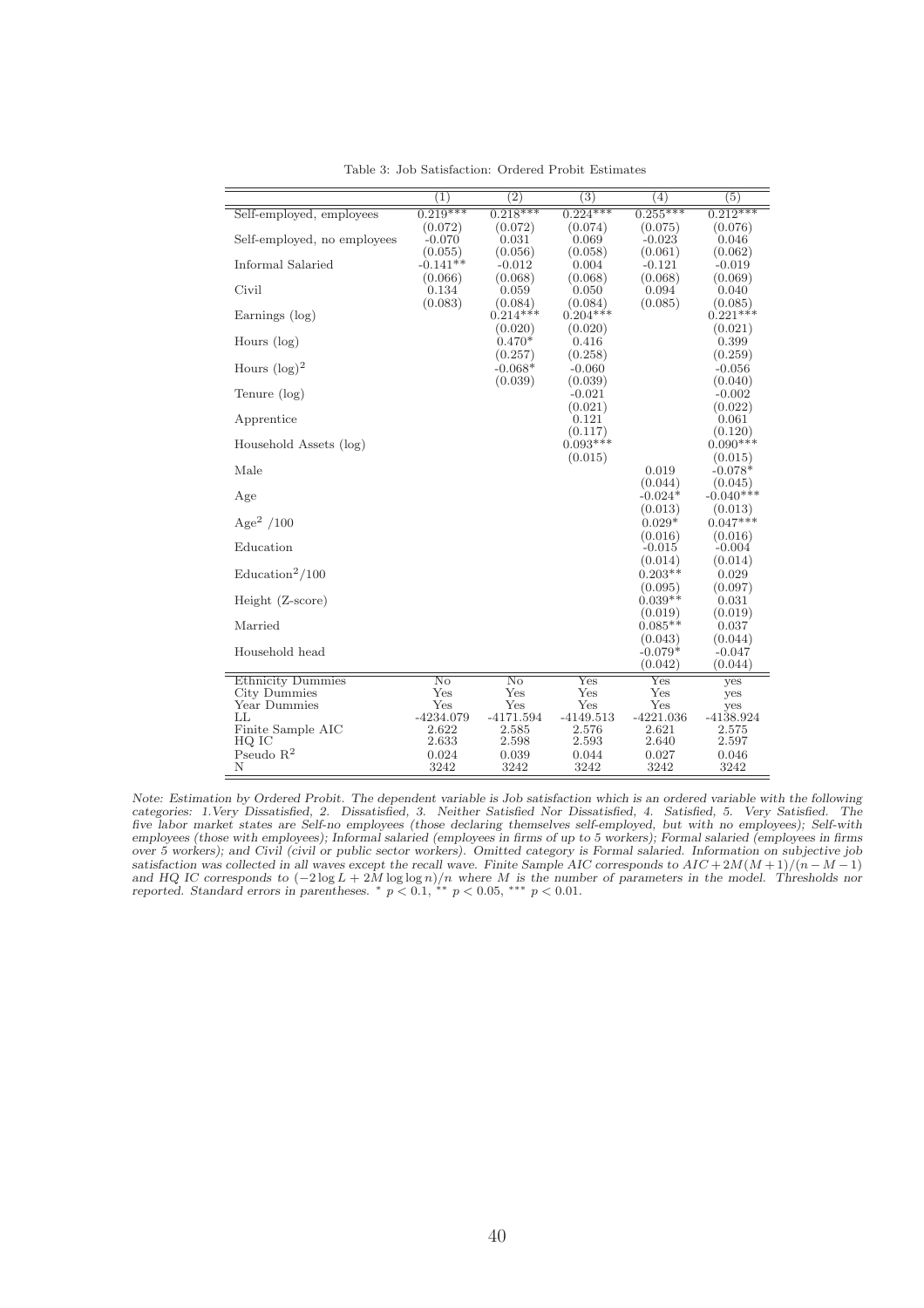|                             |           |                       | Without Remuneration  |                       |                       | With Remuneration     |                       |
|-----------------------------|-----------|-----------------------|-----------------------|-----------------------|-----------------------|-----------------------|-----------------------|
|                             |           | (1)                   | $\left( 2\right)$     | (3)                   | (4)                   | (5)                   | (6)                   |
|                             | Parameter | RPÓP                  | RÉOP                  | <b>RERPOP</b>         | RPÓP                  | RÈÓP                  | <b>RERPOP</b>         |
| Self-employed, employees    | Mean      | $0.317***$            | $0.255***$            | $0.271***$            | $0.265***$            | $0.213***$            | $0.230***$            |
|                             |           | (0.077)               | (0.075)               | (0.078)               | (0.078)               | (0.075)               | (0.078)               |
|                             | <b>SD</b> | $0.757***$            |                       | $0.589***$            | $0.725***$            |                       | $0.544***$            |
|                             |           | (0.056)               |                       | (0.054)               | (0.056)               |                       | (0.055)               |
| Self-employed, no employees | Mean      | $-0.016$              | $-0.020$              | $-0.021$              | 0.059                 | 0.047                 | 0.049                 |
|                             |           | (0.063)               | (0.066)               | (0.065)               | (0.064)               | (0.066)               | (0.064)               |
|                             | <b>SD</b> | $0.463***$            |                       | $0.102**$             | $0.421***$            |                       | $0.117***$            |
|                             |           | (0.029)               |                       | (0.029)               | (0.029)               |                       | (0.029)               |
| Informal Salaried           | Mean      | $-0.122*$             | $-0.120*$             | $-0.122*$             | $-0.012$              | $-0.020$              | $-0.020$              |
|                             | SD        | (0.070)<br>$0.508***$ | (0.073)               | (0.072)<br>$0.255***$ | (0.071)<br>$0.505***$ | (0.073)               | (0.073)<br>$0.271***$ |
|                             |           |                       |                       |                       |                       |                       |                       |
| Civil                       | Mean      | (0.048)<br>0.131      | 0.101                 | (0.048)<br>0.108      | (0.047)<br>0.069      | 0.042                 | (0.048)<br>0.053      |
|                             |           | (0.086)               | (0.084)               | (0.087)               | (0.087)               | (0.083)               | (0.087)               |
|                             | SD        | $0.752***$            |                       | $0.414***$            | $0.763***$            |                       | $0.450***$            |
|                             |           | (0.070)               |                       | (0.070)               | (0.070)               |                       | (0.071)               |
| Earnings (log)              | Mean      |                       |                       |                       | $0.248***$            | $0.224***$            | $0.227***$            |
|                             |           |                       |                       |                       | (0.021)               | (0.020)               | (0.021)               |
| Hours $(\log)$              | Mean      |                       |                       |                       | $0.455*$              | $0.421*$              | $0.456*$              |
|                             |           |                       |                       |                       | (0.252)               | (0.248)               | (0.250)               |
| Hours $(\log)^2$            | Mean      |                       |                       |                       | $-0.063*$             | $-0.060$              | $-0.064*$             |
|                             |           |                       |                       |                       | (0.038)               | (0.038)               | (0.038)               |
| Tenure (log)                | Mean      |                       |                       |                       | $-0.006$              | $-0.001$              | $-0.003$              |
|                             |           |                       |                       |                       | (0.023)               | (0.023)               | (0.023)               |
| Apprentice                  | Mean      |                       |                       |                       | 0.070                 | 0.054                 | 0.056                 |
|                             | Mean      |                       |                       |                       | (0.132)<br>$0.096***$ | (0.133)<br>$0.092***$ | (0.134)<br>$0.090**$  |
| Household Assets (log)      |           |                       |                       |                       | (0.016)               | (0.016)               | (0.016)               |
| Male                        | Mean      | 0.019                 | 0.023                 | 0.022                 | $-0.088*$             | $-0.076*$             | $-0.077*$             |
|                             |           | (0.045)               | (0.044)               | (0.044)               | (0.046)               | (0.045)               | (0.045)               |
| Age                         | Mean      | $-0.027**$            | $-0.023*$             | $-0.024*$             | $-0.044***$           | $-0.040**$            | $-0.041***$           |
|                             |           | (0.013)               | (0.013)               | (0.013)               | (0.014)               | (0.013)               | (0.013)               |
| Age <sup>2</sup> /100       | Mean      | $0.033**$             | $0.028*$              | $0.030*$              | $0.053***$            | $0.046***$            | $0.049***$            |
|                             |           | (0.017)               | (0.017)               | (0.016)               | (0.017)               | (0.017)               | (0.017)               |
| Education                   | Mean      | $-0.014$              | $-0.018$              | $-0.014$              | 0.0001                | $-0.005$              | $-0.001$              |
|                             |           | (0.015)               | (0.015)               | (0.015)               | (0.015)               | (0.015)               | (0.015)               |
| $\text{Education}^2/100$    | Mean      | $0.209**$             | $0.227**$             | $0.204**$             | 0.007                 | 0.041                 | 0.016                 |
|                             |           | (0.097)               | (0.097)               | (0.097)               | (0.098)               | (0.099)               | (0.099)               |
| $Height (Z-score)$          | Mean      | $0.044**$             | $0.044**$             | $0.045**$             | $0.035*$              | $0.034*$              | $0.035*$              |
|                             |           | (0.020)               | (0.021)               | (0.021)               | (0.020)               | (0.020)               | (0.020)               |
| Married                     | Mean      | $0.092**$             | $0.088**$             | $0.089**$             | 0.039                 | 0.037                 | 0.040                 |
| Household head              | Mean      | (0.044)<br>$-0.099**$ | (0.044)               | (0.044)               | (0.045)               | (0.045)               | (0.045)               |
|                             |           | (0.043)               | $-0.086**$<br>(0.043) | $-0.094**$<br>(0.043) | $-0.065$<br>(0.044)   | $-0.052$<br>(0.043)   | $-0.059$<br>(0.043)   |
| $\sigma$                    |           |                       | $0.283***$            | $0.222***$            |                       | $0.232***$            | $1.376***$            |
|                             |           |                       | (0.019)               | (0.019)               |                       | (0.019)               | (0.492)               |
| <b>Ethnicity Dummies</b>    |           | Yes                   | Yes                   | Yes                   | $_{\rm Yes}$          | Yes                   | $_{\rm Yes}$          |
| City Dummies                |           | Yes                   | Yes                   | Yes                   | Yes                   | Yes                   | Yes                   |
| Year Dummies                |           | Yes                   | Yes                   | $_{\rm Yes}$          | Yes                   | Yes                   | $_{\rm Yes}$          |
| LL                          |           | $-4210.059$           | $-4214.922$           | $-4207.306$           | $-4127.878$           | $-4136.079$           | $-4129.292$           |
| Finite Sample AIC           |           | 2.617                 | 2.618                 | 2.616                 | 2.570                 | 2.573                 | 2.572                 |
| HQ IC                       |           | 2.638                 | 2.638                 | 2.638                 | 2.595                 | 2.597                 | 2.598                 |
| Ν                           |           | 3242                  | 3242                  | 3242                  | 3242                  | 3242                  | 3242                  |
| Individuals                 |           | 3242                  | 1434                  | 1434                  | 3242                  | 1434                  | 1434                  |

Table 4: Job Satisfaction: Random Parameter Ordered Probit Models

*Note: Estimation by Random Parameter Ordered Probit (RPOP), Random Effects Ordered Probit (REOP), Random Effects Random Parameter Ordered Probit (RERPOP). The dependent variable is Job satisfaction which is an ordered variable with the following categories: 1.Very Dissatisfied, 2. Dissatisfied, 3. Neither Satisfied Nor Dissatisfied, 4. Satisfied, 5. Very Satisfied. The five labor market states are Self-no employees (those declaring themselves self-employed, but with no employees); Self-with employees (those with employees); Informal salaried (employees in firms of up to 5 workers); Formal salaried (employees in firms over 5 workers); and Civil (civil or public sector workers). Omitted category is Formal salaried. Information on subjective job satisfaction was collected in all waves except the recall wave. Parameters for all job types are assumed to follow a normal distribution. Random parameters estimates were estimated using 100 Halton draws.* σ *corresponds to random effect parameter which is estimated assuming a random constant. Finite Sample AIC corresponds to*  $AIC + 2M(M + 1)/(n - M - 1)$  *and HQ IC corresponds to*  $(-2 \log L + 2M \log \log n)/n$  where *M is the number of parameters in the model. Thresholds nor reported.* Standard errors in parentheses. <sup>∗</sup> p < 0.1, <sup>∗∗</sup> p < 0.05, <sup>∗∗∗</sup> p < 0.01.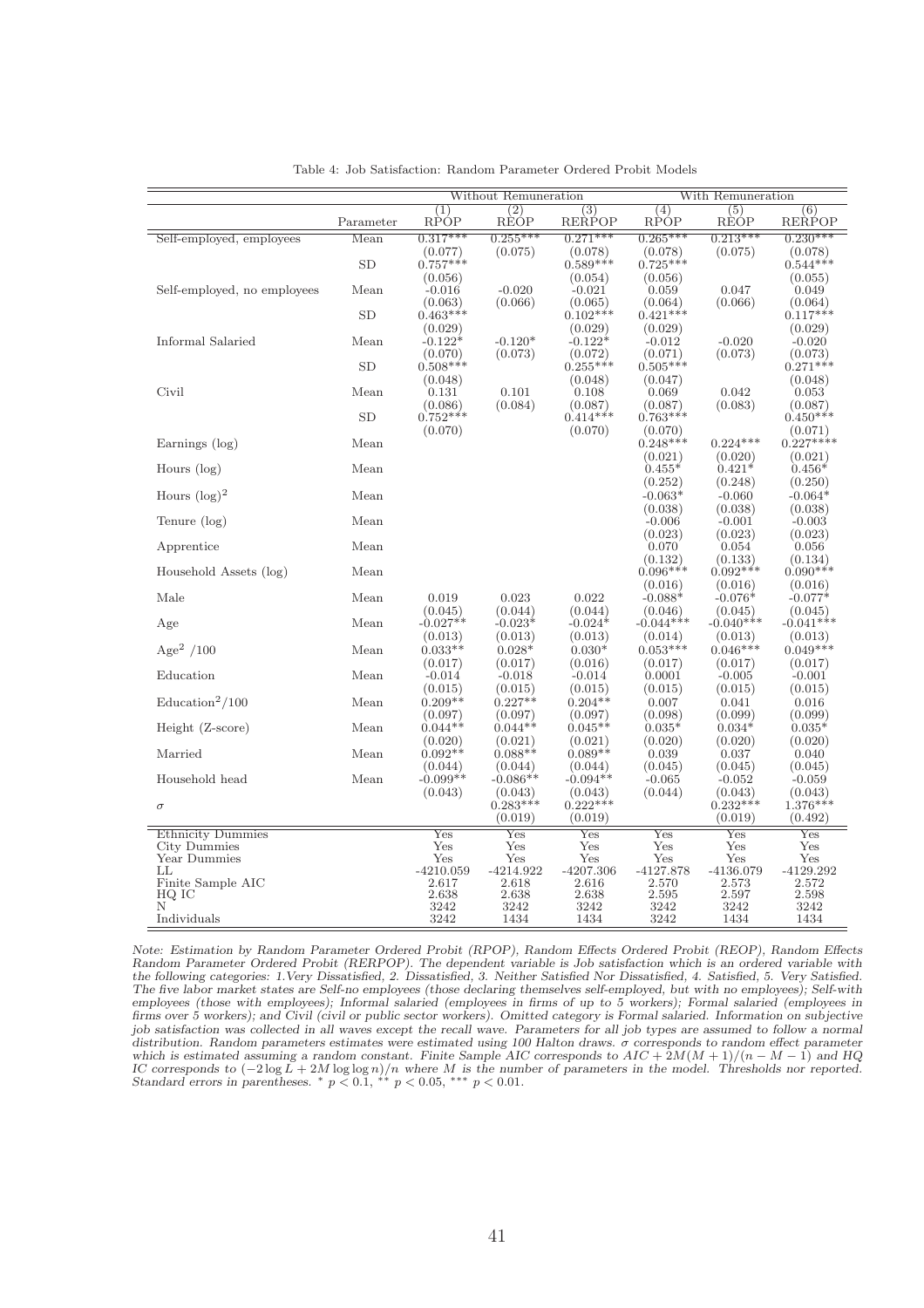Table 5: Share of Sector that Would not Prefer Formal Employment

|                             | Model (1 | Model(3) | Model (4) | Model (6) |
|-----------------------------|----------|----------|-----------|-----------|
| Self-employed, employees    | 66%      | 68\%     | 64%       | 66%       |
| Self-employed, no employees | 49%      | $42\%$   | 56\%      | 66\%      |
| Informal Salaried           | $41\%$   | 32%      | 49%       | 47%       |
| Civil                       | 57%      | 60%      | 54%       | 55%       |

*Note: Computed as the proportion of the population with a positive premium as*  $100 \times \Phi(\beta_k/\sigma_k)$ *, where*  $\Phi$  *is the cumulative standard normal distribution and*  $\beta_k$  *and*  $\sigma_k$  *is the mean and the standard deviation of the coefficient as estimated in Table 4* 

|                             |              | <b>Ordered Logit</b> |                        | <b>Fixed Effects</b>   |
|-----------------------------|--------------|----------------------|------------------------|------------------------|
|                             | (1)          | 2)                   | (3)                    | (4)                    |
| Self-employed, employees    | $0.466***$   | $0.409***$           | $0.715***$             | $0.694**$              |
|                             | (0.139)      | (0.140)              | (0.263)                | (0.278)                |
| Self-employed, no employees | $-0.070$     | 0.065                | 0.278                  | 0.318                  |
|                             | (0.101)      | (0.105)              | (0.231)                | (0.246)                |
| Informal Salaried           | $-0.242**$   | $-0.060$             | 0.214                  | 0.283                  |
|                             | (0.111)      | (0.113)              | (0.222)                | (0.225)                |
| Civil                       | 0.154        | 0.055                | $-0.035$               | -0.147                 |
|                             | (0.165)      | (0.167)              | (0.328)                | (0.331)                |
| Earnings (log)              |              | $0.410***$           |                        | $0.320***$             |
|                             |              | (0.041)              |                        | (0.062)                |
| Hours $(\log)$              |              | 0.577                |                        | 1.231                  |
|                             |              | (0.506)              |                        | (0.769)                |
| Hours $(\log)^2$            |              | $-0.081$             |                        | $-0.177$               |
|                             |              | (0.078)              |                        | (0.117)                |
| Tenure (log)                |              | $-0.008$             |                        | 0.005                  |
|                             |              | (0.039)              |                        | (0.078)                |
| Apprentice                  |              | 0.195                |                        | $-0.205$               |
|                             |              | (0.178)              |                        | (0.388)                |
| Household Assets (log)      |              | $0.163***$           |                        | $0.194***$             |
|                             |              | (0.025)              |                        | (0.050)                |
| Male                        | 0.018        | $-0.154*$            |                        |                        |
|                             | (0.079)      | (0.080)              |                        |                        |
| Age                         | $-0.036$     | $-0.062***$          | $-0.304$               | 0.190                  |
|                             | (0.023)      | (0.023)              | (0.550)                | (0.572)                |
| $Age^2/100$                 | 0.043        | $0.072**$            |                        |                        |
|                             | (0.029)      | (0.029)              |                        |                        |
| Education                   | $-0.033$     | $-0.011$             |                        |                        |
|                             | (0.025)      | (0.024)              |                        |                        |
| $\text{Education}^2/100$    | $0.408**$    | 0.096                |                        |                        |
|                             | (0.178)      | (0.175)              |                        |                        |
| Height (Z-score)            | $0.062*$     | 0.047                |                        |                        |
|                             | (0.034)      | (0.035)              |                        |                        |
| Married                     | $0.130*$     | 0.033                | 0.039                  | $-0.057$               |
|                             | (0.078)      | (0.078)              | (0.174)                | (0.178)                |
| Household head              | $-0.120$     | $-0.067$             | $-0.137$               | $-0.136$               |
|                             | (0.076)      | (0.079)              | (0.135)                | (0.143)                |
| <b>Ethnicity Dummies</b>    | $_{\rm Yes}$ | Yes                  | $\overline{\text{No}}$ | $\overline{\text{No}}$ |
| City Dummies                | Yes          | Yes                  | No                     | No                     |
| Year Dummies                | Yes          | Yes                  | Yes                    | Yes                    |
|                             | 3,242        | 3,242                | 2,130                  | 2,130                  |
| Pseudo $R^2$                | 0.029        | 0.050                | 0.072                  | 0.103                  |
|                             |              |                      |                        |                        |

Table 6: Robustness to Inclusion of Individual Effects: Fixed Effects Logit

*Note: Estimation by Ordered Logit and Fixed Effects Logit. The dependent variable is Job satisfaction which is an ordered variable with the following categories: 1.Very Dissatisfied, 2. Dissatisfied, 3. Neither Satisfied Nor Dissatisfied, 4. Satisfied, 5. Very Satisfied. The five labor market states are Self-no employees (those declaring themselves self-employed, but with no employees); Self-with employees (those with employees); Informal salaried (employees in firms of up to 5 workers); Formal salaried (employees in firms over 5 workers); and Civil (civil or public sector workers). Omitted category is Formal salaried. Information on subjective job satisfaction was collected in all waves except the recall wave. Thresholds nor reported. Standard errors in parentheses.* <sup>∗</sup> p < 0.1, ∗∗ p < 0.05, ∗∗∗ p < 0.01.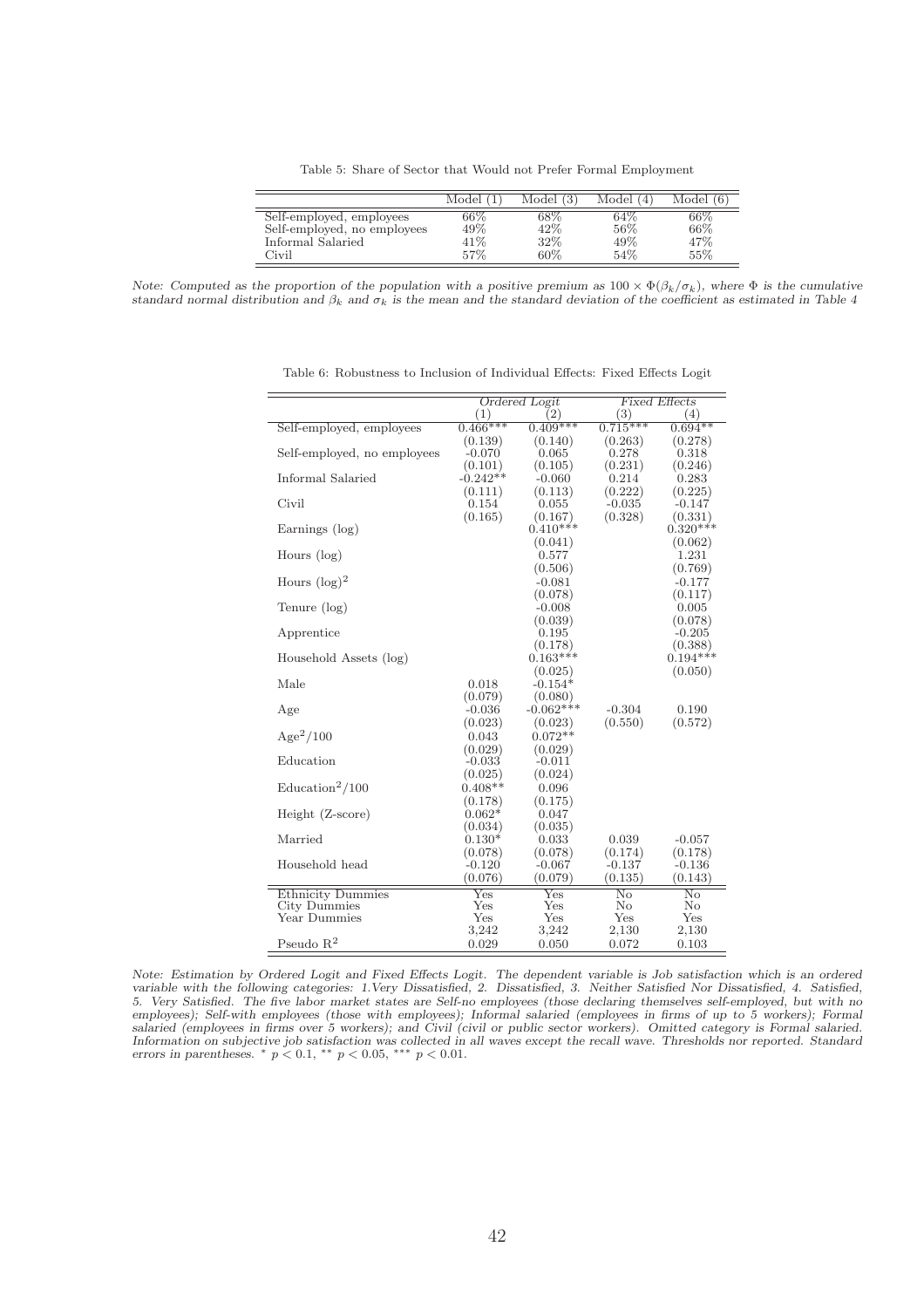|                             |           | <b>Job Satisfaction</b> | Life Satisfaction      | <b>Financial Satisfaction</b> |
|-----------------------------|-----------|-------------------------|------------------------|-------------------------------|
|                             | Parameter | (1)                     | (2)                    | (3)                           |
| Self-employed, employees    | Mean      | $0.179*$                | $0.282***$             | $0.449***$                    |
|                             |           | (0.107)                 | (0.103)                | (0.102)                       |
|                             | <b>SD</b> | $0.708***$              | $0.463***$             | $0.661***$                    |
|                             |           | (0.077)                 | (0.075)                | (0.074)                       |
| Self-employed, no employees | Mean      | $-0.003$                | $-0.050$               | $0.237***$                    |
|                             |           | (0.089)                 | (0.085)                | $(0.083)$<br>$0.246***$       |
|                             | SD        | $0.224***$              | 0.001                  |                               |
| Informal Salaried           | Mean      | (0.039)                 | (0.042)<br>$-0.100$    | (0.040)                       |
|                             |           | $-0.070$<br>(0.097)     | (0.094)                | 0.002<br>(0.101)              |
|                             | <b>SD</b> | 0.004                   | 0.098                  | 0.009                         |
|                             |           | (0.063)                 | (0.062)                | (0.070)                       |
| Civil                       | Mean      | 0.054                   | 0.107                  | 0.050                         |
|                             |           | (0.129)                 | (0.125)                | (0.120)                       |
|                             | <b>SD</b> | $0.797***$              | $0.823***$             | $0.812***$                    |
|                             |           | (0.106)                 | (0.108)                | (0.106)                       |
| Earnings (log)              | Mean      | $0.253***$              | $0.225***$             | $0.277***$                    |
|                             |           | (0.029)                 | (0.029)                | (0.028)                       |
| Hours $(\log)$              | Mean      | $0.539*$                | 0.424                  | 0.311                         |
|                             |           | (0.303)                 | (0.310)                | (0.304)                       |
| Hours $(\log)^2$            | Mean      | $-0.081*$               | $-0.068$               | $-0.047$                      |
|                             |           | (0.048)                 | (0.049)                | (0.047)                       |
| Tenure (log)                | Mean      | 0.020                   | $-0.014$               | $-0.021$                      |
|                             |           | (0.032)                 | (0.032)                | (0.032)                       |
| Apprentice                  | Mean      | 0.073                   | 0.084                  | 0.221                         |
|                             |           | (0.154)<br>$0.088***$   | (0.170)                | (0.178)                       |
| Household Assets (log)      | Mean      |                         | $0.094***$             | $0.090**$                     |
| Male                        | Mean      | (0.023)<br>$-0.042$     | (0.022)<br>$-0.253***$ | (0.023)<br>$-0.208***$        |
|                             |           | (0.065)                 | (0.064)                | (0.062)                       |
| Age                         | Mean      | $-0.048**$              | $-0.066***$            | $-0.046**$                    |
|                             |           | (0.019)                 | (0.018)                | (0.019)                       |
| $Age^2/100$                 | Mean      | $0.055**$               | $0.077***$             | $0.055**$                     |
|                             |           | (0.024)                 | (0.023)                | (0.024)                       |
| Education                   | Mean      | $-0.030$                | $-0.019$               | $-0.028$                      |
|                             |           | (0.022)                 | (0.023)                | (0.022)                       |
| $\text{Education}^2/100$    | Mean      | 0.215                   | $0.297*$               | $0.298**$                     |
|                             |           | (0.152)                 | (0.159)                | (0.146)                       |
| Height (Z-score)            | Mean      | 0.019                   | 0.025                  | 0.00001                       |
|                             |           | (0.028)                 | (0.028)                | (0.026)                       |
| Married                     | Mean      | 0.034                   | $0.198***$             | $-0.038$                      |
|                             |           | (0.063)                 | (0.064)                | (0.062)                       |
| Household head              | Mean      | $-0.088$                | 0.003                  | 0.012                         |
|                             |           | (0.059)                 | (0.060)                | (0.058)                       |
| $\sigma$                    |           | 0.019                   | $0.204***$             | 0.029                         |
|                             |           | (0.026)                 | (0.027)                | (0.026)                       |
| <b>Ethnicity Dummies</b>    |           | Yes                     | $_{\rm Yes}$           | Yes                           |
| City Dummies                |           | Yes                     | $_{\rm Yes}$           | Yes                           |
| Year Dummies                |           | Yes                     | Yes                    | Yes                           |
| LL<br>Finite Sample AIC     |           | $-2234.983$<br>2.566    | $-2091.045$<br>2.403   | $-2198.836$<br>2.525          |
| HQ IC                       |           | 2.606                   | 2.443                  | 2.565                         |
| Ν                           |           | 1771                    | 1771                   | 1771                          |
| Individuals                 |           | 1209                    | 1209                   | 1209                          |

Table 7: Robustness to Alternative Measures of Subjective Wellbeing (RERPOP)

*Note: Estimation by Random Effects Random Parameter Ordered Probit (RERPOP). The dependent variables are Job, Life and Financial satisfaction which are ordered variables with the following categories: 1. Very Dissatisfied, 2. Dissatisfied, 3. Neither Satisfied nor Dissatisfied 4. Satisfied, 5. Very Satisfied. Sample common across all estimates and is limited by the fact that Life and Financial satisfaction measures were collected only over 4 waves. The five labor market states are Self-no employees (those declaring themselves self-employed, but with no employees); Self-with employees (those with employees); Informal salaried (employees in firms of up to 5 workers); Formal salaried (employees in firms over 5 workers); and Civil (civil or public sector workers). Omitted category is Formal salaried. Parameters for all job types- Self with employees Self-no employees, Informal Salaried and Civil are assumed to follow a normal distribution. Omitted category is Formal employment. Estimates using 100 Halton draws.* σ *corresponds to random effect parameter which is estimated assuming a random constant. Finite Sample AIC* corresponds to  $AIC + 2M(M + 1)/(n - M - 1)$  and HQ IC corresponds to  $(-2 \log L + 2M \log \log n)/n$  where M is the number<br>of parameters in the model. Thresholds nor reported. Standard errors in parentheses. \*  $p < 0.1$ , \*\*  $p < 0.05$ , \*\*\*  $p <$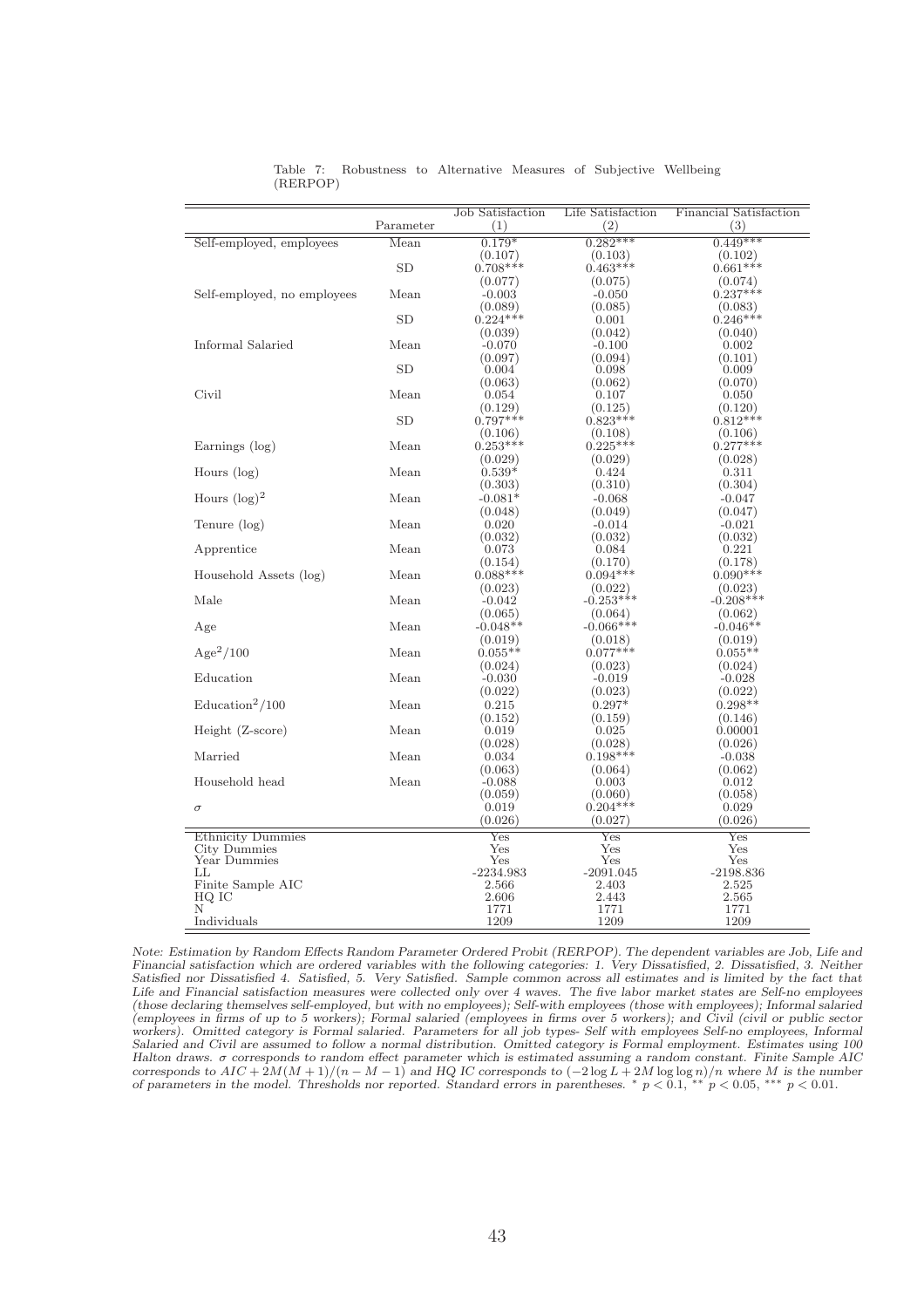| Mean<br>0.239<br>Self-employed, employees<br>$0.250*$<br>(0.151)<br>(0.150)<br>SD<br>0.194<br>(0.136)<br>Mean |  |
|---------------------------------------------------------------------------------------------------------------|--|
|                                                                                                               |  |
|                                                                                                               |  |
|                                                                                                               |  |
|                                                                                                               |  |
| Self-employed, no employees<br>0.158<br>$0.150\,$                                                             |  |
| (0.132)<br>(0.155)                                                                                            |  |
| SD<br>0.303                                                                                                   |  |
| (0.218)                                                                                                       |  |
| Informal Salaried<br>Mean<br>$0.679***$<br>0.122                                                              |  |
| (0.147)<br>(0.100)                                                                                            |  |
| SD<br>0.048                                                                                                   |  |
| (0.061)                                                                                                       |  |
| $0.284***$<br>Civil<br>Mean<br>0.183                                                                          |  |
| (0.203)<br>(0.094)                                                                                            |  |
| $0.598***$<br>SD                                                                                              |  |
| (0.189)                                                                                                       |  |
| $0.156***$<br>Mean<br>$0.153***$<br>Earnings (log)                                                            |  |
| (0.040)<br>(0.044)                                                                                            |  |
| Mean<br>Hours $(\log)$<br>0.639<br>0.605                                                                      |  |
| (0.516)<br>(0.544)                                                                                            |  |
| Hours $(\log)^2$<br>Mean<br>$-0.067$<br>$-0.069$                                                              |  |
| (0.081)<br>(0.078)                                                                                            |  |
| Mean<br>Tenure (log)<br>$-0.021$<br>$-0.037$                                                                  |  |
| (0.047)<br>(0.053)                                                                                            |  |
| Mean<br>Apprentice<br>$_{0.251}$<br>0.228                                                                     |  |
| (0.342)<br>(0.424)                                                                                            |  |
| Household Assets (log)<br>Mean<br>$0.069**$<br>$0.066*$                                                       |  |
| (0.033)<br>(0.038)<br>Mean<br>Male<br>$-0.074$<br>$-0.049$                                                    |  |
| (0.100)<br>(0.091)                                                                                            |  |
| Mean<br>$-0.049$<br>$-0.047$<br>Age                                                                           |  |
| (0.031)<br>(0.030)                                                                                            |  |
| $Age^2/100$<br>Mean<br>0.057<br>0.056                                                                         |  |
| (0.038)<br>(0.038)                                                                                            |  |
| Mean<br>Education<br>$-0.007$<br>0.003                                                                        |  |
| (0.030)<br>(0.033)                                                                                            |  |
| $\text{Education}^2/100$<br>Mean<br>0.005<br>$-0.052$                                                         |  |
| (0.213)<br>(0.225)                                                                                            |  |
| Mean<br>Height (Z-score)<br>0.002<br>0.0001                                                                   |  |
| (0.040)<br>(0.042)                                                                                            |  |
| Married<br>Mean<br>$_{0.121}$<br>0.140                                                                        |  |
| (0.091)<br>(0.101)                                                                                            |  |
| Household head<br>Mean<br>$-0.044$<br>$-0.068$                                                                |  |
| (0.086)<br>(0.096)                                                                                            |  |
| $0.248***$<br>$\sigma$                                                                                        |  |
| (0.039)                                                                                                       |  |
| $_{\rm Yes}$<br><b>Ethnicity Dummies</b><br>$_{\rm Yes}$                                                      |  |
| City Dummies<br>Yes<br>Yes                                                                                    |  |
| Year Dummies<br>Yes<br>Yes                                                                                    |  |
| $-1029.193$<br>-1034.690<br>LL.                                                                               |  |
| Finite Sample AIC<br>2.730<br>2.730                                                                           |  |
| 2.804<br>2.814<br>HQ IC                                                                                       |  |
| N<br>784<br>784<br>249                                                                                        |  |
| Individuals<br>784                                                                                            |  |

Table 8: Robustness to Attrition: Job Satisfaction

*Note: Estimation by Ordered Probit and Random Effects Random Parameter Ordered Probit. Following Dunne et al (1989), the sample includes only long-survivors who are observed in every wave after first appearance. The dependent variable is Job satisfaction which is an ordered variable with the following categories: 1. Very Dissatisfied, 2. Dissatisfied, 3. Neither Satisfied nor Dissatisfied 4. Satisfied 5. Very Satisfied. The five labor market states are Self-no employees (those declaring themselves self-employed, but with no employees); Self-with employees (those with employees); Informal salaried (employees in firms of up to 5 workers); Formal salaried (employees in firms over 5 workers); and Civil (civil or public sector workers). Omitted category is Formal salaried. Parameters for all job types- Self with employees Self-no employees, Informal Salaried and Civil are assumed to follow a normal distribution. Estimates using 100 Halton draws.* σ *corresponds to random effect parameter which is estimated assuming a random constant. Finite Sample AIC corresponds to* AIC + 2M(M + 1)/(n − M − 1) *and HQ IC corresponds to* (−2 log L + 2M log log n)/n *where* M *is the number of parameters in the model. Thresholds nor reported. Standard errors in parentheses.* <sup>∗</sup> p < 0.1, ∗∗ p < 0.05, ∗∗∗ p < 0.01.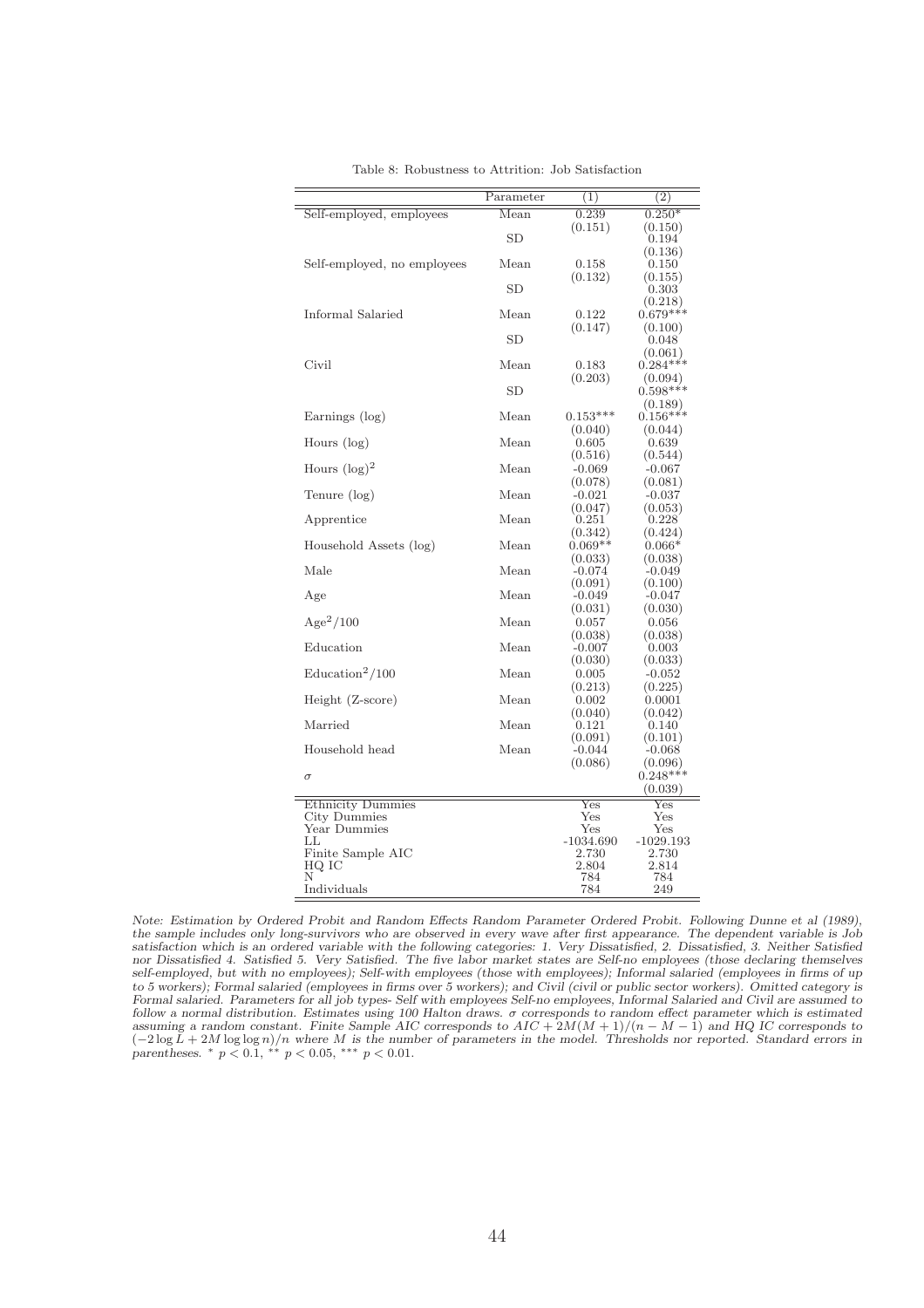|                             |           |                       | Autonomy              |                       | Occupation and Sector |                      | <b>Risk Aversion</b> |
|-----------------------------|-----------|-----------------------|-----------------------|-----------------------|-----------------------|----------------------|----------------------|
|                             | Parameter | (1)                   | (2)                   | (3)                   | (4)                   | (5)                  | (6)                  |
| Self-employed, employees    | Mean      | $0.189*$              | $0.198*$              | $0.243***$            | $0.335***$            | 0.361                | 0.359                |
|                             |           | (0.110)               | (0.110)               | (0.085)               | (0.098)               | (0.231)              | (0.232)              |
|                             | <b>SD</b> | $0.707***$            | $0.704***$            | $0.571***$            | $0.578***$            | 0.0002               | 0.004                |
|                             |           | (0.077)               | (0.077)               | (0.055)               | (0.055)               | (0.157)              | (0.158)              |
| Self-employed, no employees | Mean      | 0.026                 | 0.030                 | 0.050                 | 0.136                 | $-0.155$             | $-0.163$             |
|                             |           | (0.093)               | (0.093)               | (0.075)               | (0.091)               | (0.168)              | (0.169)              |
|                             | <b>SD</b> | $0.179***$            | $0.185***$            | $0.151***$            | $0.154***$            | $0.182**$            | $0.178**$            |
|                             |           | (0.040)               | (0.040)               | (0.029)               | (0.029)               | (0.074)              | (0.074)              |
| Informal Salaried           | Mean      | $-0.052$              | $-0.046$              | 0.002                 | 0.043                 | $-0.195$             | $-0.212$             |
|                             |           | (0.099)               | (0.099)               | (0.085)               | (0.086)               | (0.192)              | (0.195)              |
|                             | <b>SD</b> | 0.012                 | 0.010                 | 0.064                 | 0.062                 | 0.025                | 0.029                |
|                             |           | (0.063)               | (0.064)               | (0.056)               | (0.056)               | (0.134)              | (0.133)              |
| Civil                       | Mean      | 0.063                 | 0.066                 | 0.076                 | 0.060                 | 0.205                | 0.201                |
|                             | <b>SD</b> | (0.132)<br>$0.769***$ | (0.132)<br>$0.768***$ | (0.110)<br>$0.653***$ | (0.113)<br>$0.647***$ | (0.227)<br>$0.417**$ | (0.227)<br>$0.415**$ |
|                             |           | (0.107)               | (0.107)               | (0.091)               | (0.091)               | (0.204)              | (0.204)              |
| Control (self-reported)     | Mean      |                       | 0.046                 |                       |                       |                      |                      |
|                             |           |                       | (0.034)               |                       |                       |                      |                      |
| Wage & Manufacturing        | Mean      |                       |                       |                       | 0.060                 |                      |                      |
|                             |           |                       |                       |                       | (0.097)               |                      |                      |
| Self & Trade                | Mean      |                       |                       |                       | 0.009                 |                      |                      |
|                             |           |                       |                       |                       | (0.056)               |                      |                      |
| Wage & not a manual laborer | Mean      |                       |                       |                       | $0.176**$             |                      |                      |
|                             |           |                       |                       |                       | (0.085)               |                      |                      |
| Risk Aversion               | Mean      |                       |                       |                       |                       |                      | $-0.004$             |
|                             |           |                       |                       |                       |                       |                      | (0.008)              |
| $\sigma$                    |           | 0.006                 | 0.006                 | $0.092***$            | $0.087***$            | $0.102**$            | $0.087*$             |
|                             |           | (0.027)               | (0.027)               | (0.020)               | (0.020)               | (0.050)              | (0.050)              |
| <b>Ethnicity Dummies</b>    |           | Yes                   | $_{\rm Yes}$          | Yes                   | Yes                   | Yes                  | $_{\rm Yes}$         |
| City Dummies                |           | Yes                   | Yes                   | Yes                   | Yes                   | Yes                  | Yes                  |
| Year Dummies                |           | Yes                   | Yes                   | Yes                   | Yes                   | Yes                  | Yes                  |
| Other controls<br>LL        |           | Yes                   | Yes                   | Yes                   | Yes                   | Yes                  | Yes                  |
| Finite Sample AIC           |           | $-2177.824$<br>2.566  | $-2176.940$<br>2.566  | $-3597.253$<br>2.578  | $-3595.069$<br>2.579  | $-595.914$<br>2.612  | $-595.719$<br>2.616  |
| HQ IC                       |           | 2.607                 | 2.609                 | 2.608                 | 2.611                 | 2.724                | 2.731                |
| N                           |           | 1726                  | 1726                  | 2821                  | 2821                  | 487                  | 487                  |
| Individuals                 |           | 1194                  | 1194                  | 1376                  | 1376                  | 197                  | 197                  |

|  |                            | Table 9: Sources of Premia and Heterogeneity: Autonomy, Job Characteristics |  |  |
|--|----------------------------|-----------------------------------------------------------------------------|--|--|
|  | and Risk Aversion (RERPOP) |                                                                             |  |  |

*Note: Estimation by Random Effects Random Parameter Ordered Probit (RERPOP). The dependent variable is Job satisfaction which is an ordered variable with the following categories: 1. Very Dissatisfied, 2. Dissatisfied, 3. Neither Satisfied nor Dissatisfied 4. Satisfied, 5. Very Satisfied. Sample common across all estimates and is limited by the fact that Life and Financial satisfaction measures were collected only over 4 waves. The five labor market states are Self-no employees (those declaring themselves self-employed, but with no employees); Self-with employees (those with employees); Informal salaried (employees in firms of up to 5 workers); Formal salaried (employees in firms over 5 workers); and Civil (civil or public sector workers). Omitted category is Formal salaried. Parameters for all job types- Self with employees Self-no employees, Informal Salaried and Civil are assumed to follow a normal distribution. Omitted category is Formal employment. Estimates using 100 Halton draws.* σ *corresponds to random effect parameter which is estimated assuming a random constant. Controls in* both models correspond to Earning (log), Hours (log), Hours (log)<sup>2</sup>, Tenure (log), Apprentice, Household Assets (log), Male, *Age, Age*2*/100, Education, Education*2*/100, Height (Z-score), Married, Household head, Ethnicity dummies and city dummies. Finite Sample AIC corresponds to*  $AIC + 2M(M+1)/(n-M-1)$  *and HQ IC corresponds to*  $(-2 \log L + 2M \log \log n)/n$  *where* M is the number of parameters in the model. Thresholds nor reported. Standard errors in parentheses. \*  $p < 0.1$ , \*\*  $p < 0.05$ , \*\*\*  $p$  < 0.01.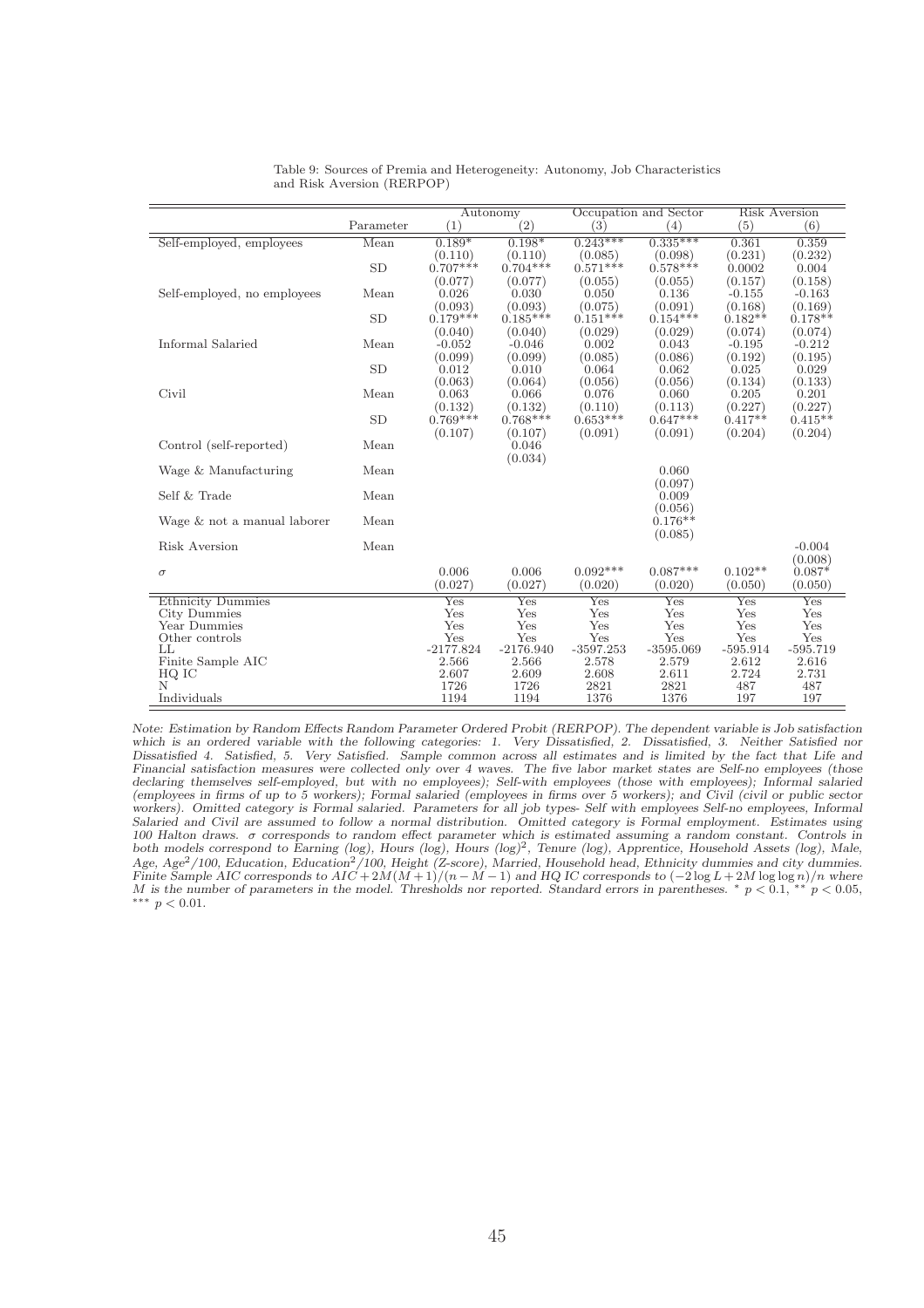|                          | Parameter | (1)                | $\overline{(2)}$      |
|--------------------------|-----------|--------------------|-----------------------|
| Self-employed            | Mean      | 0.048              | 0.089                 |
|                          |           | (0.063)            | (0.063)               |
|                          | SD        | $0.187***$         | $0.093***$            |
|                          |           | (0.024)            | (0.025)               |
| Informal Salaried        | Mean      | $-0.114$           | $-0.013$              |
|                          |           | (0.073)            | (0.073)               |
|                          | <b>SD</b> | $0.184***$         | $0.165***$            |
|                          |           | (0.047)            | (0.047)               |
| Civil                    | Mean      | 0.111              | 0.054                 |
|                          |           | (0.087)            | (0.088)               |
|                          | <b>SD</b> | $0.359***$         | $0.383***$            |
|                          |           | (0.069)            | (0.070)               |
| Earnings (log)           | Mean      |                    | $0.231***$            |
|                          |           |                    | (0.020)               |
| Hours (log)              | Mean      |                    | $0.411*$              |
|                          |           |                    | (0.247)               |
| Hours $(\log)^2$         | Mean      |                    | -0.058                |
|                          |           |                    | (0.037)               |
| Tenure (log)             | Mean      |                    | $-0.001$              |
|                          | Mean      |                    | (0.023)               |
| Apprentice               |           |                    | 0.074                 |
| Household Assets (log)   | Mean      |                    | (0.132)<br>$0.095***$ |
|                          |           |                    | (0.016)               |
| Male                     | Mean      | 0.035              | -0.073                |
|                          |           | (0.044)            | (0.045)               |
| Age                      | Mean      | $-0.026**$         | $-0.042***$           |
|                          |           | (0.013)            | (0.013)               |
| $Age^2/100$              | Mean      | $0.032*$           | $0.050***$            |
|                          |           | (0.016)            | (0.017)               |
| Education                | Mean      | $-0.014$           | $-0.002$              |
|                          |           | (0.014)            | (0.015)               |
| $\text{Education}^2/100$ | Mean      | $0.215**$          | 0.025                 |
|                          |           | (0.097)            | (0.099)               |
| Height (Z-score)         | Mean      | $0.047**$          | $0.036*$              |
|                          |           | (0.021)            | (0.020)               |
| Married                  | Mean      | $0.104**$          | $_{0.049}$            |
|                          |           | (0.044)            | (0.045)               |
| Household head           | Mean      | $-0.076*$          | -0.042                |
|                          |           | (0.042)            | (0.043)               |
| $\sigma$                 |           | $0.245***$         | $0.198***$            |
|                          |           | (0.019)            | (0.019)               |
| <b>Ethnicity Dummies</b> |           | Yes                | Yes                   |
| City Dummies             |           | Yes                | Yes                   |
| Year Dummies             |           | $_{\rm Yes}$       | Yes                   |
| LL.<br>Finite Sample AIC |           | -4223.207<br>2.625 | -4138.240<br>2.576    |
| HQ IC                    |           | 2.645              | $2.601\,$             |
| Ν                        |           | 3242               | 3242                  |
| Individuals              |           | 1434               | 1434                  |
|                          |           |                    |                       |

Table 10: Combining Self-Employed

Table 11: Share of Sector that Would not Prefer Formal Employment

|                                             | Model      | Model |
|---------------------------------------------|------------|-------|
| Self-employed<br>Informal Salaried<br>Civil | 27%<br>62% | 5607  |

*Note: Computed as the proportion of the population with a positive premium as*  $100 \times \Phi(\beta_k/\sigma_k)$ *, where*  $\Phi$  *is the cumulative standard normal distribution and*  $\beta_k$  *and*  $\sigma_k$  *is the mean and the standard deviation of the coefficient as estimated in Table 10*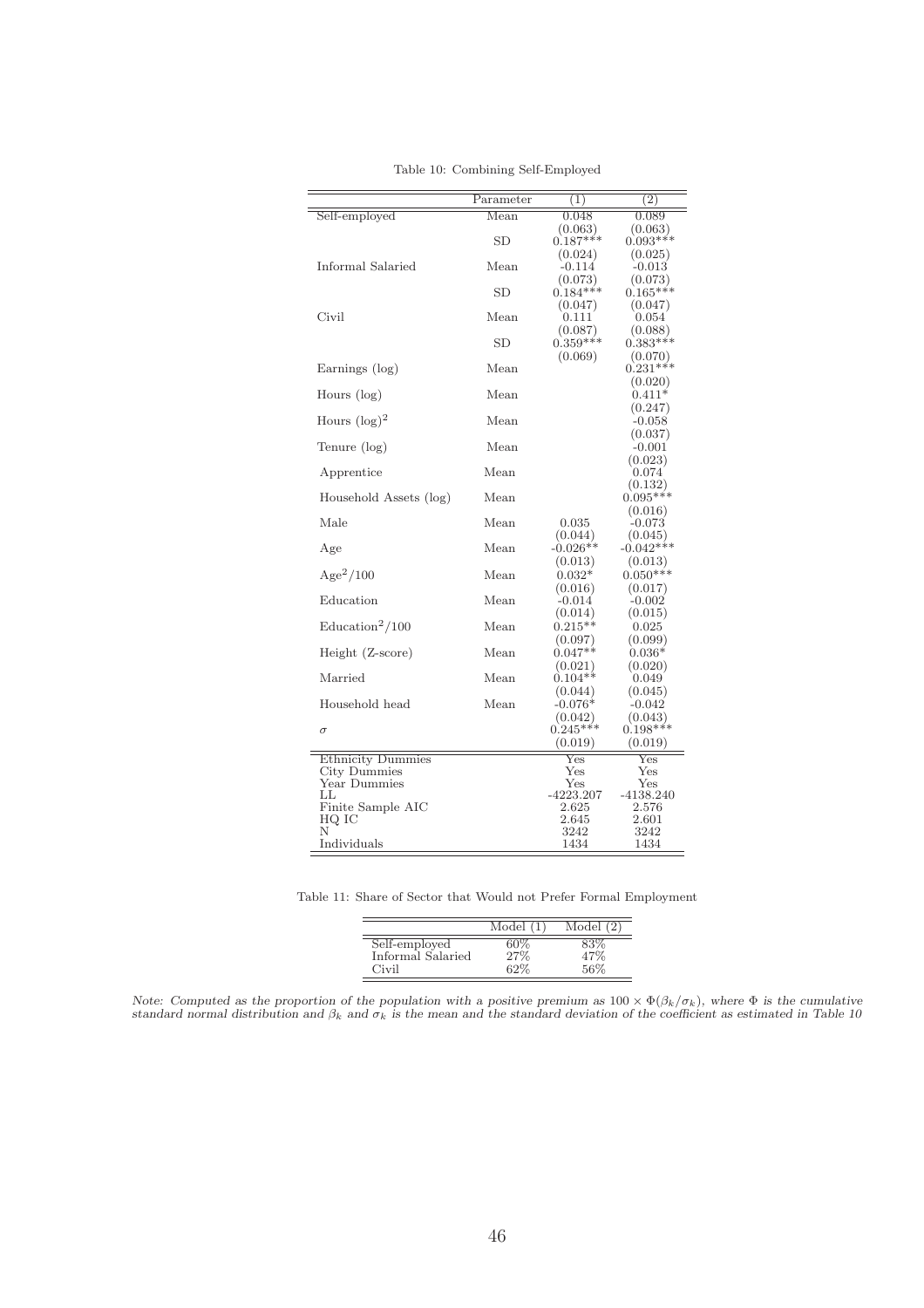

Figure 1: Distribution of Job Satisfaction by Sector (Model 3)

Note: The kernel densities correspond to the conditional mean of  $\beta_{ik}$ , that is, the figure shows the kernel densities for the distribution of estimates of  $E(\beta_{ik}|y_i, x_i)$  across the sample. See Greene and Hensher (2010b *obtain this estimation.*